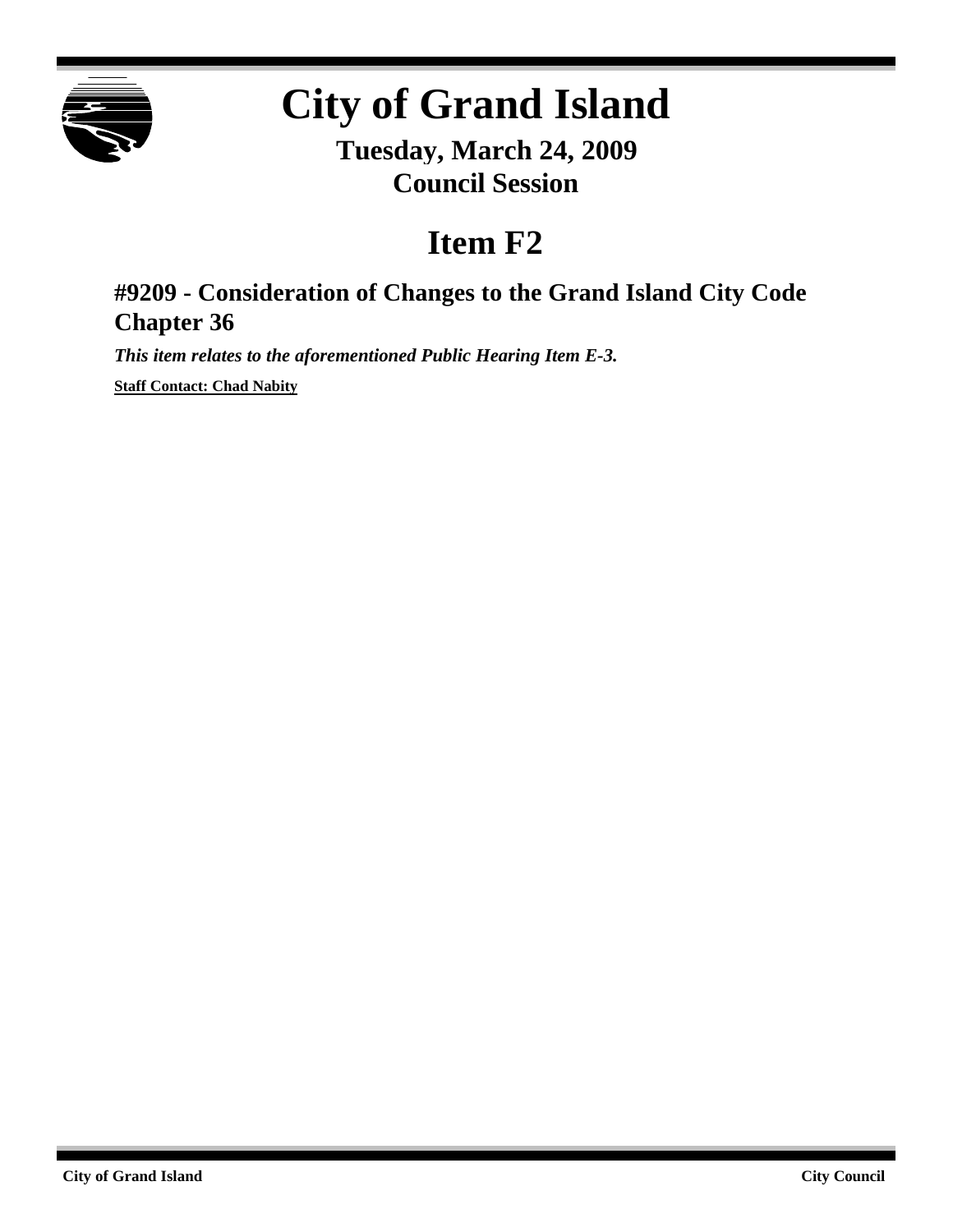#### ORDINANCE NO. 9209

An ordinance to amend Chapter 36 of the Grand Island City Code specifically, to

amend Sections 36-68, 36-69, and 36-73 to add Recreational Vehicle Pads as a permitted use; to

repeal any ordinance or parts of ordinances in conflict herewith; and to provide for publication in

pamphlet form and the effective date of this ordinance.

#### BE IT ORDAINED BY THE MAYOR AND COUNCIL OF THE CITY OF

#### GRAND ISLAND, NEBRASKA:

SECTION 1. Sections 36-68, 36-69 and 36-73 of the Grand Island City Code are

hereby amended to read as follows:

#### **§36-68. (B-2) General Business Zone**

*Intent*: The intent of this zoning district is to provide for the service, retail and wholesale needs of the general community. This zoning district will contain uses that have users and traffic from all areas of the community and trade areas, and therefore will have close proximity to the major traffic corridors of the City. Residential uses are permitted at the density of the (R-4) High Density Residential Zoning District.

(A) Permitted Principal Uses: The following principal uses are permitted in the (B-2) General Business Zoning District.

(1) Stores and shops that conduct retail business, provided, all activities and display goods are carried on within an enclosed building except that green plants and shrubs may be displayed in the open, as per the Zoning Matrix [Attachment A hereto]

(2) Office and office buildings for professional and personal service as found in the Zoning Matrix [Attachment A hereto]

(3) Agencies as found in the Zoning Matrix [Attachment A hereto]

(4) Dwelling units

(5) Board and lodging houses, fraternity and sorority houses

(6) Truck, bush and tree farming, provided, there is no display or sale at retail of such products on the premises

(7) Public parks and recreational areas

(8) Country clubs

(9) Public, parochial and private schools having a curriculum equivalent to an elementary or higher educational level

(10) Colleges offering courses of general instruction, including convents, monasteries, dormitories, and other related living structures when located on the same site as the college

(11) Churches, synagogues, chapels, and similar places of religious worship and instruction of a quiet nature

(12) Utility substations necessary to the functioning of the utility, but not including general business offices, maintenance facilities and other general system facilities, when located according to the yard space rules set forth in this section for dwellings and having a

> Approved as to Form  $\overline{a}$ March 20, 2009 ¤ City Attorney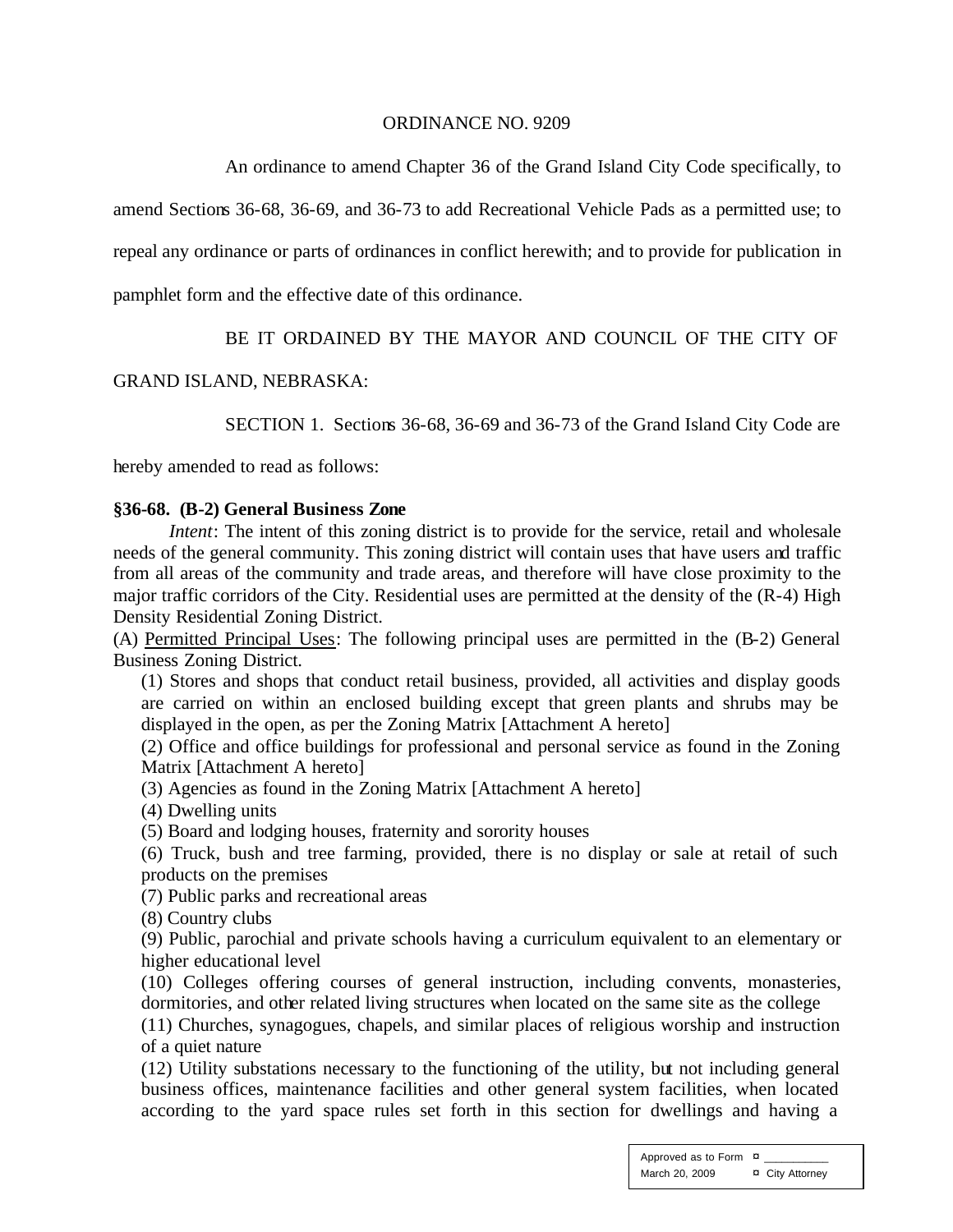landscaped or masonry barrier on all sides. Buildings shall be of such exterior design as to harmonize with nearby properties

(13) Public and quasi-public buildings for cultural use

(14) Railway right-of-way but not including railway yards or facilities

(15) Nonprofit community buildings and social welfare establishments

(16) Hospitals, nursing homes, convalescent or rest homes

(17) Radio and television stations (no antennae), private clubs and meeting halls

(18) Vocational or trade schools, business colleges, art and music schools and conservatories, and other similar use

(19) Preschools, nursery schools, day care centers, children's homes, and similar facilities

(20) Group Care Home with less than eight (8) individuals

(21) Elderly Home, Assisted Living

(22) Stores and shops for the conduct of wholesale business, including sale of used merchandise

(23) Outdoor sales and rental lots for new and used automobiles, boats, motor vehicles, trailers, manufactured homes, farm and construction machinery, etc.

(24) Specific uses such as: archery range, billboards, drive-in theater, golf driving range, storage yard (no junk, salvage or wrecking)

(25) Manufacture, fabrication or assembly uses incidental to wholesale or retail sales wherein not more than 20% of the floor area is used

(26) Parking Lots

(27) Other uses as indicated in the Zoning Matrix [Attachment A hereto]

(B) Conditional Uses: The following uses are subject to any conditions listed in this chapter and are subject to other conditions relating to the placement of said use on a specific tract of ground in the (B-2) General Business Zoning District as approved by City Council.

(1) Recycling business

(2) Towers

(3) Other uses as indicated in the Zoning Matrix [Attachment A hereto]

(C) Permitted Accessory Uses:

(1) Building and uses accessory to the permitted principal use.

(2) Recreational Vehicle Pads accessory to Hotel/Motel Uses with the following restrictions:

a) Number of pads shall not exceed 10% of the number of sleeping rooms available at the hotel/motel to a maximum of 15 pads

b) The hotel/motel shall continue to provide all required parking spaces,

c) Water service shall not be provided at the pad

d) Sewer service shall not be provided at the pad. A publicly accessible dump station must be available at the hotel/motel or within ½ mile of the hotel/motel.

e) Pads shall not be located in any required setback

f) All RV pads shall be provided with a landscape buffer yard or street yard as identified in the landscaping section of this code.

g) Pads shall not be accessible from any public way.

(D) Space Limitations: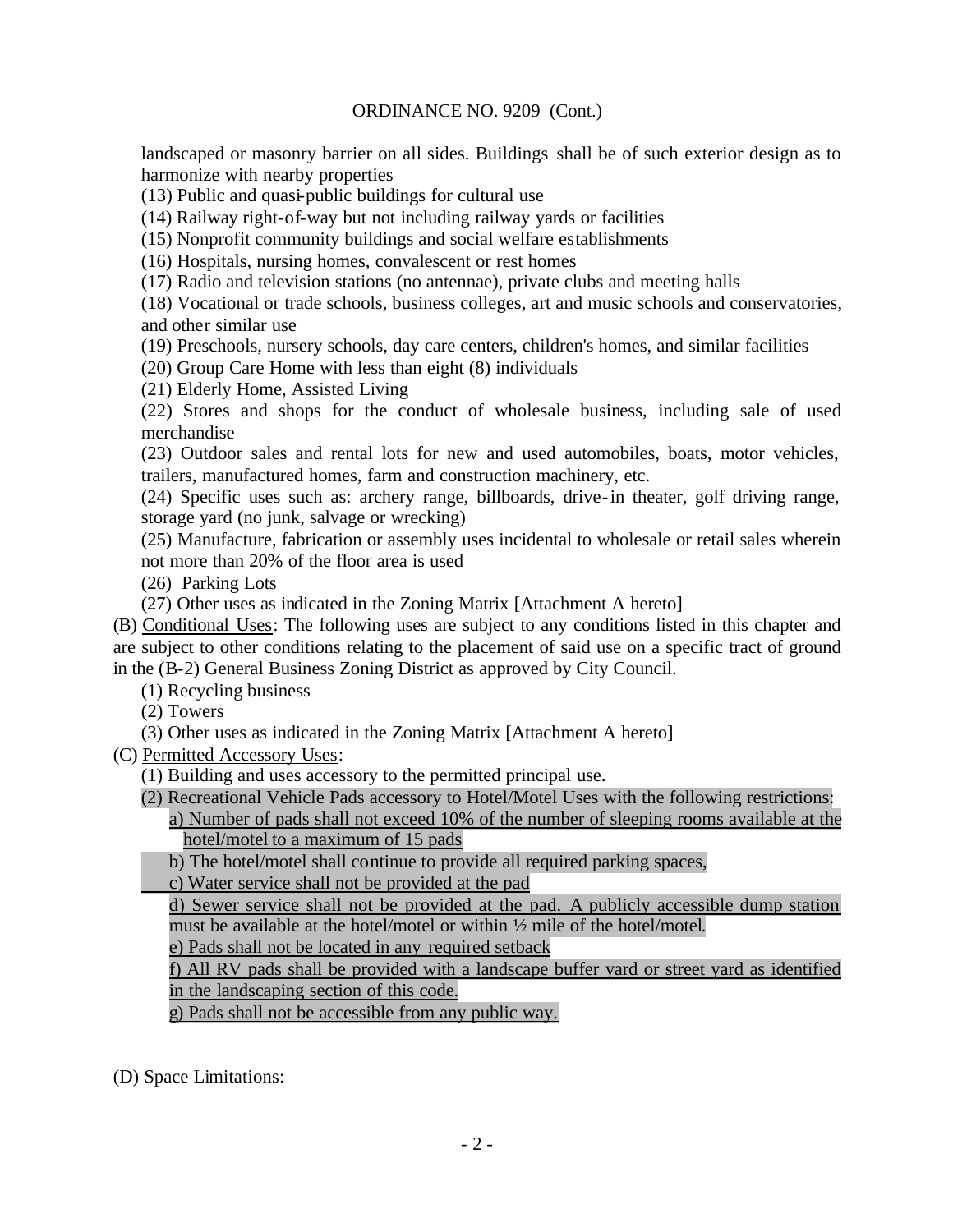| <b>Uses</b>                       |                                         |                                              |                         |                        | <b>Minimum Setbacks</b>       |                                         |                                      |                                                    |
|-----------------------------------|-----------------------------------------|----------------------------------------------|-------------------------|------------------------|-------------------------------|-----------------------------------------|--------------------------------------|----------------------------------------------------|
|                                   |                                         | A                                            | B                       | $\mathbf C$            | D                             | E                                       |                                      |                                                    |
|                                   | <b>Minimum</b><br>Parcel<br>Area (feet) | <b>Minimum</b><br><b>Lot Width</b><br>(feet) | Front<br>Yard<br>(feet) | Rear<br>Yard<br>(feet) | <b>Side</b><br>Yard<br>(feet) | <b>Street</b><br>Side<br>Yard<br>(feet) | <b>Maximum</b><br>Ground<br>Coverage | <b>Maximum</b><br><b>Building</b><br>Height (feet) |
| <b>Permitted Uses</b>             | 3,000                                   | 30                                           | 10                      | 0 <sup>1</sup>         | 0 <sup>2</sup>                | 10                                      | 100%                                 | 55                                                 |
| <b>Conditional</b><br><b>Uses</b> | 3,000                                   | 30                                           | 10                      | 0 <sup>1</sup>         | 0 <sup>2</sup>                | 10                                      | 100%                                 | 55                                                 |

Uses
<sup>1</sup> No rear yard setback is required if bounded by an alley, otherwise a setback of 10 feet is required.

 $2$  No side yard setback is required, but if provided, not less than five feet, or unless adjacent to a parcel whose zone requires a side yard setback, then five feet. When adjacent to a public alley, the setback is optional and may range from 0 feet to 5 feet.

(E) Miscellaneous Provisions:

(1) Supplementary regulations shall be complied with as defined herein

(2) Only one principal building shall be permitted on one zoning lot except as otherwise provided herein.

Amended by Ordinance No. \_\_\_\_\_\_\_\_\_\_, effective \_\_\_\_\_\_\_\_\_\_\_\_\_

#### **§36-69. (AC) Arterial Commercial Overlay Zone**

*Intent:* The intent of this zoning district is to provide an overlay of the  $(B-2)$  General Business Zoning District in order to require increased front setbacks, landscaping, and the limitation of some uses within areas along entrance corridors of the city. As the name implies, the overlay will be most commonly used along an arterial street corridor.

(A) Permitted Principal Uses: The following principal uses are permitted in the (AC) Arterial Commercial Overlay District

(1) Agencies as found in the Zoning Matrix [Attachment A hereto]

(2) Boarding and lodging houses, fraternity and sorority houses

(3) Churches, synagogues, chapels, and similar places of religious worship and instruction of a quiet nature

(4) Colleges offering courses of general instruction, including convents, monasteries, dormitories, and other related living structures when located on the same site as the college

(5) Country clubs

(6) Dwelling units

(7) Elderly Home, Assisted Living

(8) Group Care Home with less than eight (8) individuals

(9) Hospitals, nursing homes, convalescent or rest homes

(10) Manufacture, fabrication or assembly uses incidental to wholesale or retail sales wherein not more than 20% of the floor area is so used

(11) Nonprofit community buildings and social welfare establishments

(12) Office and office buildings for professional and personal service as found in the Zoning Matrix [Attachment A hereto]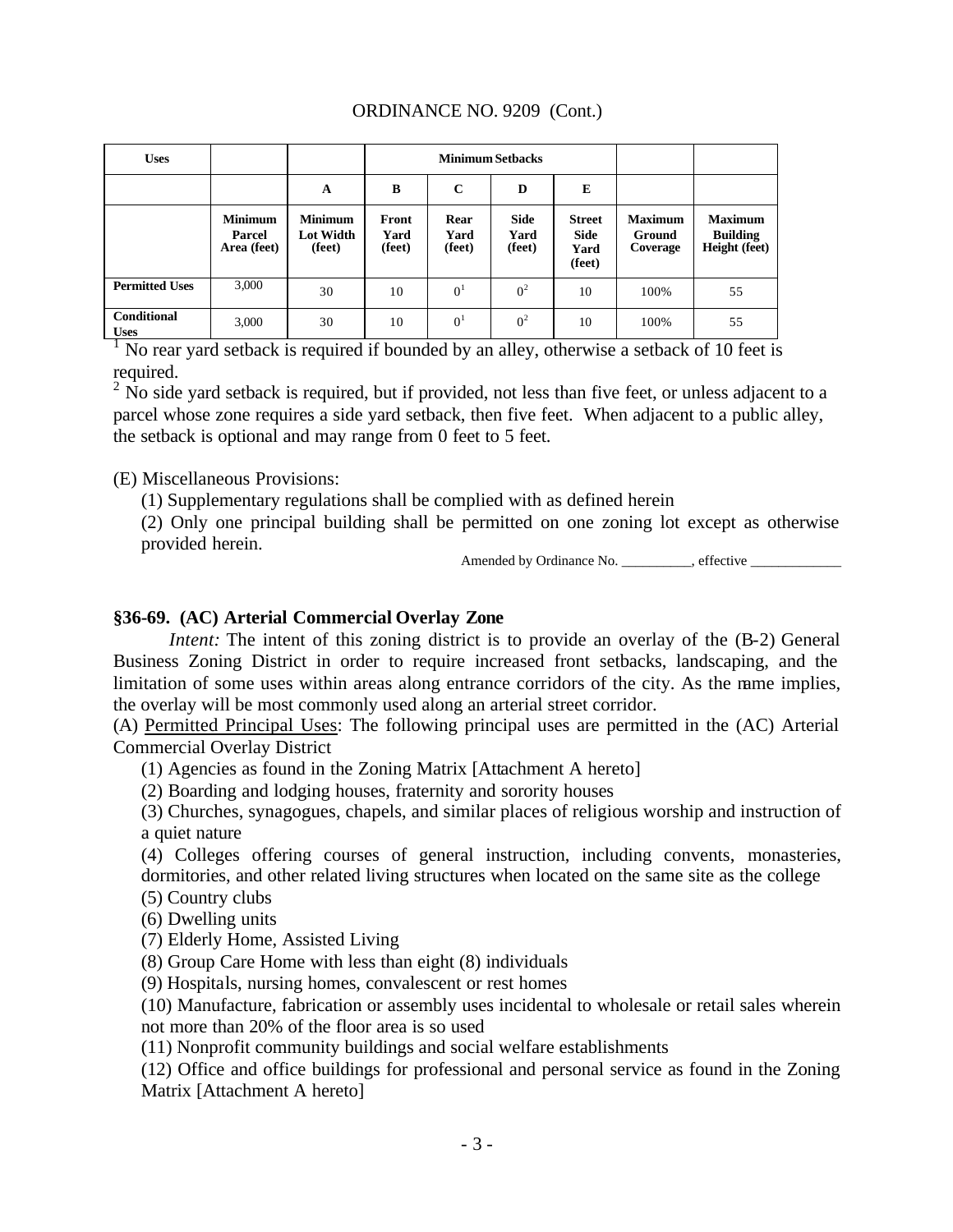(13) Outdoor sales and rental lots for new or used automobiles, boats, motor vehicles, trailers, manufactured homes, farm and construction machinery, etc.

(14) Preschools, nursery schools, day care centers, children's homes, and similar facilities

(15) Public parks and recreational areas

(16) Public, parochial and private schools having a curriculum equivalent to an elementary or higher educational level

(17) Public and quasi-public buildings for cultural use

(18) Radio and television stations (no antennae), private clubs and meeting halls

(19) Railway right-of-way but not including railway yards or facilities

(20) Specific uses such as: archery range, drive-in theatre, golf driving range

(21) Stores and shops that conduct retail business, provided, all activities and display goods are carried on within an enclosed building except that green plants and shrubs may be displayed in the open, as per the Zoning Matrix (Attachment A hereto)

(22) Stores and shops for the conduct of wholesale business, including sale of used merchandise.

(23) Truck, bush and tree farming, provided, there is no display or sale at retail of such products on the premises

(24) Utility substations necessary to the functioning of the utility, but not including general business offices, maintenance facilities and other general system facilities, when located according to the yard space rules set forth in this section for dwellings and having a landscaped or masonry barrier on all sides. Buildings shall be of such exterior design as to harmonize with nearby properties

(25) Vocational or trade schools, business colleges, art and music schools and conservatories, and other similar uses

(26) Other uses as indicated in the Zoning Matrix [Attachment A hereto]

(B) Conditional Uses: The following uses are subject to any conditions listed in this chapter and are subject to other conditions relating to the placement of said use on a specific tract of ground in the (AC) Arterial Commercial Overlay District as approved by City Council.

(1) Towers

(2) Campgrounds including those serving recreational vehicles subject to following conditions:

a) Developer shall submit a diagram of the proposed camp ground including a plot plan of the pads, landscaping plan, utility plan and interior street plan with the application for a conditional use permit

b) A minimum of one toilet and one lavatory for each sex shall be provided for the exclusive use of the park occupants. An additional toilet and lavatory for each sex shall be provided for each fifteen (15) sites or fraction thereof.

c) All RV pads shall be provided with a landscape buffer yard or street yard as identified in the landscaping section of this code.

d) Pads shall not be accessible from any public way.

A)

(C) Permitted Accessory Uses:

(1) Buildings and uses accessory to the permitted principal uses

(2) Automotive body repair may be accessory to new or used automotive sales or rental, provided, no outside storage of parts shall be permitted.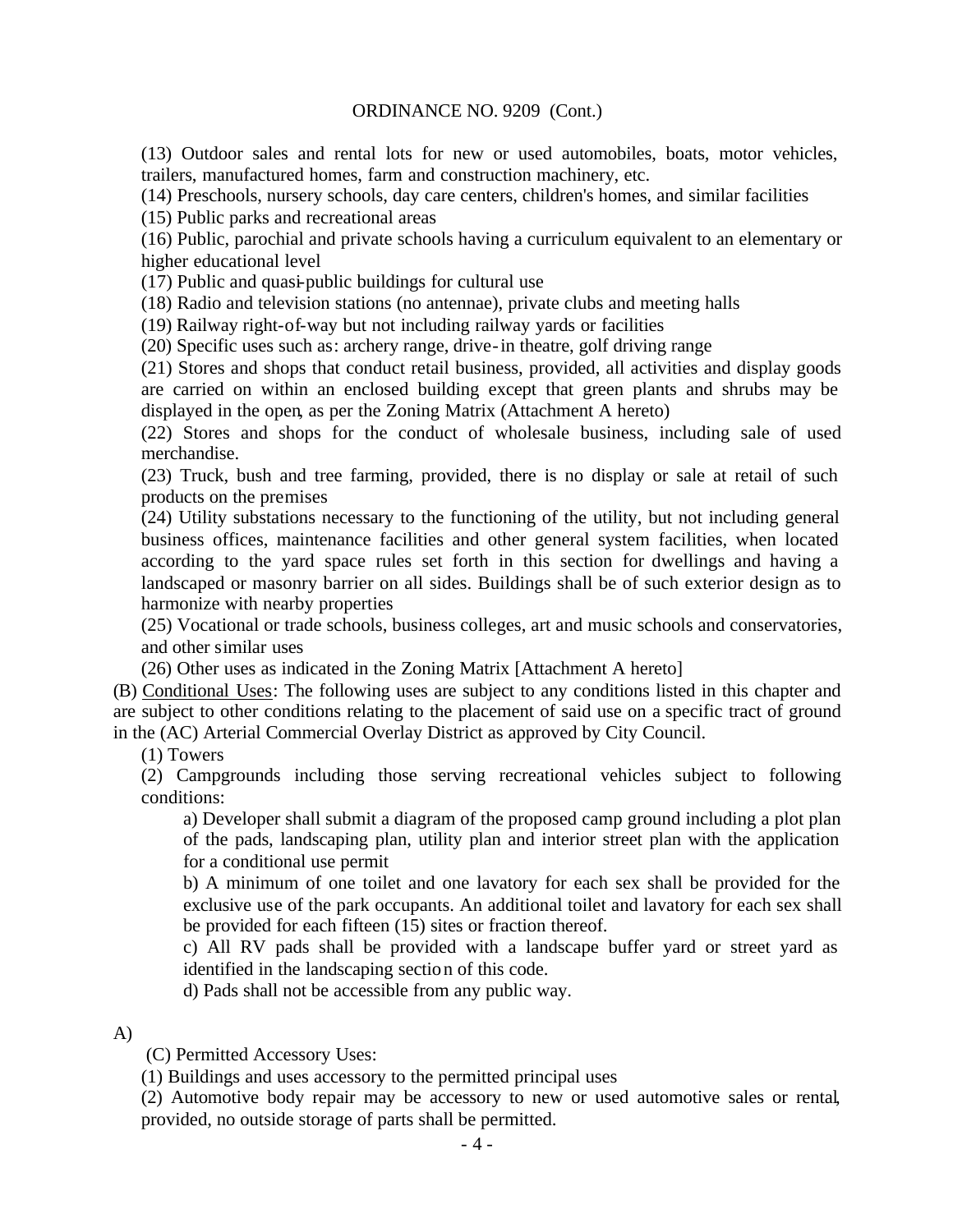(3) Recreational Vehicle Pads accessory to Hotel/Motel Uses with the following restrictions:

a) Number of pads shall not exceed 10% of the number of sleeping rooms available at the hotel/motel to a maximum of 15 pads

b) The hotel/motel shall continue to provide all required parking spaces,

c) Water service shall not be provided at the pad

d) Sewer service shall not be provided at the pad. A publicly accessible dump station must be available at the hotel/motel or within ½ mile of the hotel/motel.

e) Pads shall not be located in any required setback

f) All RV pads shall be provided with a landscape buffer yard or street yard as identified in the landscaping section of this code.

g) Pads shall not be accessible from any public way.

(D) Space Limitations:

| <b>Uses</b>                       |                                         |                                              |                         |                        | <b>Minimum Setbacks</b>       |                                                |                                      |                                                           |
|-----------------------------------|-----------------------------------------|----------------------------------------------|-------------------------|------------------------|-------------------------------|------------------------------------------------|--------------------------------------|-----------------------------------------------------------|
|                                   |                                         | A                                            | B                       | $\mathbf C$            | D                             | E                                              |                                      |                                                           |
|                                   | <b>Minimum</b><br>Parcel<br>Area (feet) | <b>Minimum</b><br><b>Lot Width</b><br>(feet) | Front<br>Yard<br>(feet) | Rear<br>Yard<br>(feet) | <b>Side</b><br>Yard<br>(feet) | <b>Street</b><br><b>Side</b><br>Yard<br>(feet) | <b>Maximum</b><br>Ground<br>Coverage | <b>Maximum</b><br><b>Building</b><br><b>Height</b> (feet) |
| <b>Permitted Uses</b>             | 5,000                                   | 50                                           | 20                      | 0 <sup>1</sup>         | 0 <sup>2</sup>                | 10                                             | 80%                                  | 55                                                        |
| <b>Conditional</b><br><b>Uses</b> | 5,000                                   | 50                                           | 20                      | 0 <sup>1</sup>         | 0 <sup>2</sup>                | 10                                             | 80%                                  | 55                                                        |

<sup>1</sup> No rear yard setback is required if bounded by an alley, otherwise a setback of 10 feet is required.

 $^2$  No side yard setback is required, but if provided, not less than 5 feet, or unless adjacent to a parcel whose zone requires a side yard setback, then 5 feet.

(E) Procedure:

(1) An application for an amendment to the arterial commercial zone on the Official Zoning Map shall follow all procedural requirements as set forth in this Section.

(F) Miscellaneous Provisions:

(1) Supplementary regulations shall be complied with as defined herein.

(2) Only one principal building shall be permitted on any one zoning lot except as otherwise provided herein.

(3) Landscaping shall be provided and maintained within the 20 foot front yard setback. Landscaping shall mean lawn areas and may also include trees, shrubs, and flowers. Crushed or lava rock, gravel, bark chips, etc. shall not substitute for lawn area.

(4) All improvements and uses shall be designed to direct primary vehicular and pedestrian traffic to arterial street access and reduce such traffic on adjacent non-arterial streets and alleys.

Amended by Ordinance No. \_\_\_\_\_\_\_\_\_\_, effective \_\_\_\_\_\_\_\_\_\_\_\_

#### **§36-73. (M-2) Heavy Manufacturing Zone**

*Intent*: The intent of this zoning district is to provide for the greatest amount of manufacturing, warehousing, wholesaling and business uses. Conditional use permits are required for those uses with more significant health and safety concerns.

(A) Permitted Principal Uses: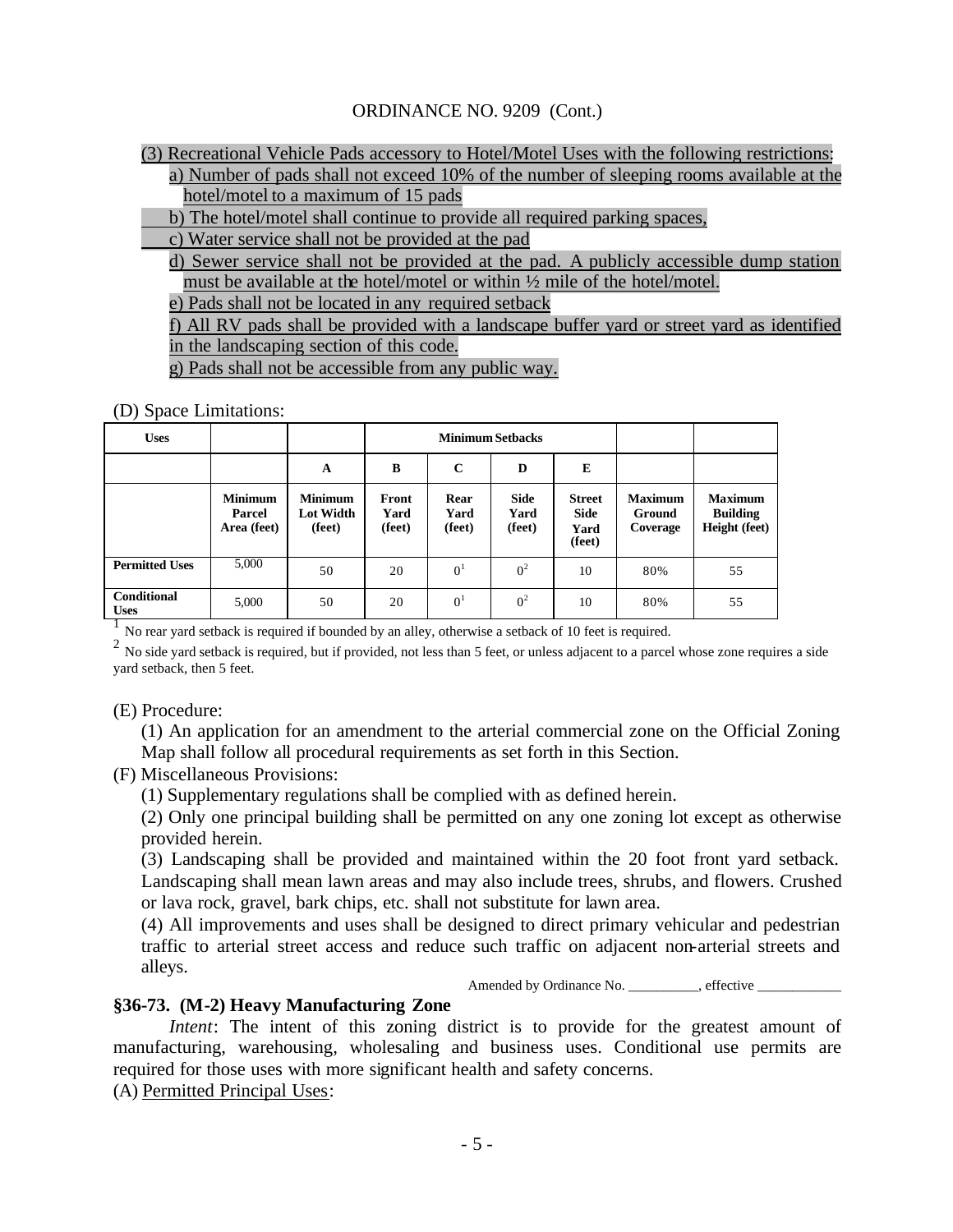(1) Administrative, executive, professional, research and similar office use having limited contact with the public

(2) Agencies as found in the Zoning Matrix [Attachment A hereto]

(3) Agriculture, including the raising of field crops, tree and bush crops, animals and fowl, but not including feed lots, poultry farms, and fur farms

(4) Concrete or cement products manufacturing and batching plant

(5) Contractors storage yard or plant

(6) Gravel, sand or dirt removal, stockpiling, processing or distribution, and batching plant

(7) Manufacture, processing, assembly, fabrication and/or storage of non-hazardous products and materials

(8) Mortuaries, funeral homes, and funeral chapels

(9) Office and office buildings for professional and personal services as found in the Zoning Matrix [Attachment A hereto]

(10) Outdoor sales and rental lots for new or used automobiles, boats, motor vehicles, trailers, manufactured homes, farm and construction machinery

(11) Radio and television stations, private clubs and meeting halls

(12) Railway right-of-way, including yards and facilities

(13) Stores and shops that conduct retail business, provided, all activities and display goods are carried on within an enclosed building except that green plants and shrubs may be displayed in the open, as per the Zoning Matrix [Attachment A hereto]

(14) Stores and shops for the conduct of wholesale business, including sale of used merchandise

(15) Truck, bush and tree farming, provided, there is no display or sale at retail of such products on the premises

(16) Truck terminal, tractor, trailer, or truck storage, including maintenance facilities

(17) Utility substations necessary to the functioning of the utility, but not including general business offices, maintenance facilities and other general system facilities, when located according to the yard space rules set forth in this section for dwellings and having a landscaped or masonry barrier on all sides. Buildings shall be of such exterior design as to harmonize with nearby properties

(18) Vocational or trade schools, business colleges, art and music schools and conservatories, and other similar uses

(19) Other uses found in the Zoning Matrix [Attachment A hereto]

(B) Conditiona l Uses: The following uses are subject to any conditions listed in this chapter and are subject to other conditions relating to the placement of said use on a specific tract of ground in the (M-2) Heavy Manufacturing Zoning District as approved by City Council.

(1) Automobile wrecking yard

(2) Acid or acid by-products manufacture

(3) Ammonia bleaching powder, chlorine, perozylin or celluloid manufacture

(4) Explosives manufacture or storage

(5) Garbage, refuse, offal or dead animal reduction or disposal area

(6) Glue manufacture, fat rendering, distillation of bones or by-products

(7) Meat packing plants, including poultry and animal slaughterhouses and abattoirs

(8) Milling or smelting of ores

(9) Petroleum refining

(10) Motels and hotels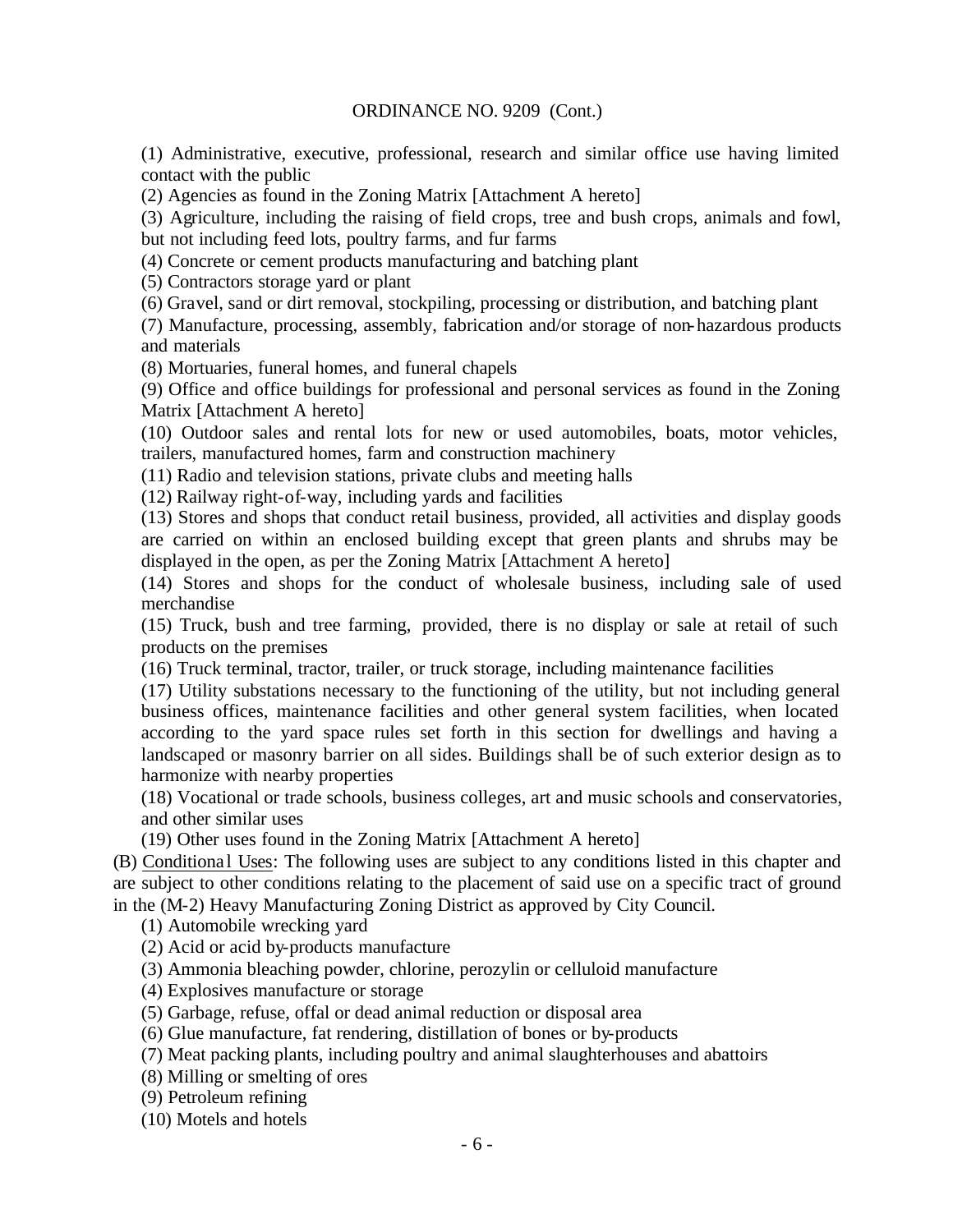- (11) Petroleum refining
- (12) Stock or feed yards
- (13) Salvage yard
- (14) Tanning, curing, or storage of hides or skins

(15) Towers

- (C) Permitted Accessory Uses:
	- (1) Buildings and uses accessory to the permitted principal uses
	- (2) Recreational Vehicle Pads accessory to Hotel/Motel Uses with the following restrictions:

a) Number of pads shall not exceed 10% of the number of sleeping rooms available at the hotel/motel to a maximum of 15 pads

- b) The hotel/motel shall continue to provide all required parking spaces,
- c) Water service shall not be provided at the pad
- d) Sewer service shall not be provided at the pad. A publicly accessible dump station must be available at the hotel/motel or within ½ mile of the hotel/motel.
- e) Pads shall not be located in any required setback

f) All RV pads shall be provided with a landscape buffer yard or street yard as identified

in the landscaping section of this code.

g) Pads shall not be accessible from any public way.

(D) Specifically Excluded Uses:

- (1) Any residential use
- (2) Manufactured homes, and manufactured home parks

(3) Churches, schools, institutions and other public and semi-public uses except for trade and vocational schools

(E) Space Limitations:

| <b>Uses</b>                       |                                         |                                              |                         |                        | <b>Minimum Setbacks</b>       |                                                |                                      |                                                    |
|-----------------------------------|-----------------------------------------|----------------------------------------------|-------------------------|------------------------|-------------------------------|------------------------------------------------|--------------------------------------|----------------------------------------------------|
|                                   |                                         | A                                            | B                       | $\mathbf C$            | D                             | E                                              |                                      |                                                    |
|                                   | <b>Minimum</b><br>Parcel<br>Area (feet) | <b>Minimum</b><br><b>Lot Width</b><br>(feet) | Front<br>Yard<br>(feet) | Rear<br>Yard<br>(feet) | <b>Side</b><br>Yard<br>(feet) | <b>Street</b><br><b>Side</b><br>Yard<br>(feet) | <b>Maximum</b><br>Ground<br>Coverage | <b>Maximum</b><br><b>Building</b><br>Height (feet) |
| <b>Permitted Uses</b>             | 6,000                                   | 50                                           | 10                      | 0 <sup>1</sup>         | 0 <sup>2</sup>                | 10                                             | 65%                                  |                                                    |
| <b>Conditional</b><br><b>Uses</b> | 6,000                                   | 50                                           | 10                      | 0 <sup>1</sup>         | 0 <sup>2</sup>                | 10                                             | 65%                                  |                                                    |

<sup>1</sup> None when bounded by an alley, otherwise 10 feet

<sup>2</sup> No required Side Yard Setback, but if provided, not less than 5 feet or unless adjacent to a parcel whose zone requires a side yard setback, then 5 feet. When adjacent to a public alley, the setback is optional and may range from 0 feet to 5 feet.

#### (F) Miscellaneous Provisions:

(1) Supplementary regulations shall be complied with as defined herein

(2) Only one principal building shall be permitted on one zoning lot except as otherwise provided herein.

Amended by Ordinance No. \_\_\_\_\_\_, effective \_\_\_\_\_\_\_\_\_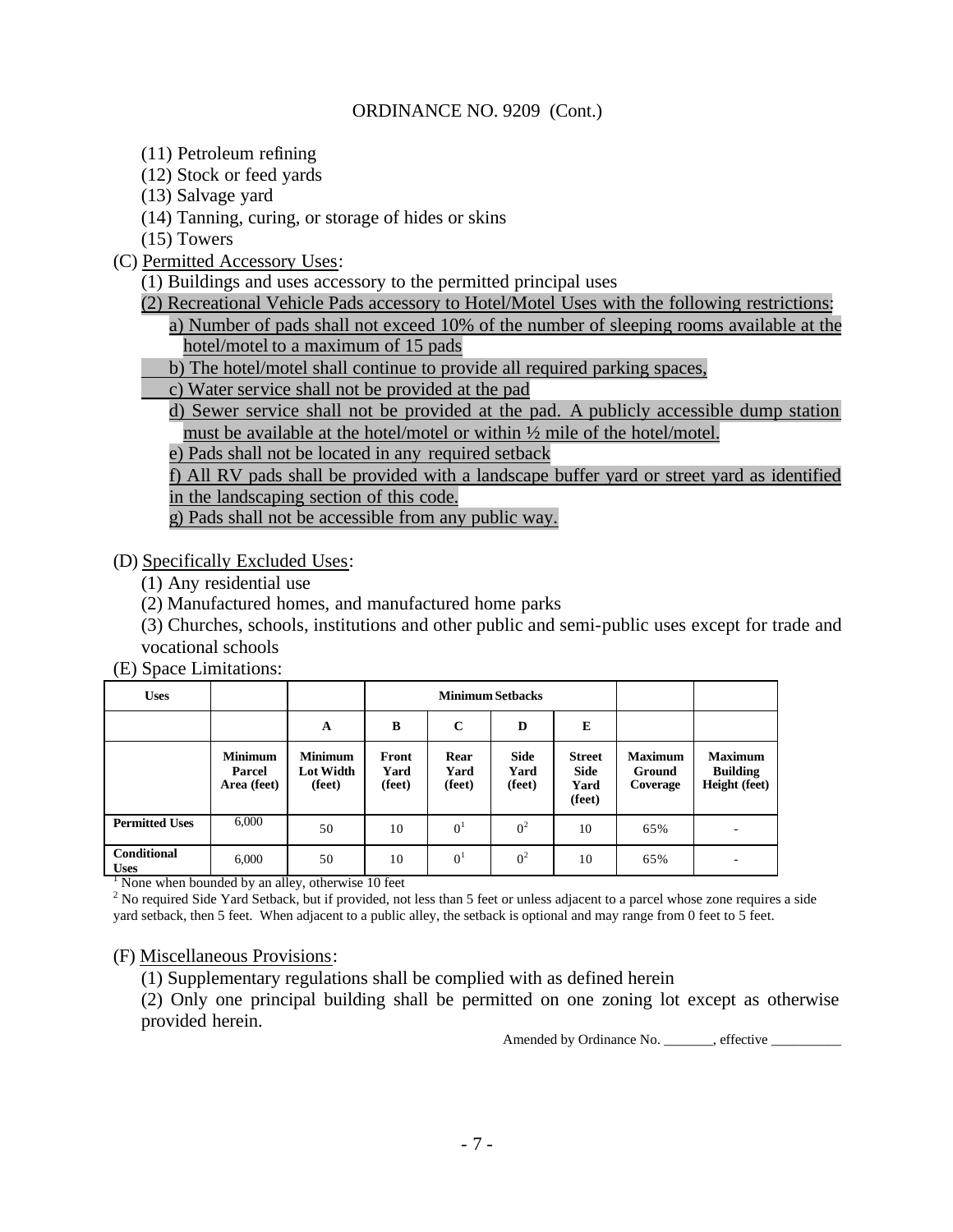SECTION 2. Sections 36-68, 36-69 and 36-73 as existing prior to this amendment, and any ordinances or parts of ordinances in conflict herewith, are repealed.

SECTION 3. The validity of any section, subsection, sentence, clause, or phrase of this ordinance shall not affect the validity or enforceability of any other section, subsection, sentence, clause, or phrase thereof.

SECTION 4. That this ordinance shall be in force and take effect from and after its passage and publication in pamphlet form within 15 days according to law.

Enacted: March 24, 2009.

Margaret Hornady, Mayor

\_\_\_\_\_\_\_\_\_\_\_\_\_\_\_\_\_\_\_\_\_\_\_\_\_\_\_\_\_\_\_\_\_\_\_\_

Attest:

RaNae Edwards, City Clerk

\_\_\_\_\_\_\_\_\_\_\_\_\_\_\_\_\_\_\_\_\_\_\_\_\_\_\_\_\_\_\_\_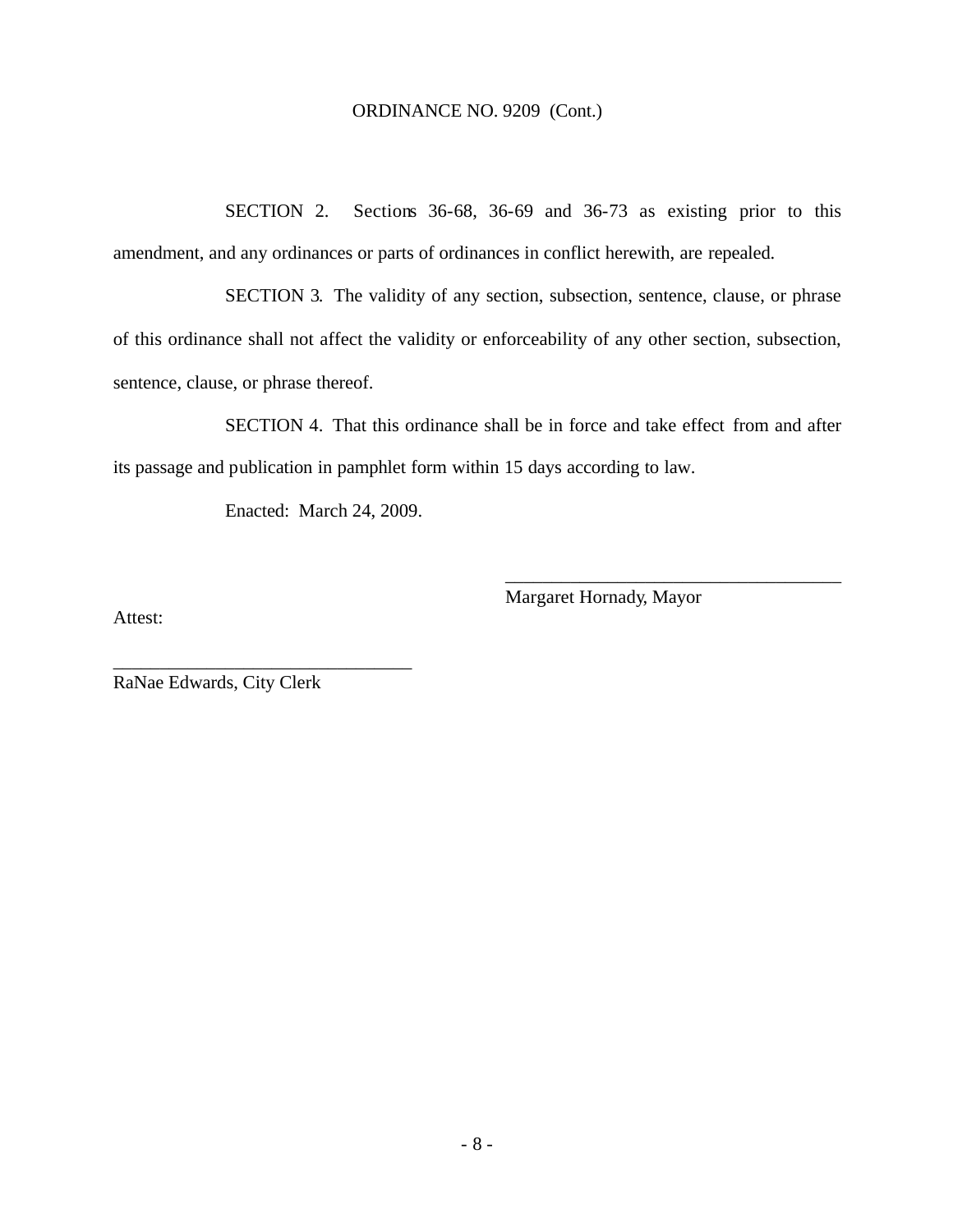#### **ATTACHMENT "A" ZONING MATRIX**

| <b>Land Use Categories</b>                                                            |               |                         |           |                    |                    |            |          |            |              |       |                                |                                         |              |               |                             |              |                       |               |              |               |              |                      |                    |
|---------------------------------------------------------------------------------------|---------------|-------------------------|-----------|--------------------|--------------------|------------|----------|------------|--------------|-------|--------------------------------|-----------------------------------------|--------------|---------------|-----------------------------|--------------|-----------------------|---------------|--------------|---------------|--------------|----------------------|--------------------|
|                                                                                       | $AG-$<br>-1   | $AG-$<br>$\overline{2}$ | AG-<br>SC | $AG-$<br><b>SE</b> | $AG-$<br><b>SI</b> | <b>SRC</b> | TA-<br>1 | <b>LLR</b> | $R -$<br>1   | $R-2$ | $\mathbf{R}$ -<br>$\mathbf{3}$ | $\mathbf{R}$<br>$\overline{\mathbf{4}}$ | <b>RO</b>    | $B -$<br>1    | <b>B-</b><br>$\overline{2}$ | AC           | $B -$<br>$\mathbf{3}$ | CD            | TD           | <b>ME</b>     | M-<br>1      | M-<br>$\overline{2}$ | M-<br>$\mathbf{3}$ |
| A                                                                                     |               |                         |           |                    |                    |            |          |            |              |       |                                |                                         |              |               |                             |              |                       |               |              |               |              |                      |                    |
| Abrasive, asbestos, & miscellaneous non-<br>metallic mineral products - manufacturing |               |                         |           |                    | P                  |            |          |            |              |       |                                |                                         |              |               |                             |              |                       |               |              | $\mathcal{C}$ |              | P                    |                    |
| Abstracting services                                                                  |               |                         |           |                    |                    |            |          |            |              |       |                                |                                         | P            | $\mathbf{P}$  | $\, {\bf P}$                | $\mathbf{P}$ | $\mathbf{P}$          | $\mathbf{P}$  |              | $\mathbf{p}$  | $\mathbf{P}$ | $\mathbf{P}$         | $\mathbf{P}$       |
| Accounting & bookkeeping services                                                     |               |                         |           |                    |                    |            |          |            |              |       |                                |                                         | $\mathbf{P}$ | $\mathbf{P}$  | $\mathbf{P}$                | $\mathbf{P}$ | $\mathbf{P}$          | $\mathbf{P}$  |              | $\mathbf{P}$  | $\mathbf{P}$ | P                    | $\, {\bf P}$       |
| Accounting, computing & office machines -<br>manufacturing                            |               |                         |           |                    |                    |            |          |            |              |       |                                |                                         |              |               |                             |              |                       |               |              |               | $\mathbf{P}$ | P                    | P                  |
| Advertising displays & signs - manufacturing                                          |               |                         |           |                    |                    |            |          |            |              |       |                                |                                         |              |               |                             |              |                       |               |              | $\mathcal{C}$ | $\mathbf{P}$ | $\mathbf{p}$         | $\mathbf{P}$       |
| Advertising services, direct mail                                                     |               |                         |           |                    |                    |            |          |            |              |       |                                |                                         | P            |               | P                           | P            | P                     | P             |              | P             | P            | P                    | $\mathbf{P}$       |
| Advertising services, general                                                         |               |                         |           |                    |                    |            |          |            |              |       |                                |                                         | $\mathbf{P}$ | $\mathbf{P}$  | $\mathbf{P}$                | $\mathbf{P}$ | $\mathbf{P}$          | $\mathbf{P}$  |              | $\mathbf{P}$  | $\mathbf{P}$ | $\mathbf{P}$         | $\, {\bf P}$       |
| Agricultural, business and personal credit<br>services including credit union         |               |                         |           |                    |                    |            |          |            |              |       |                                |                                         | P            | P             | P                           | P            | P                     | P             |              | P             | $\mathbf{P}$ | P                    | P                  |
| Agricultural chemicals & fertilizers -<br>manufacturing                               | $\mathcal{C}$ | $\mathcal{C}$           |           |                    | P                  |            |          |            |              |       |                                |                                         |              |               |                             |              |                       |               |              |               |              | $\mathbf C$          |                    |
| Agricultural chemical & fertilizers - wholesale                                       | $\mathcal{C}$ | $\mathcal{C}$           |           |                    | P                  |            |          |            |              |       |                                |                                         |              |               | $\mathbf C$                 |              |                       |               |              |               |              | $\mathbf{p}$         |                    |
| Agricultural fertilizers, hazardous & non<br>hazardous - retail                       |               |                         |           |                    |                    |            |          |            |              |       |                                |                                         |              | $\mathbf P$   | P                           | P            |                       | P             |              |               | $\mathbf{P}$ | P                    |                    |
| Agricultural operations                                                               | P             | P                       | P         | P                  | P                  | P          | P        | P          | $\mathbf{P}$ | P     | P                              | $\mathbf{P}$                            | $\mathbf{P}$ | P             | P                           | $\mathbf{P}$ | $\mathbf{P}$          | $\mathbf{P}$  | $\mathbf{P}$ | $\mathbf{P}$  | $\mathbf{P}$ | $\mathbf{p}$         | $\mathbf{P}$       |
| Air conditioning, heating & plumbing<br>contracting services                          |               |                         |           |                    |                    |            |          |            |              |       |                                |                                         |              | P             | P                           | P            |                       |               |              |               | $\mathbf{P}$ | P                    | P                  |
| Air conditioning, refrigerated equipment &<br>supplies - wholesale                    |               |                         |           |                    | P                  |            |          |            |              |       |                                |                                         |              |               |                             |              |                       |               |              | P             | P            | P                    | P                  |
| Aircraft & accessories - retail                                                       |               |                         |           |                    | P                  |            |          |            |              |       |                                |                                         |              |               |                             |              |                       |               |              |               |              | P                    |                    |
| Aircraft storage & equipment maintenance                                              |               |                         |           |                    |                    |            |          |            |              |       |                                |                                         |              |               |                             |              |                       |               |              |               |              | P                    |                    |
| Airports & flying fields                                                              |               |                         |           |                    |                    |            |          |            |              |       |                                |                                         |              |               |                             |              |                       |               |              |               |              | $\mathbf{P}$         |                    |
| Alcoholic beverages, beer & wine - wholesale                                          |               |                         |           |                    | P                  |            |          |            |              |       |                                |                                         |              |               |                             |              |                       |               |              | $\mathbf{p}$  | $\mathbf{P}$ | $\mathbf{p}$         | $\mathbf{P}$       |
| Alteration, pressing & garment repair services                                        |               |                         |           |                    |                    |            |          |            |              |       |                                |                                         |              | $\, {\bf P}$  | $\mathbf{P}$                | $\mathbf{P}$ | $\mathbf{P}$          | $\mathbf{P}$  |              |               |              | $\mathbf{p}$         | $\mathbf{P}$       |
| Ambulance services                                                                    |               |                         |           |                    |                    |            |          |            |              |       |                                |                                         |              |               | $\mathbf{P}$                | $\mathbf{P}$ |                       |               |              |               | P            | $\mathbf{P}$         | $\mathbf{P}$       |
| Ammunition manufacturing & complete<br>assembly of guided missiles & space vehicles   |               |                         |           |                    | P                  |            |          |            |              |       |                                |                                         |              |               |                             |              |                       |               |              | P             |              | P                    |                    |
| Ammunition, small arms - manufacturing                                                |               |                         |           |                    | P                  |            |          |            |              |       |                                |                                         |              |               |                             |              |                       |               |              | P             |              | $\mathbf{P}$         |                    |
| Amphitheaters                                                                         |               |                         |           |                    |                    |            |          |            |              |       |                                |                                         |              | $\mathcal{C}$ |                             |              |                       | $\mathcal{C}$ |              |               |              | $\mathcal{C}$        |                    |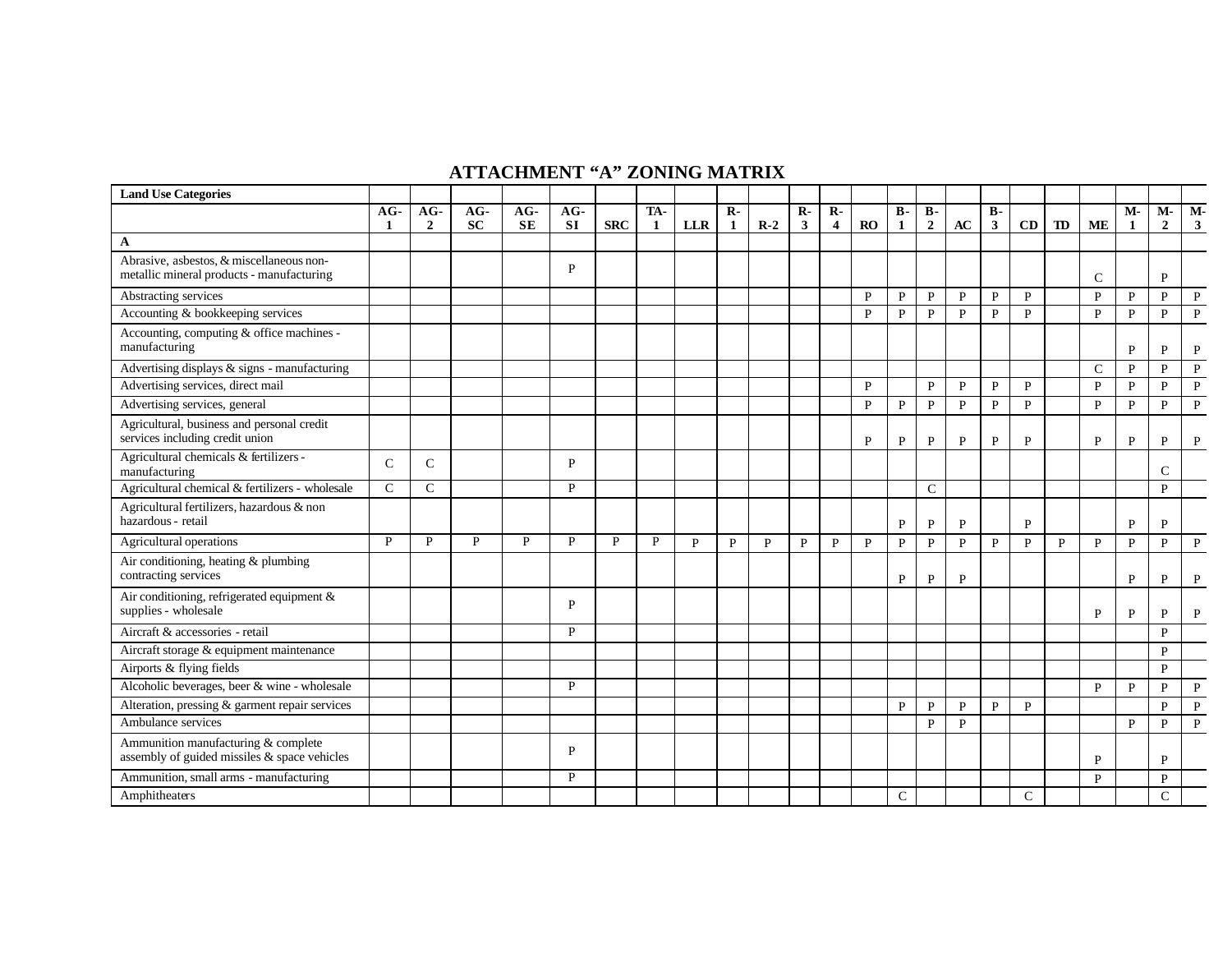| <b>Land Use Categories</b>                                                               |                       |                        |                  |                  |                  |               |                     |              |                                |              |                     |                                           |              |              |                             |              |                           |                |              |               |              |                      |              |
|------------------------------------------------------------------------------------------|-----------------------|------------------------|------------------|------------------|------------------|---------------|---------------------|--------------|--------------------------------|--------------|---------------------|-------------------------------------------|--------------|--------------|-----------------------------|--------------|---------------------------|----------------|--------------|---------------|--------------|----------------------|--------------|
|                                                                                          | $AG-$<br>$\mathbf{1}$ | $AG-$<br>$\mathcal{L}$ | AG-<br><b>SC</b> | AG-<br><b>SE</b> | AG-<br><b>SI</b> | <b>SRC</b>    | TA-<br>$\mathbf{1}$ | <b>LLR</b>   | $\overline{R}$<br>$\mathbf{1}$ | $R-2$        | $\overline{R}$<br>3 | $\overline{R}$<br>$\overline{\mathbf{4}}$ | <b>RO</b>    | В-<br>1      | <b>B-</b><br>$\overline{2}$ | AC           | <b>B-</b><br>$\mathbf{3}$ | CD             | <b>TD</b>    | ME            | M-           | M-<br>$\overline{2}$ | M-<br>3      |
|                                                                                          |                       |                        |                  |                  |                  |               |                     |              |                                |              |                     |                                           |              |              |                             |              |                           |                |              |               |              |                      |              |
|                                                                                          |                       |                        |                  |                  |                  |               |                     |              |                                |              |                     |                                           |              |              |                             |              |                           |                |              |               |              |                      |              |
| Amusement, athletic & sporting goods & toys -<br>manufacturing                           |                       |                        |                  |                  | P                |               |                     |              |                                |              |                     |                                           |              |              |                             |              |                           |                |              | $\, {\bf P}$  | $\mathbf{P}$ | P                    | P            |
| Animal & marine fats & oils including grease &<br>tallow, rendering - manufacturing      |                       |                        |                  |                  | $\mathsf{C}$     |               |                     |              |                                |              |                     |                                           |              |              |                             |              |                           |                |              |               |              | $\mathsf{C}$         |              |
| Animal hospital services                                                                 | $\mathsf{C}$          | $\mathsf{C}$           |                  |                  |                  |               | $\mathsf{C}$        | $\mathsf{C}$ |                                |              |                     |                                           |              | P            | P                           | $\mathbf{P}$ |                           | $\mathbf{P}$   |              |               | $\mathbf{P}$ | $\mathbf{P}$         | $\, {\bf P}$ |
| Antiques - retail                                                                        |                       |                        |                  |                  |                  |               |                     |              |                                |              |                     |                                           |              | $\mathbf{P}$ | $\, {\bf P}$                | $\mathbf{P}$ | $\mathbf{P}$              | $\overline{P}$ | $\mathbf{P}$ |               | $\mathbf{P}$ | $\mathbf{P}$         | $\, {\bf P}$ |
| Apiary farms & processing                                                                | ${\bf P}$             | $\mathbf{P}$           | P                | $\mathbf{P}$     | $\mathbf{P}$     |               | $\mathbf{P}$        |              |                                |              |                     |                                           |              |              |                             |              |                           |                |              |               |              |                      |              |
| Apparel & accessories - manufacturing                                                    |                       |                        |                  |                  | $\mathbf{P}$     |               |                     |              |                                |              |                     |                                           |              |              |                             |              |                           |                |              | $\mathbf{P}$  | P            | P                    | $\mathbf{P}$ |
| Apparel & accessories - retail                                                           |                       |                        |                  |                  |                  |               |                     |              |                                |              |                     |                                           |              | P            | P                           | P            | P                         | P              | $\mathbf{P}$ |               | $\mathbf{P}$ | P                    | $\mathbf{P}$ |
| Apparel & accessories - wholesale                                                        |                       |                        |                  |                  | P                |               |                     |              |                                |              |                     |                                           |              |              |                             |              | $\mathbf{P}$              |                |              |               | $\mathbf{P}$ | $\, {\bf P}$         | $\mathbf{P}$ |
| Apparel belts - manufacturing                                                            |                       |                        |                  |                  |                  |               |                     |              |                                |              |                     |                                           |              |              |                             |              |                           |                |              |               |              |                      | $\mathbf{P}$ |
| Apparel findings & related products -                                                    |                       |                        |                  |                  | P                |               |                     |              |                                |              |                     |                                           |              |              |                             |              |                           |                |              |               |              |                      |              |
| manufacturing                                                                            |                       |                        |                  |                  |                  |               |                     |              |                                |              |                     |                                           |              |              |                             |              |                           |                |              |               |              | P                    | $\mathbf{P}$ |
| Appliances (household) - manufacturing                                                   |                       |                        |                  |                  | $\mathbf{P}$     |               |                     |              |                                |              |                     |                                           |              |              |                             |              |                           |                |              | P             |              | P                    | P            |
| Appliances (household) - retail                                                          |                       |                        |                  |                  |                  |               |                     |              |                                |              |                     |                                           |              | P            | $\mathbf{P}$                | P            | P                         | P              |              |               |              | $\mathbf{P}$         | $\mathbf{P}$ |
| Appliances (electrical), television phonographs,<br>tape players, radio sets - wholesale |                       |                        |                  |                  | P                |               |                     |              |                                |              |                     |                                           |              |              |                             |              |                           |                |              | $\mathbf{P}$  | P            | P                    | $\mathbf{P}$ |
| Appliance repair services                                                                |                       |                        |                  |                  |                  |               |                     |              |                                |              |                     |                                           |              | P            | P                           | P            | P                         | P              |              |               | $\mathbf{P}$ | $\mathbf{P}$         | P            |
| Aquariums                                                                                |                       |                        |                  |                  |                  | P             |                     |              |                                |              |                     |                                           |              |              |                             |              |                           | P              | $\mathbf{P}$ |               |              |                      |              |
| Arboretums & botanical gardens                                                           |                       |                        |                  |                  |                  | P             |                     |              |                                |              |                     |                                           |              |              |                             |              |                           | $\mathbf{P}$   |              |               |              |                      |              |
| Architectural, engineering & planning -<br>professional services                         |                       |                        |                  |                  | $\mathbf{P}$     |               |                     |              |                                |              |                     |                                           | P            | P            | P                           | P            | $\mathbf{P}$              | P              |              | P             | P            | P                    | P            |
| Arenas & fieldhouses                                                                     | $\mathbf C$           |                        |                  |                  |                  | $\mathcal{C}$ |                     |              |                                |              |                     |                                           |              |              | $\overline{C}$              |              |                           |                |              |               |              | $\overline{C}$       |              |
| Armateur rewinding services                                                              |                       |                        |                  |                  |                  |               |                     |              |                                |              |                     |                                           |              |              | $\mathsf{C}$                |              |                           |                |              |               |              | $\mathbf{P}$         | $\mathbf{P}$ |
| Armed forces reserve center                                                              |                       |                        |                  |                  |                  |               |                     |              |                                |              |                     |                                           |              |              | $\mathcal{C}$               |              |                           |                |              |               |              | P                    |              |
| Art galleries, publicly owned                                                            |                       |                        |                  |                  |                  | $\mathbf{P}$  |                     |              |                                |              |                     |                                           |              |              | $\mathbf{P}$                |              |                           | P              | $\mathbf{P}$ |               |              |                      | $\mathbf{P}$ |
| Artists - painters, sculptors, composers, &                                              |                       |                        |                  |                  |                  |               |                     |              |                                |              |                     |                                           |              |              |                             |              |                           |                |              |               |              |                      |              |
| authors                                                                                  | $\mathbf{p}$          | P                      | $\mathbf{P}$     | $\mathbf{P}$     | $\mathbf{P}$     | $\mathbf{P}$  | $\mathbf{P}$        | $\mathbf{P}$ | $\mathbf{P}$                   | $\mathbf{P}$ | $\mathbf{P}$        | $\mathbf{P}$                              | P            | P            | $\mathbf{P}$                | P            | $\mathbf{P}$              | P              |              | $\mathbf{P}$  | P            | P                    | $\mathbf{P}$ |
| Asbestos, abrasive & miscellaneous non-<br>metallic mineral products - manufacturing     |                       |                        |                  |                  | P                |               |                     |              |                                |              |                     |                                           |              |              |                             |              |                           |                |              | $\mathcal{C}$ |              | $\mathbf{P}$         |              |
| Asphalt felts & coating - manufacturing                                                  |                       |                        |                  |                  | P                |               |                     |              |                                |              |                     |                                           |              |              |                             |              |                           |                |              |               |              | $\mathbf{P}$         |              |
| Asphalt mixing plants                                                                    | $\mathcal{C}$         | $\mathsf{C}$           |                  |                  | $\mathcal{C}$    |               |                     |              |                                |              |                     |                                           |              |              |                             |              |                           |                |              |               |              | $\mathcal{C}$        |              |
| Athletic, amusement & sporting goods & toys -<br>manufacturing                           |                       |                        |                  |                  | P                |               |                     |              |                                |              |                     |                                           |              |              |                             |              |                           |                |              | P             | $\mathbf{P}$ | P                    | $\mathbf{P}$ |
| Athletic field or playfield                                                              | $\mathcal{C}$         | $\mathsf{C}$           | $\mathsf{C}$     | $\mathcal{C}$    | $\mathcal{C}$    | P             | P                   | $\mathbf{P}$ | $\mathbf{P}$                   | $\mathbf{P}$ | $\mathbf{P}$        | $\mathbf{P}$                              | $\mathbf{P}$ | P            | $\mathbf{P}$                | P            | $\mathbf{P}$              | $\mathbf{P}$   | $\mathbf{P}$ | $\mathcal{C}$ | $\mathbf{P}$ | $\mathbf{P}$         | $\mathbf{P}$ |
| Auditing, accounting & bookkeeping services                                              |                       |                        |                  |                  |                  |               |                     |              |                                |              |                     |                                           | $\mathbf{P}$ | $\, {\bf P}$ | $\mathbf{P}$                | $\mathbf{P}$ | $\mathbf{P}$              | $\mathbf{P}$   |              |               | P            | $\mathbf{P}$         | $\mathbf{P}$ |
| Auditoriums, public                                                                      |                       |                        |                  |                  |                  | P             |                     |              |                                |              |                     |                                           |              | $\mathbf{P}$ | $\, {\bf P}$                | $\mathbf{P}$ | $\mathbf{P}$              | $\mathbf{P}$   |              |               | P            | $\mathbf{P}$         | P            |
|                                                                                          |                       |                        |                  |                  |                  |               |                     |              |                                |              |                     |                                           |              |              |                             |              |                           |                |              |               |              |                      |              |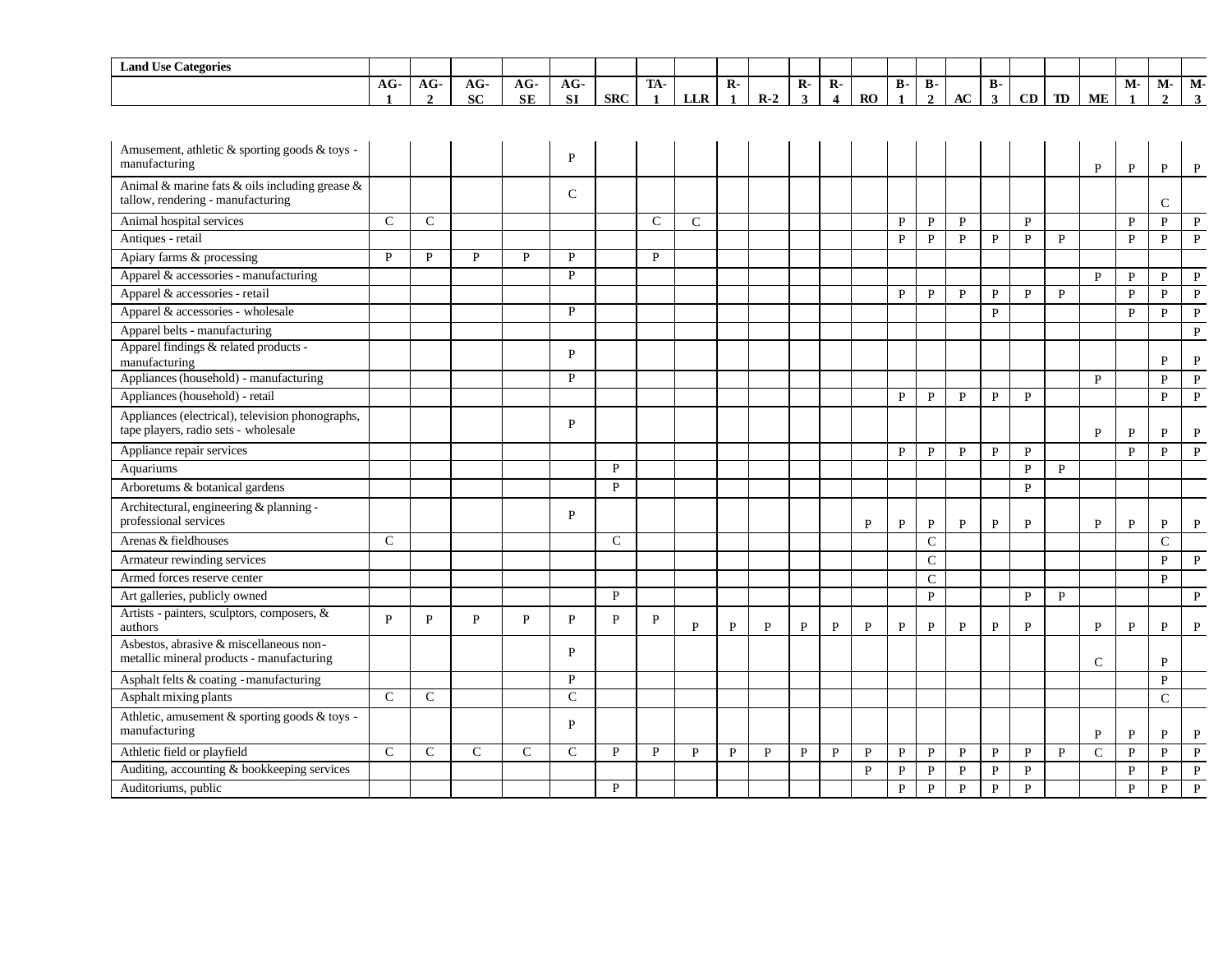| <b>Land Use Categories</b>                                 |                     |                     |                  |                  |                  |            |                     |              |              |              |                     |                                         |              |              |                             |              |                           |              |              |               |              |                    |                    |
|------------------------------------------------------------|---------------------|---------------------|------------------|------------------|------------------|------------|---------------------|--------------|--------------|--------------|---------------------|-----------------------------------------|--------------|--------------|-----------------------------|--------------|---------------------------|--------------|--------------|---------------|--------------|--------------------|--------------------|
|                                                            | AG-<br>$\mathbf{1}$ | AG-<br>$\mathbf{2}$ | AG-<br><b>SC</b> | AG-<br><b>SE</b> | AG-<br><b>SI</b> | <b>SRC</b> | TA-<br>$\mathbf{1}$ | <b>LLR</b>   | $\mathbf{R}$ | $R-2$        | $\mathbf{R}$ -<br>3 | $\mathbf{R}$<br>$\overline{\mathbf{4}}$ | RO           | <b>B-</b>    | <b>B-</b><br>$\overline{2}$ | $\bf AC$     | <b>B-</b><br>$\mathbf{3}$ | CD           | TD           | ME            | M-           | M-<br>$\mathbf{2}$ | M-<br>$\mathbf{3}$ |
|                                                            |                     |                     |                  |                  |                  |            |                     |              |              |              |                     |                                         |              |              |                             |              |                           |              |              |               |              |                    |                    |
| Automatic temperature controls - manufacturing             |                     |                     |                  |                  | $\mathbf{P}$     |            |                     |              |              |              |                     |                                         |              |              |                             |              |                           |              |              | $\mathbf{P}$  | $\mathbf{P}$ | P                  |                    |
| Automobile & other motor vehicle & equipment               |                     |                     |                  |                  |                  |            |                     |              |              |              |                     |                                         |              |              |                             |              |                           |              |              |               |              |                    |                    |
| - manufacturing                                            |                     |                     |                  |                  | $\mathbf{P}$     |            |                     |              |              |              |                     |                                         |              |              |                             |              |                           |              |              |               | P            | P                  |                    |
| Automobile & other motor vehicle repair<br>services        |                     |                     |                  |                  |                  |            |                     |              |              |              |                     |                                         |              | P            | P                           | P            | $\mathsf{C}$              |              | P            |               |              | P                  | $\, {\bf P}$       |
| Automobile & other motor vehicles - retail                 |                     |                     |                  |                  |                  |            |                     |              |              |              |                     |                                         |              |              | $\mathbf{P}$                | $\mathbf{P}$ | $\mathbf C$               |              |              |               |              | $\mathbf{P}$       | $\, {\bf P}$       |
| Automobile & other motor vehicles - wholesale              |                     |                     |                  |                  |                  |            |                     |              |              |              |                     |                                         |              |              |                             |              |                           |              |              |               |              | $\mathcal{C}$      |                    |
| Automobile & truck rental services                         |                     |                     |                  |                  |                  |            |                     |              |              |              |                     |                                         |              |              | P                           | $\mathbf{P}$ |                           |              |              |               |              | $\mathbf{P}$       | $\mathbf{P}$       |
| Automobile equipment - wholesale                           |                     |                     |                  |                  |                  |            |                     |              |              |              |                     |                                         |              |              | $\mathbf{P}$                |              |                           |              |              |               |              | $\mathbf{P}$       | $\, {\bf P}$       |
| Automobile parts & supplies - retail                       |                     |                     |                  |                  |                  |            |                     |              |              |              |                     |                                         |              | $\mathbf{P}$ | $\mathbf{P}$                | $\mathbf{P}$ | $\mathbf{P}$              | $\mathbf{P}$ | $\mathbf{P}$ |               |              | $\mathbf{P}$       | $\, {\bf P}$       |
| Automobile wash services                                   |                     |                     |                  |                  |                  |            |                     |              |              |              |                     |                                         |              | $\mathbf{P}$ | $\mathbf{P}$                | $\mathbf{P}$ | $\mathbf C$               | $\mathbf{P}$ | $\mathbf{P}$ |               | $\mathbf{P}$ | ${\bf P}$          | $\, {\bf P}$       |
|                                                            |                     |                     |                  |                  |                  |            |                     |              |              |              |                     |                                         |              |              |                             |              |                           |              |              |               |              |                    |                    |
| B                                                          |                     |                     |                  |                  |                  |            |                     |              |              |              |                     |                                         |              |              |                             |              |                           |              |              |               |              |                    |                    |
| Bags except textile bags - manufacturing                   |                     |                     |                  |                  | $\mathbf{P}$     |            |                     |              |              |              |                     |                                         |              |              |                             |              |                           |              |              |               |              | P                  | $\mathbf{P}$       |
| Bait shops                                                 |                     |                     |                  |                  |                  |            |                     |              |              |              |                     |                                         |              | $\mathbf{P}$ | $\, {\bf P}$                | $\mathbf{P}$ | $\mathbf{P}$              | $\mathbf{P}$ | $\mathbf{P}$ |               |              | $\mathbf{P}$       | $\, {\bf P}$       |
| Bakeries non-manufacturing - retail                        |                     |                     |                  |                  |                  |            |                     |              |              |              |                     |                                         |              | $\mathbf{P}$ | $\mathbf{P}$                | $\mathbf{P}$ | $\mathbf{P}$              | $\mathbf{P}$ |              |               |              | $\mathbf{P}$       | $\, {\bf P}$       |
| <b>Banking</b> services                                    |                     |                     |                  |                  |                  |            |                     |              |              |              |                     |                                         | P            | $\mathbf{P}$ | $\mathbf{P}$                | $\mathbf{P}$ | $\mathbf{P}$              | $\mathbf{P}$ | $\, {\bf P}$ |               |              | $\mathbf{P}$       | $\, {\bf P}$       |
| Barber services                                            |                     |                     |                  |                  |                  |            |                     |              |              |              |                     |                                         | $\mathbf{P}$ | $\mathbf{P}$ | $\mathbf{P}$                | $\mathbf{P}$ | $\mathbf{P}$              | $\mathbf{P}$ | $\mathbf{P}$ |               |              | $\mathbf{P}$       | $\, {\bf P}$       |
| Batch Plants - temporary                                   | $\mathbf C$         | $\mathsf{C}$        |                  |                  | $\mathbf{P}$     |            |                     |              |              |              |                     |                                         |              |              | $\mathbf C$                 |              |                           |              |              | $\mathsf{C}$  |              | $\mathbf{P}$       |                    |
| Beauty services                                            |                     |                     |                  |                  |                  |            |                     |              |              |              |                     |                                         | $\mathbf{P}$ | $\mathbf{P}$ | $\mathbf{P}$                | $\mathbf{P}$ | $\mathbf{P}$              | $\mathbf{P}$ | $\mathbf{P}$ |               |              | $\mathbf{P}$       | $\, {\bf P}$       |
| Bed and breakfast residence                                |                     |                     |                  |                  |                  |            |                     | $\mathsf{C}$ | $\mathsf{C}$ | $\mathbf{C}$ | $\mathsf{C}$        | $\mathsf{C}$                            | $\mathbf{P}$ | $\mathbf{P}$ | $\mathbf{P}$                | $\mathbf{P}$ |                           |              |              |               |              |                    | $\mathbf{P}$       |
| Beer, wine & alcoholic beverages - wholesale               |                     |                     |                  |                  |                  |            |                     |              |              |              |                     |                                         |              |              | $\mathbf{P}$                |              |                           |              |              | P             | $\mathbf{P}$ | P                  | $\mathbf{P}$       |
| Bicycles - retail                                          |                     |                     |                  |                  |                  |            |                     |              |              |              |                     |                                         |              | P            | P                           | $\mathbf{P}$ | $\mathbf{P}$              | $\mathbf{P}$ |              |               | P            | $\mathbf{P}$       | $\, {\bf P}$       |
| Biological products - manufacturing                        |                     |                     |                  |                  | P                |            |                     |              |              |              |                     |                                         |              |              |                             |              |                           |              |              | $\mathcal{C}$ |              | $\mathbf{P}$       |                    |
| Blacksmith & welding services                              |                     |                     |                  |                  |                  |            |                     |              |              |              |                     |                                         |              |              |                             |              |                           |              |              |               |              | P                  | $\mathbf{P}$       |
| Blankbooks, loose leaf binders & devices-                  |                     |                     |                  |                  | P                |            |                     |              |              |              |                     |                                         |              |              |                             |              |                           |              |              |               |              |                    |                    |
| manuf. of                                                  |                     |                     |                  |                  |                  |            |                     |              |              |              |                     |                                         |              |              |                             |              |                           |              |              | P             |              | P                  | $\mathbf{P}$       |
| Blast furnaces, steel works & rolling of ferrous<br>metals |                     |                     |                  |                  | $\mathcal{C}$    |            |                     |              |              |              |                     |                                         |              |              |                             |              |                           |              |              |               |              | $\mathbf C$        |                    |
| Blueprinting & photocopying services                       |                     |                     |                  |                  |                  |            |                     |              |              |              |                     |                                         |              | $\mathbf{P}$ | $\mathbf{P}$                | $\mathbf{P}$ | $\mathbf{P}$              | $\mathbf{P}$ |              |               |              | $\mathbf{P}$       | $\, {\bf P}$       |
| Boarding & rooming houses                                  |                     |                     |                  |                  |                  |            |                     |              |              |              | $\mathsf{C}$        | $\mathbf{P}$                            | $\mathbf{P}$ | $\mathbf{P}$ | $\mathbf{P}$                |              | $\mathbf{P}$              |              |              |               |              |                    | $\, {\bf p}$       |
| Boat building & repair services                            |                     |                     |                  |                  | P                |            |                     |              |              |              |                     |                                         |              |              |                             |              |                           |              |              | $\mathbf{P}$  |              | $\mathbf{P}$       | $\, {\bf P}$       |
| Boat sales, service and rentals                            |                     |                     |                  |                  |                  |            |                     |              |              |              |                     |                                         |              |              | P                           | P            |                           |              |              |               |              | P                  | $\mathbf{P}$       |
| Boat building & repair, fiberglass                         |                     |                     |                  |                  | P                |            |                     |              |              |              |                     |                                         |              |              |                             |              |                           |              |              | P             |              | $\mathbf{P}$       | $\mathbf{P}$       |
| Bookbinding & misc. related work -                         |                     |                     |                  |                  |                  |            |                     |              |              |              |                     |                                         |              |              |                             |              |                           |              |              |               |              |                    |                    |
| manufacturing                                              |                     |                     |                  |                  | $\mathbf{P}$     |            |                     |              |              |              |                     |                                         |              |              |                             |              |                           |              |              | ${\bf P}$     |              | P                  | $\mathbf{P}$       |
| Bookkeeping, auditing & accounting services                |                     |                     |                  |                  |                  |            |                     |              |              |              |                     |                                         | $\mathbf{P}$ | $\mathbf{P}$ | $\mathbf{P}$                | $\mathbf{P}$ | $\mathbf{P}$              | $\mathbf{P}$ |              |               | $\mathbf{P}$ | $\mathbf{P}$       | $\mathbf{P}$       |

P P P

P

P

P

P

Books, magazines & newspapers distributing -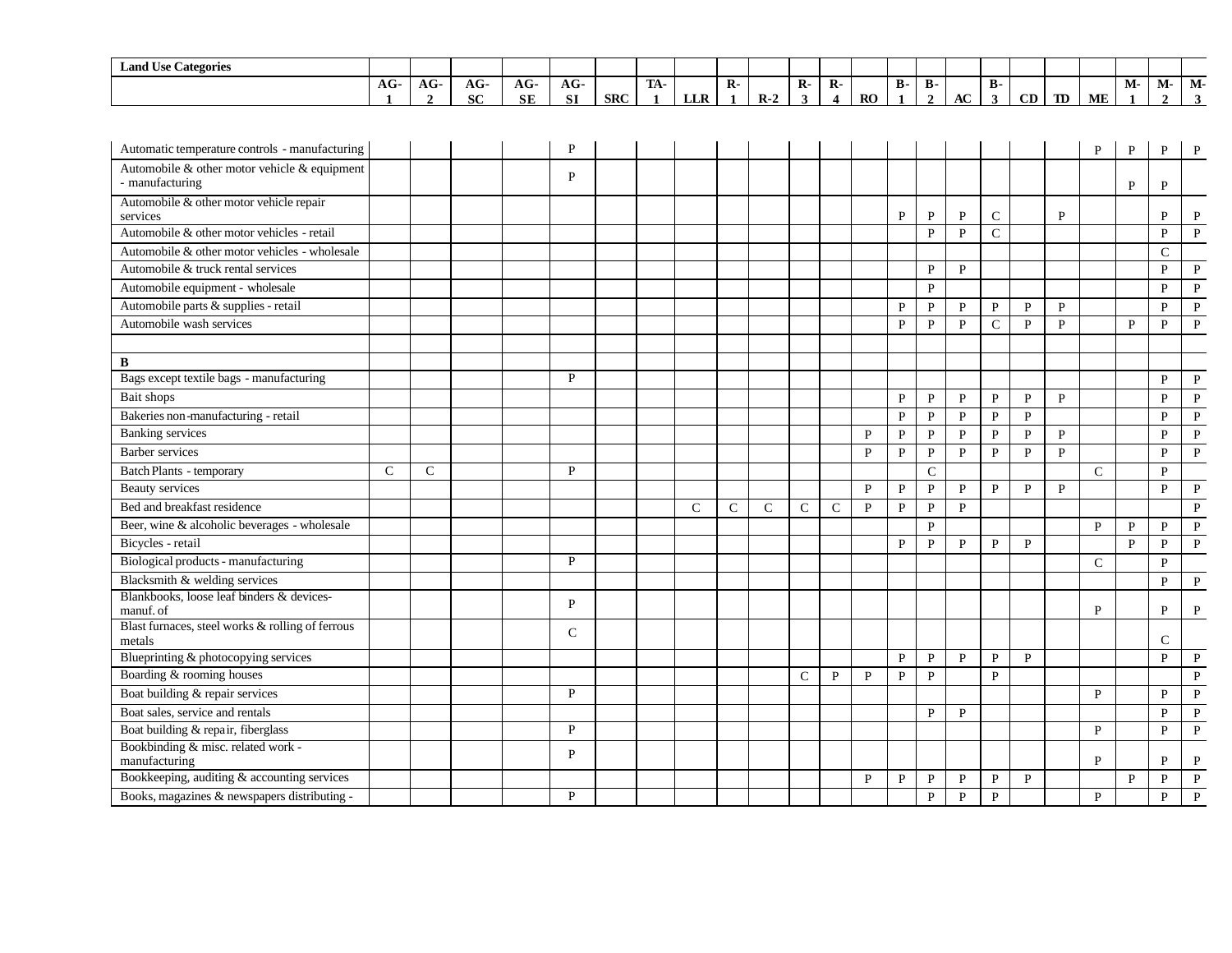| <b>Land Use Categories</b> |    |                            |               |                     |           |            |                   |            |       |    |     |           |       |    |                      |               |                |    |    |    |                      |    |
|----------------------------|----|----------------------------|---------------|---------------------|-----------|------------|-------------------|------------|-------|----|-----|-----------|-------|----|----------------------|---------------|----------------|----|----|----|----------------------|----|
|                            | AG | $\ddot{\phantom{a}}$<br>AG | $\sim$<br>AG- | $\sqrt{2}$<br>АU    | $AG-$     |            | <b>FRIA</b><br>ıА |            |       | R. | TZ. |           | - D - | D- |                      | в.            |                |    |    | M- | $\mathbf{A}$<br>IVI- | M- |
|                            |    |                            | $\sim$<br>0U  | $C\mathbb{T}$<br>ЭĽ | <b>SI</b> | <b>SRC</b> |                   | <b>LLR</b> | $R-2$ |    |     | <b>RO</b> |       |    | $\sim$<br>${\bf AC}$ | $\rightarrow$ | $\alpha$<br>◡╜ | TD | ME |    |                      |    |

| wholesale                                               |               |               |               |               |              |              |               |  |  |              |              |              |              |              |              |               |              |              |               |              |
|---------------------------------------------------------|---------------|---------------|---------------|---------------|--------------|--------------|---------------|--|--|--------------|--------------|--------------|--------------|--------------|--------------|---------------|--------------|--------------|---------------|--------------|
| Books - publishing & printing                           |               |               |               |               | P            |              |               |  |  |              |              | $\, {\bf P}$ |              |              |              |               | $\mathbf{P}$ | $\mathbf{P}$ | $\mathbf{P}$  | $\mathbf{P}$ |
| Books - retail                                          |               |               |               |               |              |              |               |  |  |              | $\mathbf{P}$ | $\mathbf{P}$ | $\, {\bf P}$ | $\mathbf{P}$ | P            |               |              |              | $\mathbf{P}$  | $\mathbf{P}$ |
| Boot & shoe cut stock & findings -<br>manufacturing     |               |               |               |               | P            |              |               |  |  |              |              |              |              |              |              |               | P            |              | P             | P            |
| Botanical gardens & arboretums                          |               |               |               |               |              | P            |               |  |  |              |              |              |              |              | P            |               |              |              |               |              |
| Bottled gas - retail                                    |               |               |               |               |              |              |               |  |  |              | P            | P            | $\mathbf P$  | P            | P            | P             |              |              | P             |              |
| Bottling & canning soft drinks & carbonated             |               |               |               |               |              |              |               |  |  |              |              |              |              |              |              |               |              |              |               |              |
| waters                                                  |               |               |               |               | $\mathbf{P}$ |              |               |  |  |              |              |              |              |              |              |               | $\mathbf{P}$ |              | P             | P            |
| <b>Bowling alleys</b>                                   |               |               |               |               |              |              |               |  |  |              | P            | P            | P            | $\mathsf{C}$ | $\mathbf{P}$ |               |              |              | P             | P            |
| Boxes and paperboard containers -<br>manufacturing      |               |               |               |               | P            |              |               |  |  |              |              |              |              |              |              |               | P            |              | P             |              |
| Brandy, brandy spirits & wine - manufacturing           | $\mathsf{C}$  | $\mathcal{C}$ | $\mathcal{C}$ | $\mathcal{C}$ | P            |              | $\mathcal{C}$ |  |  |              |              |              |              |              |              |               |              |              | $\mathbf{P}$  | P            |
| Brick & structural clay tile manufacturing              |               |               |               |               | P            |              |               |  |  |              |              |              |              |              |              |               | P            |              | $\mathbf{p}$  |              |
| Brooms & brushes - manufacturing                        |               |               |               |               | P            |              |               |  |  |              |              |              |              |              |              |               | P            |              | P             | P            |
| Building construction - general contracting<br>services |               |               |               |               |              |              |               |  |  |              |              |              |              |              |              |               |              |              | P             | P            |
| Building materials - retail                             |               |               |               |               |              |              |               |  |  |              |              | P            | $\mathbf{P}$ |              | $\mathbf{P}$ |               |              |              | $\mathbf{P}$  | $\mathbf{P}$ |
| Building materials & lumber - wholesale                 |               |               |               |               |              |              |               |  |  |              |              | P            |              |              | $\mathbf{P}$ |               |              |              | P             | P            |
| Building paper & building board -<br>manufacturing      |               |               |               |               | P            |              |               |  |  |              |              |              |              |              |              |               | P            |              | P             |              |
| Bulk petroleum stations & terminals - wholesale         |               |               |               |               | $\mathsf{C}$ |              |               |  |  |              |              |              |              |              |              |               |              |              | $\mathcal{C}$ |              |
| Bus garaging & equipment maintenance                    |               |               |               |               |              |              |               |  |  |              |              |              |              |              |              |               |              |              |               | P            |
| Business & management consulting services               |               |               |               |               |              |              |               |  |  | P            | $\mathbf{P}$ | $\mathbf{P}$ | P            | P            | $\mathbf{P}$ |               |              |              | P             | P            |
| Business offices not elsewhere listed                   |               |               |               |               |              |              |               |  |  | $\mathbf{P}$ | $\mathbf{P}$ | $\, {\bf P}$ | $\mathbf{P}$ | $\mathbf{P}$ | $\mathbf{P}$ |               |              |              | $\mathbf{P}$  | $\mathbf{P}$ |
| <b>Business associations</b>                            |               |               |               |               |              |              |               |  |  |              |              |              |              |              |              |               |              |              |               |              |
| Business forms - manufacturing                          |               |               |               |               |              |              |               |  |  |              |              |              |              |              |              |               |              |              |               |              |
| Butter - manufacturing                                  |               |               |               |               | P            |              |               |  |  |              |              | P            |              |              |              |               | P            |              | P             | $\mathbf{P}$ |
|                                                         |               |               |               |               |              |              |               |  |  |              |              |              |              |              |              |               |              |              |               |              |
| $\mathbf C$                                             |               |               |               |               |              |              |               |  |  |              |              |              |              |              |              |               |              |              |               |              |
| Cabinet making - manufacturing                          |               |               |               |               | P            |              |               |  |  |              |              |              |              |              |              |               | P            |              | P             | P            |
| Cable TV maintenance yard                               |               |               |               |               |              |              |               |  |  |              |              | C            |              |              |              |               |              |              | P             |              |
| Cameras & photographic supplies - retail                |               |               |               |               |              |              |               |  |  |              | P            | $\mathbf{P}$ | P            | P            | $\mathbf{P}$ | P             |              |              | P             | P            |
| Camp grounds, general                                   | $\mathsf{C}$  | $\mathcal{C}$ |               |               |              | $\mathbf{P}$ | $\mathcal{C}$ |  |  |              |              | $\mathsf{C}$ |              |              |              | $\mathcal{C}$ |              |              | $\mathsf{C}$  |              |
| Camp grounds, group                                     | $\mathcal{C}$ | $\mathcal{C}$ |               |               |              | $\mathbf{P}$ | $\mathcal{C}$ |  |  |              |              | $\mathsf{C}$ |              |              |              | $\mathsf{C}$  |              |              | $\mathsf{C}$  |              |
| Candy & other confectionery products -<br>manufacturing |               |               |               |               | P            |              |               |  |  |              |              |              |              |              |              |               | P            |              | P             | P            |
| Candy, nut, & confectionery - retail                    |               |               |               |               |              |              |               |  |  |              | $\mathbf{P}$ | $\, {\bf P}$ | $\, {\bf P}$ | $\mathbf{P}$ | $\mathbf{P}$ |               |              |              | $\mathbf{P}$  | $\mathbf{P}$ |
| Canes, parasols & umbrellas - manufacturing             |               |               |               |               | P            |              |               |  |  |              |              |              |              |              |              |               | P            |              | $\mathbf{P}$  | $\mathbf{P}$ |
|                                                         |               |               |               |               |              |              |               |  |  |              |              |              |              |              |              |               |              |              |               |              |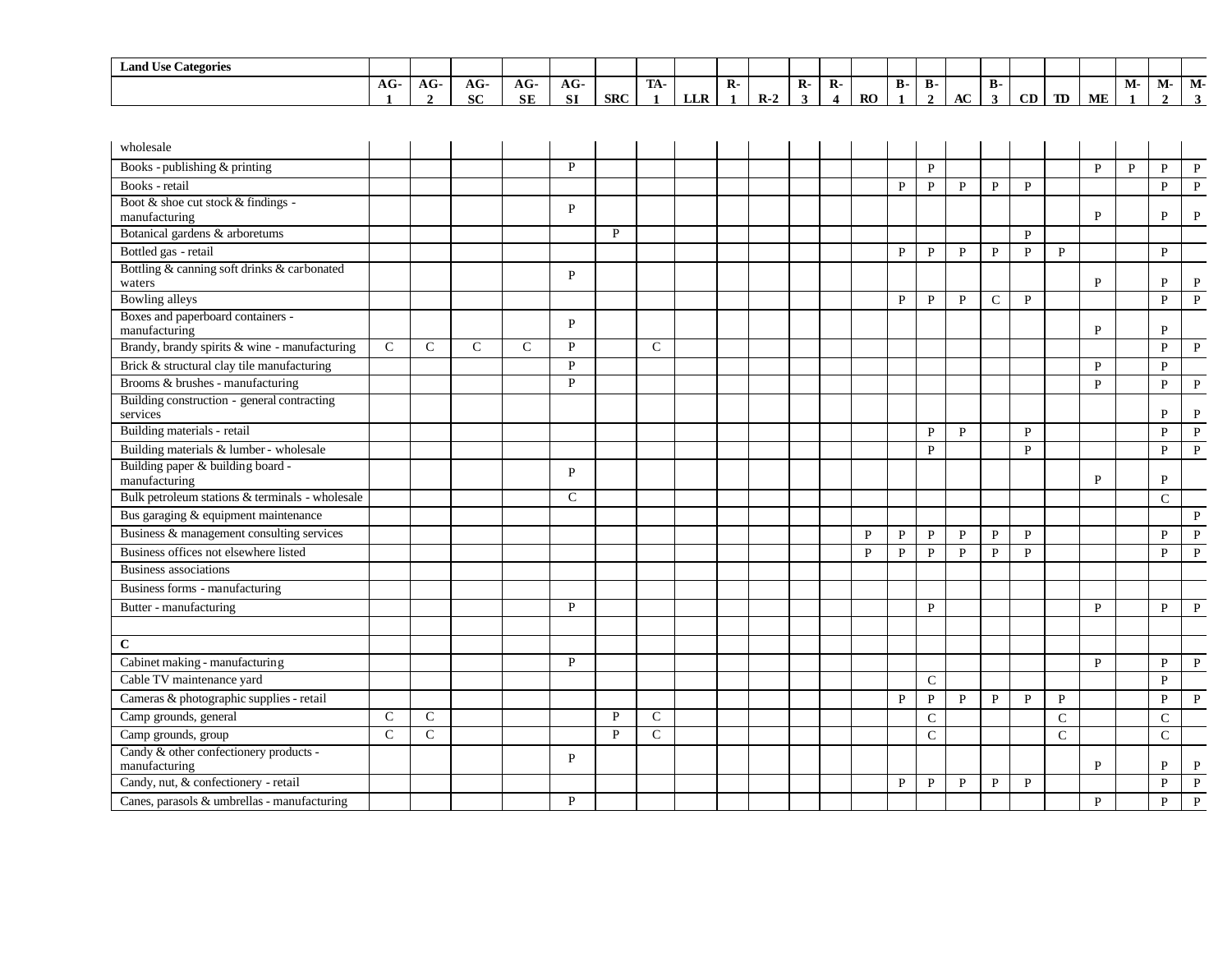| $\mathbf{r}$<br>$\sim$<br><b>Land Use Categories</b> |     |                     |               |                  |                   |            |                     |            |    |       |    |         |           |            |    |              |    |    |    |    |    |                      |    |
|------------------------------------------------------|-----|---------------------|---------------|------------------|-------------------|------------|---------------------|------------|----|-------|----|---------|-----------|------------|----|--------------|----|----|----|----|----|----------------------|----|
|                                                      | AG- | $\mathbf{A}$<br>AU- | $\sim$<br>AG- | $\sqrt{2}$<br>АU | $\sqrt{2}$<br>AG- |            | <b>COLLA</b><br>TW. |            | K. |       | R. | D<br>K. |           | Ð<br>- D - | D- |              | в. |    |    |    | М- | $\mathbf{A}$<br>IVI- | M- |
|                                                      |     |                     | $\sim$<br>0U  | <b>SE</b>        | <b>SI</b>         | <b>SRC</b> |                     | <b>LLR</b> |    | $R-2$ |    |         | <b>RO</b> |            |    | $\sim$<br>AC | .э | CD | TD | ME |    |                      |    |

| Canning & preserving of fruits, vegetables $\&$<br>seafood's - manufacturing |               |               |               |               | P             |               |              |   |   |   |   |               |              |              |              |              |              |               |               | P             |              |
|------------------------------------------------------------------------------|---------------|---------------|---------------|---------------|---------------|---------------|--------------|---|---|---|---|---------------|--------------|--------------|--------------|--------------|--------------|---------------|---------------|---------------|--------------|
| Canvas products - manufacturing                                              |               |               |               |               | P             |               |              |   |   |   |   |               |              |              |              |              |              | P             |               | P             |              |
| Carbon black - manufacturing                                                 |               |               |               |               | $\mathcal{C}$ |               |              |   |   |   |   |               |              |              |              |              |              |               |               | $\mathcal{C}$ |              |
| Cardboard, paperboard & die-cut paper -<br>manufacturing                     |               |               |               |               | P             |               |              |   |   |   |   |               |              |              |              |              |              | P             |               | P             |              |
| Carpentry & wood flooring services                                           |               |               |               |               |               |               |              |   |   |   |   |               |              | P            | $\mathbf{P}$ | $\mathbf{P}$ | $\mathbf{P}$ |               |               | $\mathbf{P}$  | $\mathbf{P}$ |
| Carpet & rug cleaning & repair service                                       |               |               |               |               |               |               |              |   |   |   |   | $\mathbf{p}$  | P            | $\mathbf{P}$ | $\mathbf{p}$ | $\mathbf{P}$ | $\mathbf{P}$ |               | $\mathbf{p}$  | $\mathbf{P}$  | $\mathbf{P}$ |
| Carpet & rug - manufacturing                                                 |               |               |               |               | P             |               |              |   |   |   |   |               |              |              |              |              |              | $\mathbf{p}$  |               | P             | $\mathbf{P}$ |
| Cement (hydraulic) - manufacturing                                           |               |               |               |               | $\mathcal{C}$ |               |              |   |   |   |   |               |              |              |              |              |              |               |               | $\mathbf{P}$  |              |
| Cemeteries                                                                   |               |               |               |               |               | P             | $\mathbf{P}$ |   |   |   |   |               |              |              |              |              |              |               |               | P             |              |
| Ceramic wall & floor tile - manufacturing                                    |               |               |               |               | P             |               |              |   |   |   |   |               |              |              |              |              |              | P             |               | P             | P            |
| Cereal preparations - manufacturing                                          |               |               |               |               | P             |               |              |   |   |   |   |               |              |              |              |              |              | P             |               | P             | P            |
| Charitable & welfare services                                                |               |               |               |               |               |               |              |   |   |   |   | P             | P            | P            | P            | $\mathbf{P}$ | P            |               |               | P             | $\mathbf{P}$ |
| Cheese (natural & processed) - manufacturing                                 |               |               |               |               | P             |               |              |   |   |   |   |               |              |              |              |              |              |               |               | P             | $\, {\bf P}$ |
| Chemicals & fertilizers -mining                                              |               |               |               |               |               |               |              |   |   |   |   |               |              |              |              |              |              |               |               |               |              |
| Chemicals, agricultural, nonhazardous,<br>wholesale                          | $\mathcal{C}$ | $\mathcal{C}$ |               |               | $\mathcal{C}$ |               |              |   |   |   |   |               |              |              |              |              |              | $\mathcal{C}$ | $\mathbf C$   | $\mathbf C$   |              |
| Chemicals, industrial, nonhazardous, wholesale                               |               |               |               |               | $\mathcal{C}$ |               |              |   |   |   |   |               |              |              |              |              |              |               | $\mathcal{C}$ | $\mathbf C$   |              |
| Chemicals, industrial organic & inorganic -<br>manufacturing                 |               |               |               |               | $\mathcal{C}$ |               |              |   |   |   |   |               |              |              |              |              |              | $\mathcal{C}$ |               | $\mathcal{C}$ |              |
| Chiropractors, optometrists, & other similar<br>health services              |               |               |               |               |               |               |              |   |   |   |   | P             | P            | P            | P            | $\mathbf{P}$ | $\mathbf{P}$ |               |               | P             | $\mathbf{P}$ |
| Churches, synagogues & temples                                               | $\mathsf{C}$  | $\mathcal{C}$ |               |               |               | $\mathcal{C}$ | P            | P | P | P | P | P             | $\mathbf{P}$ | $\mathbf{P}$ | $\mathbf{P}$ | $\mathbf{P}$ | $\mathbf{P}$ |               |               |               | $\mathbf{P}$ |
| Cigarettes & cigars - manufacturing                                          |               |               |               |               | P             |               |              |   |   |   |   |               |              |              |              |              |              | P             |               | P             | $\mathbf P$  |
| Civic, social & fraternal associations                                       |               |               |               |               |               |               |              |   |   |   |   | $\mathcal{C}$ | P            | P            | P            | P            | P            |               |               | P             | $\mathbf{P}$ |
| Civil Defense & related activities                                           |               |               |               |               |               |               |              |   |   |   |   |               |              |              |              |              |              |               |               |               | $\mathbf{P}$ |
| Clay, ceramic & refractory minerals - mining                                 | $\mathcal{C}$ | $\mathsf{C}$  | $\mathcal{C}$ | $\mathcal{C}$ | $\mathcal{C}$ | $\mathcal{C}$ |              |   |   |   |   |               |              |              |              |              |              |               |               | $\mathsf{C}$  |              |
| Clay refractories - manufacturing                                            |               |               |               |               | P             |               |              |   |   |   |   |               |              |              |              |              |              |               |               | P             |              |
| Clock, watch & jewelry repair services                                       |               |               |               |               |               |               |              |   |   |   |   |               | $\mathbf{P}$ | $\mathbf{P}$ | $\mathbf{P}$ | $\mathbf{P}$ | $\mathbf{P}$ |               |               | $\mathbf{P}$  | $\mathbf{P}$ |
| Clocks, watches, clockwork operated devices &<br>parts - manufacturing       |               |               |               |               | P             |               |              |   |   |   |   |               |              |              |              |              |              | $\mathbf{P}$  |               | P             | P            |
| Commercial & industrial machinery, equipment<br>& supplies - wholesale       |               |               |               |               |               |               |              |   |   |   |   |               |              | P            |              |              |              | P             |               | P             | P            |
| Commodity & securities brokers, dealers &<br>exchanges & services            |               |               |               |               |               |               |              |   |   |   |   | $\mathbf{P}$  | $\mathbf{P}$ | $\mathbf{P}$ | P            | $\mathbf{P}$ | P            |               |               | P             | P            |
| Communication equipment - manufacturing                                      |               |               |               |               | P             |               |              |   |   |   |   |               |              |              |              |              |              | $\mathbf{P}$  |               | P             | P            |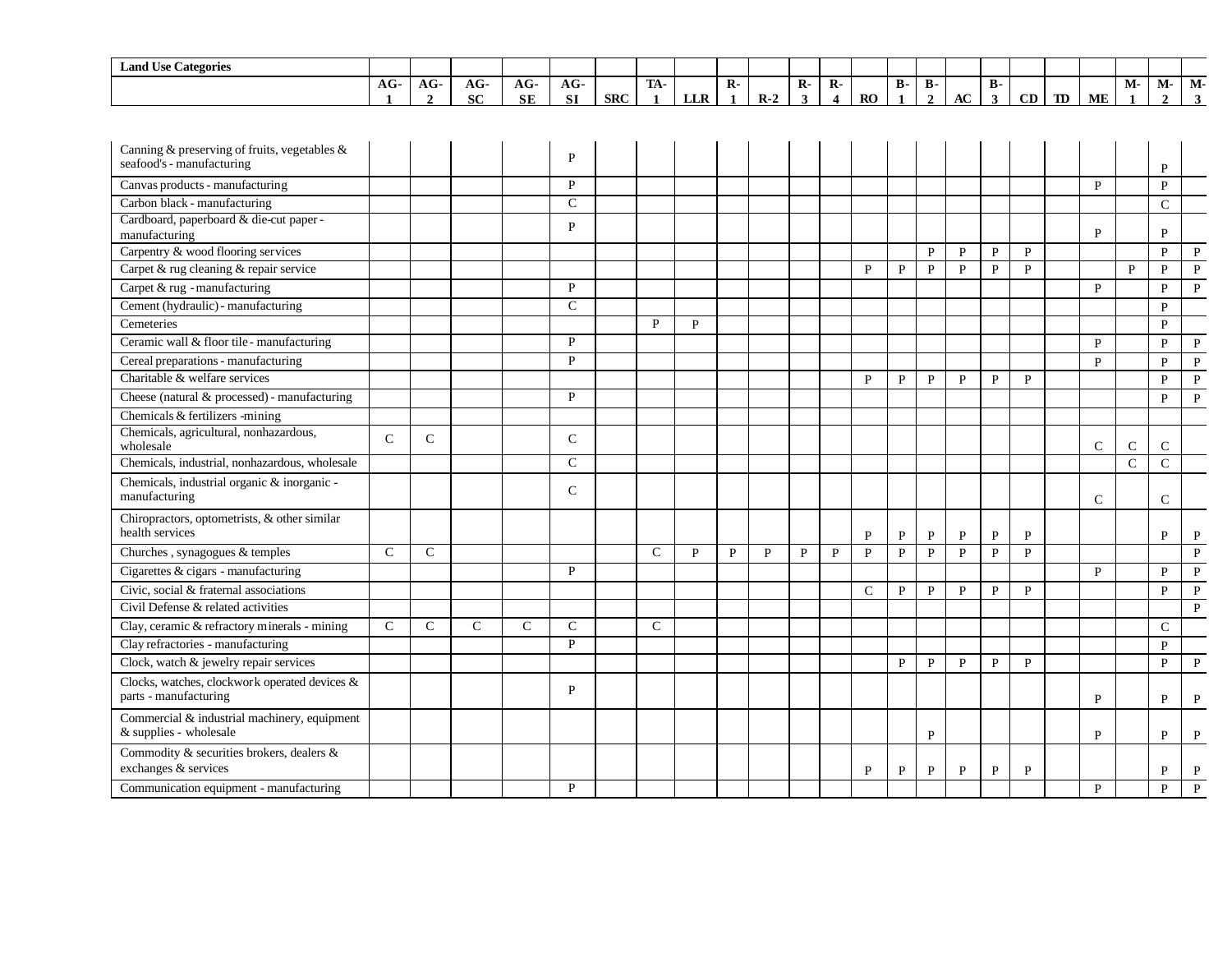| $\mathbf{r}$<br>$\sim$<br><b>Land Use Categories</b> |     |                     |               |                  |                   |            |                     |            |    |       |    |         |           |            |    |              |    |    |    |    |    |                      |    |
|------------------------------------------------------|-----|---------------------|---------------|------------------|-------------------|------------|---------------------|------------|----|-------|----|---------|-----------|------------|----|--------------|----|----|----|----|----|----------------------|----|
|                                                      | AG- | $\mathbf{A}$<br>AU- | $\sim$<br>AG- | $\sqrt{2}$<br>АU | $\sqrt{2}$<br>AG- |            | <b>COLLA</b><br>TW. |            | K. |       | R. | D<br>K. |           | Ð<br>- D - | D- |              | в. |    |    |    | М- | $\mathbf{A}$<br>IVI- | M- |
|                                                      |     |                     | $\sim$<br>0U  | <b>SE</b>        | <b>SI</b>         | <b>SRC</b> |                     | <b>LLR</b> |    | $R-2$ |    |         | <b>RO</b> |            |    | $\sim$<br>AC | .э | CD | TD | ME |    |                      |    |

| Composting plants                                                                   |  |  | C             |               |              |              |               |               |              |              |              |              |              |              |               |             |               |              |              |              |
|-------------------------------------------------------------------------------------|--|--|---------------|---------------|--------------|--------------|---------------|---------------|--------------|--------------|--------------|--------------|--------------|--------------|---------------|-------------|---------------|--------------|--------------|--------------|
| Concrete brick & block - manufacturing                                              |  |  | P             |               |              |              |               |               |              |              |              |              |              |              |               |             |               |              | P            |              |
| Concrete products - manufacturing                                                   |  |  | $\mathbf{P}$  |               |              |              |               |               |              |              |              |              |              |              |               |             |               |              | $\mathbf{P}$ |              |
| Concrete, ready-mix plants                                                          |  |  | P             |               |              |              |               |               |              |              |              |              |              |              |               |             |               |              | $\mathbf{P}$ |              |
| Concrete construction & paving services                                             |  |  | P             |               |              |              |               |               |              |              |              |              |              |              |               |             |               |              | $\mathbf{P}$ |              |
| Confectionery, nut & candy - retail                                                 |  |  |               |               |              |              |               |               |              |              | $\mathbf{P}$ | P            | $\mathbf{P}$ | $\mathbf{P}$ | $\mathbf{P}$  |             |               |              | $\mathbf{P}$ | $\mathbf{P}$ |
| Confectionery - wholesale                                                           |  |  | P             |               |              |              |               |               |              |              |              |              |              |              |               |             | P             | P            | P            | P            |
| Construction & lumber materials - wholesale                                         |  |  |               |               |              |              |               |               |              |              |              | P            |              |              | $\mathbf{P}$  |             | $\mathbf{p}$  |              | $\mathbf{P}$ | $\mathbf{P}$ |
| Construction, mining, & materials handling<br>machinery & equipment - manufacturing |  |  | P             |               |              |              |               |               |              |              |              |              |              |              |               |             | P             |              | $\mathbf{P}$ |              |
| Construction equipment - retail                                                     |  |  |               |               |              |              |               |               |              |              |              |              | $\mathbf{P}$ |              |               |             | $\mathbf{p}$  |              | $\mathbf{P}$ |              |
| Construction services - temporary                                                   |  |  | $\mathcal{C}$ |               |              |              |               |               |              | C            | $\mathsf{C}$ | $\mathsf{C}$ | $\mathsf{C}$ | C            | $\mathcal{C}$ | $\mathbf C$ | $\mathcal{C}$ | C            | $\mathbf C$  | $\mathbf C$  |
| Convalescent,, nursing & rest home services                                         |  |  |               |               |              |              |               | $\mathcal{C}$ | $\mathsf{C}$ | $\mathbf{P}$ | $\mathbf{P}$ | $\mathbf{P}$ | $\mathbf{P}$ | $\mathbf{P}$ | $\mathbf{P}$  |             |               |              |              |              |
| Convents                                                                            |  |  |               |               | P            | $\mathbf{P}$ | $\mathbf{P}$  | $\mathbf{P}$  | $\mathbf{P}$ | $\mathbf{P}$ | $\mathbf{P}$ | $\mathbf{P}$ | $\mathbf{P}$ |              |               |             |               |              |              |              |
| Convenience store                                                                   |  |  |               |               |              |              |               |               |              |              | P            | P            | P            | P            | $\mathbf{P}$  | P           |               |              | P            | P            |
| Cosmetics, perfumes, & other toiletries -<br>manufacturing                          |  |  | P             |               |              |              |               |               |              |              |              |              |              |              |               |             | P             |              | P            | P            |
| Cottage services                                                                    |  |  |               |               |              |              |               |               |              |              |              |              |              |              |               |             |               |              |              |              |
| Country club                                                                        |  |  |               | P             | $\mathbf{P}$ | $\mathbf{P}$ | $\mathbf{P}$  | $\mathbf{P}$  | $\mathbf{P}$ | $\mathbf P$  | P            | P            | $\mathbf{P}$ |              | $\mathbf{P}$  |             |               |              |              |              |
| Crating & packing services                                                          |  |  | P             |               |              |              |               |               |              |              |              |              |              |              |               |             | P             |              | $\mathbf{P}$ | P            |
| Credit reporting, adjustment & collection<br>services                               |  |  |               |               |              |              |               |               |              | P            | P            | P            | $\mathbf{P}$ | $\mathbf{P}$ | $\mathbf{P}$  |             |               | P            | P            | P            |
| Credit unions & agricultural, business &<br>personal credit services                |  |  |               |               |              |              |               |               |              | P            | P            | P            | P            | $\mathbf{P}$ | P             |             |               | P            | P            | P            |
| Crematory, funeral & mortuary services                                              |  |  |               |               |              |              |               |               |              | P            | P            | P            | $\mathbf{P}$ | $\mathbf{P}$ | $\mathbf{P}$  |             |               |              | $\mathbf{P}$ |              |
| Curtains, draperies & upholstery - retail                                           |  |  |               |               |              |              |               |               |              |              | P            | P            | $\mathbf{P}$ | $\mathbf{P}$ | $\mathbf{P}$  |             |               |              | $\mathbf{P}$ | $\mathbf{P}$ |
| Cut stone & stone products - manufacturing                                          |  |  | P             |               |              |              |               |               |              |              |              |              |              |              |               |             | P             |              | P            |              |
|                                                                                     |  |  |               |               |              |              |               |               |              |              |              |              |              |              |               |             |               |              |              |              |
| D                                                                                   |  |  |               |               |              |              |               |               |              |              |              |              |              |              |               |             |               |              |              |              |
| Dairy products - retail                                                             |  |  |               |               |              |              |               |               |              |              | P            | P            | $\mathbf{P}$ | $\mathbf{P}$ | $\mathbf{P}$  |             |               |              | $\mathbf{P}$ | $\mathbf{P}$ |
| Dairy products - wholesale                                                          |  |  | P             |               |              |              |               |               |              |              |              | P            |              |              |               |             |               |              | P            | $\, {\bf P}$ |
| Day care centers                                                                    |  |  |               | $\mathcal{C}$ | $\mathsf{C}$ | $\mathsf{C}$ | $\mathcal{C}$ | $\mathcal{C}$ | P            | P            | P            | P            | P            | $\mathbf{P}$ | $\mathbf{P}$  |             |               |              | $\mathsf{C}$ | $\, {\bf P}$ |
| Dental equipment & supplies - manufacturing                                         |  |  | P             |               |              |              |               |               |              |              |              |              |              |              |               |             | $\mathbf{P}$  |              | $\mathbf{P}$ | $\, {\bf P}$ |
| Dental laboratory services                                                          |  |  | P             |               |              |              |               |               |              |              | P            | $\mathbf{P}$ | P            | $\mathbf{P}$ | P             |             | P             | P            | P            | $\mathbf{P}$ |
| Dental services                                                                     |  |  |               |               |              |              |               |               |              | P            | P            | P            | $\mathbf{P}$ | P            | $\mathbf{P}$  |             |               |              | P            | $\mathbf{P}$ |
| Department stores - retail                                                          |  |  |               |               |              |              |               |               |              |              | P            | P            | $\mathbf{P}$ | $\mathbf{P}$ | $\mathbf{P}$  |             |               |              | P            | $\mathbf{P}$ |
| Detective & protective services                                                     |  |  |               |               |              |              |               |               |              | P            | $\mathbf{P}$ | $\mathbf{P}$ | $\mathbf{P}$ | $\mathbf{P}$ | $\mathbf{P}$  |             |               | $\mathbf{P}$ | $\mathbf{P}$ | $\mathbf{P}$ |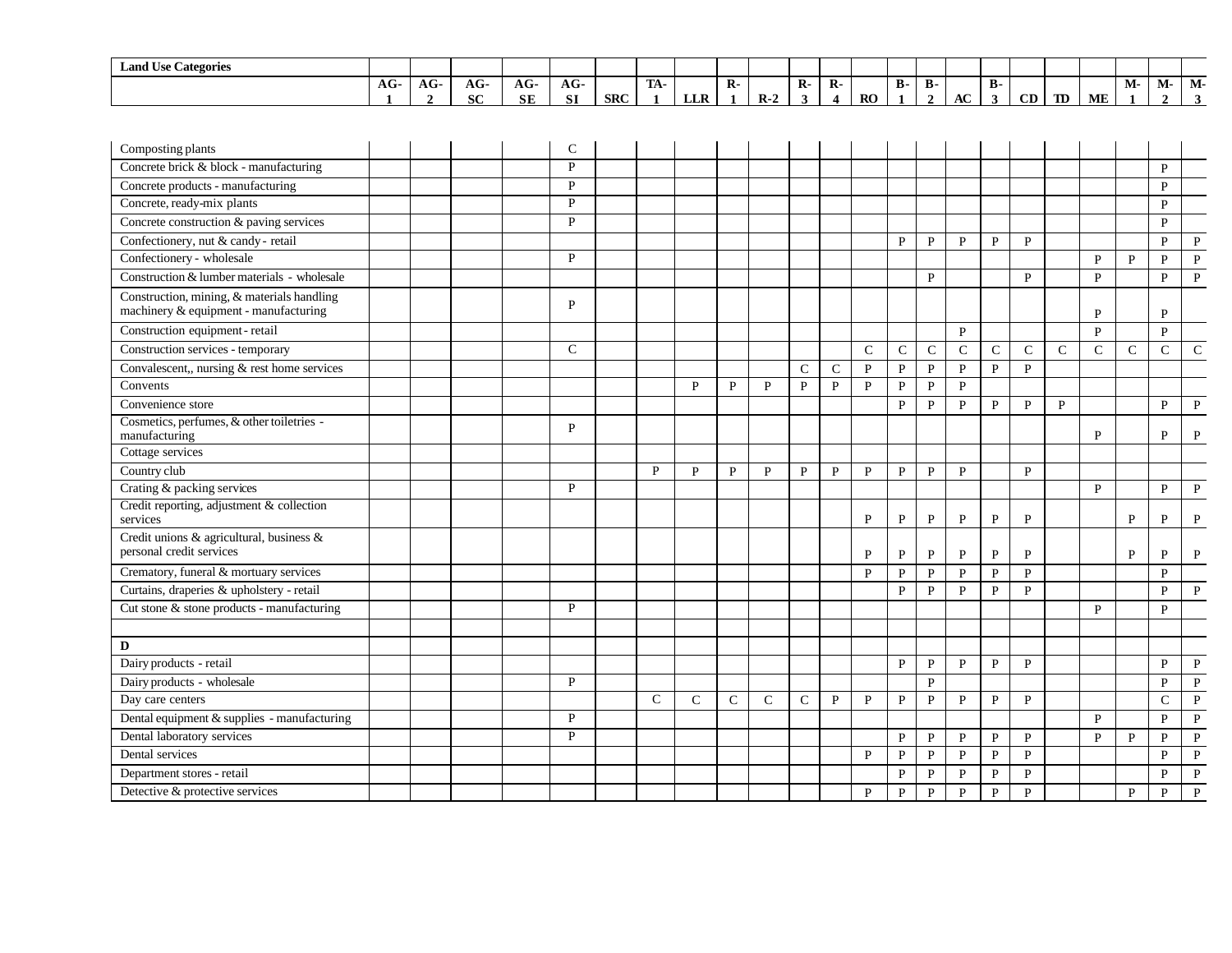| <b>Land Use Categories</b> |     |                   |                   |                   |                   |            |     |                    |              |       |              |                |    |            |            |    |    |    |    |    |                         |      |                      |
|----------------------------|-----|-------------------|-------------------|-------------------|-------------------|------------|-----|--------------------|--------------|-------|--------------|----------------|----|------------|------------|----|----|----|----|----|-------------------------|------|----------------------|
|                            | AG- | $\sqrt{ }$<br>AG- | $\sqrt{ }$<br>AG. | $\sqrt{2}$<br>AG- | $\sqrt{ }$<br>AG. |            | TA- |                    | $\mathbf{R}$ |       | $\mathbf{R}$ | $\mathbf{R}$ - |    | <b>B</b> - | <b>B</b> - |    | в. |    |    |    | <b>B</b> <i>B</i><br>M- | IVI- | $\mathbf{A}$<br>IVI. |
|                            |     |                   | $\alpha$<br>эv.   | <b>SE</b>         | $\sim$            | <b>SRC</b> |     | <b>TTD</b><br>LLIN |              | $R-2$ |              |                | RO |            |            | AC |    | CD | TD | ME |                         |      |                      |

| Diaper services                                                       |               |               |  |              |               |              |              |              |              |              |              |              |              |              |              |              |              | P            | P             | P            |
|-----------------------------------------------------------------------|---------------|---------------|--|--------------|---------------|--------------|--------------|--------------|--------------|--------------|--------------|--------------|--------------|--------------|--------------|--------------|--------------|--------------|---------------|--------------|
| Direct mail advertising services                                      |               |               |  |              |               |              |              |              |              |              |              | $\, {\bf P}$ | $\mathbf P$  | $\, {\bf P}$ | $\, {\bf P}$ | ${\bf P}$    |              | $\mathbf{P}$ | $\mathbf{P}$  | $\mathbf{P}$ |
| Direct selling organizations - retail                                 |               |               |  |              |               |              |              |              |              |              |              | P            | $\mathbf{P}$ | P            | P            | $\mathbf{P}$ |              |              | P             | P            |
| Discount & variety stores - retail                                    |               |               |  |              |               |              |              |              |              |              |              | P            | $\mathbf{P}$ | $\mathbf{P}$ | P            | $\mathbf{P}$ |              |              | P             | P            |
| Disinfectin g & exterminating services                                |               |               |  |              |               |              |              |              |              |              |              |              | $\mathbf{P}$ | $\mathbf{P}$ | $\mathbf P$  |              |              |              | P             | $\mathbf{P}$ |
| Disposal site - commercial construction                               | $\mathsf{C}$  | $\mathcal{C}$ |  | $\mathbf C$  |               |              |              |              |              |              |              |              |              |              |              |              |              |              | $\mathcal{C}$ |              |
| Disposal site - hazardous waste                                       |               |               |  | $\mathbf C$  |               |              |              |              |              |              |              |              |              |              |              |              |              |              | $\mathbf C$   |              |
| Disposal site - nuclear waste                                         |               |               |  | $\mathbf C$  |               |              |              |              |              |              |              |              |              |              |              |              |              |              |               |              |
| Distilling, rectifying, & blending liquors                            |               |               |  | P            |               |              |              |              |              |              |              |              |              |              |              |              |              |              | $\mathbf{P}$  |              |
| Dormitories, college                                                  |               |               |  |              |               | P            | P            | P            | P            | $\mathbf{P}$ | P            | P            | $\mathbf{P}$ |              |              |              |              |              |               |              |
| Draperies, curtains & upholstery - retail                             |               |               |  |              |               |              |              |              |              |              |              | P            | P            | $\mathbf{P}$ | P            | $\mathbf{P}$ |              |              | P             | $\mathbf{P}$ |
| Drawing, rolling & extrusion of non-ferrous<br>metals - manufacturing |               |               |  | P            |               |              |              |              |              |              |              |              |              |              |              |              |              |              | P             |              |
| Drug & proprietary - retail                                           |               |               |  |              |               |              |              |              |              |              | P            | $\mathbf{P}$ | $\mathbf{P}$ | P            | P            | $\mathbf{P}$ |              |              | $\mathbf{P}$  | $\mathbf{P}$ |
| Drugs, drug proprietaries, & druggist sundries -<br>wholesale         |               |               |  |              |               |              |              |              |              |              |              |              |              |              |              |              |              | P            | P             | P            |
| Dry cleaning & laundering pickup services                             |               |               |  |              |               |              |              |              |              |              |              |              |              |              |              |              |              | P            | P             | P            |
| Dry cleaning & laundering, self service                               |               |               |  |              |               |              |              |              |              |              |              | P            | P            | P            | $\mathbf{P}$ | $\mathbf P$  |              |              | P             | $\, {\bf P}$ |
| Dry cleaning, laundering & dyeing services,<br>except rugs            |               |               |  |              |               |              |              |              |              |              |              | P            | P            | P            | $\mathbf{P}$ | P            |              | P            | P             | ${\bf P}$    |
| Dry goods & general merchandise - retail                              |               |               |  |              |               |              |              |              |              |              |              | $\mathbf{P}$ | $\mathbf{P}$ | $\mathbf{P}$ | $\mathbf{P}$ | $\mathbf{P}$ |              |              | $\mathbf{p}$  | $\mathbf{P}$ |
| Dry goods & notions - wholesale                                       |               |               |  |              |               |              |              |              |              |              |              |              | $\mathbf{P}$ |              | $\mathbf{P}$ |              |              | $\mathbf{p}$ | $\mathbf{P}$  | $\mathbf{P}$ |
| Dude ranches                                                          | $\mathcal{C}$ | $\mathsf{C}$  |  |              | $\mathcal{C}$ |              |              |              |              |              |              |              |              |              |              |              |              |              |               |              |
| Duplicating, mailing, & stenographic services                         |               |               |  |              |               |              |              |              |              |              |              | $\mathbf{P}$ | $\mathbf{P}$ | P            | P            | P            |              |              | P             | $\mathbf{P}$ |
| Dwelling, elderly                                                     |               |               |  |              |               | P            |              |              |              |              |              |              |              |              |              |              |              |              |               |              |
| Dwelling, in nonresidential structure                                 |               |               |  |              |               |              |              |              |              |              |              |              |              |              |              |              |              |              |               |              |
| Dwelling, mobile home not on permanent<br>foundation                  |               |               |  |              |               |              |              |              |              |              |              |              |              |              |              |              |              |              |               |              |
| Dwelling, mobile home on permanent<br>foundation                      |               |               |  |              |               |              |              |              |              |              |              |              |              |              |              |              |              |              |               |              |
| Dwelling, multi-family                                                |               |               |  |              |               | P            | P            | $\mathbf{P}$ | $\mathbf{P}$ | P            | P            | P            | $\mathbf{P}$ | P            | $\mathbf{P}$ |              |              |              |               | $\mathbf{P}$ |
| Dwelling, single-family                                               | P             | P             |  |              | P             | P            | P            | P            | $\mathbf{P}$ | P            | P            | $\mathbf{P}$ | $\mathbf{P}$ | $\mathbf{P}$ | $\mathbf{P}$ |              |              |              |               | $\, {\bf P}$ |
| Dwelling, seasonal                                                    |               |               |  |              |               |              |              |              |              |              |              |              |              |              |              |              |              |              |               |              |
| Dwelling, two-family                                                  |               |               |  |              |               | $\mathbf{P}$ | $\mathbf{P}$ | $\mathbf{P}$ | $\mathbf{P}$ | $\mathbf{P}$ | $\mathbf{P}$ | $\mathbf{P}$ | $\, {\bf P}$ | $\, {\bf P}$ | $\mathbf{P}$ |              |              |              |               | $\mathbf{P}$ |
| Dyeing & finishing of textiles                                        |               |               |  | $\mathbf{P}$ |               |              |              |              |              |              |              |              |              |              |              |              | $\mathbf{P}$ |              | $\mathbf{p}$  | $\mathbf{P}$ |
| Dyeing, dry cleaning & laundry services, except<br>rugs               |               |               |  |              |               |              |              |              |              |              |              | $\mathbf{P}$ | $\mathbf{P}$ | $\mathbf{P}$ | ${\bf P}$    | $\mathbf{P}$ |              |              | P             | P            |
|                                                                       |               |               |  |              |               |              |              |              |              |              |              |              |              |              |              |              |              |              |               |              |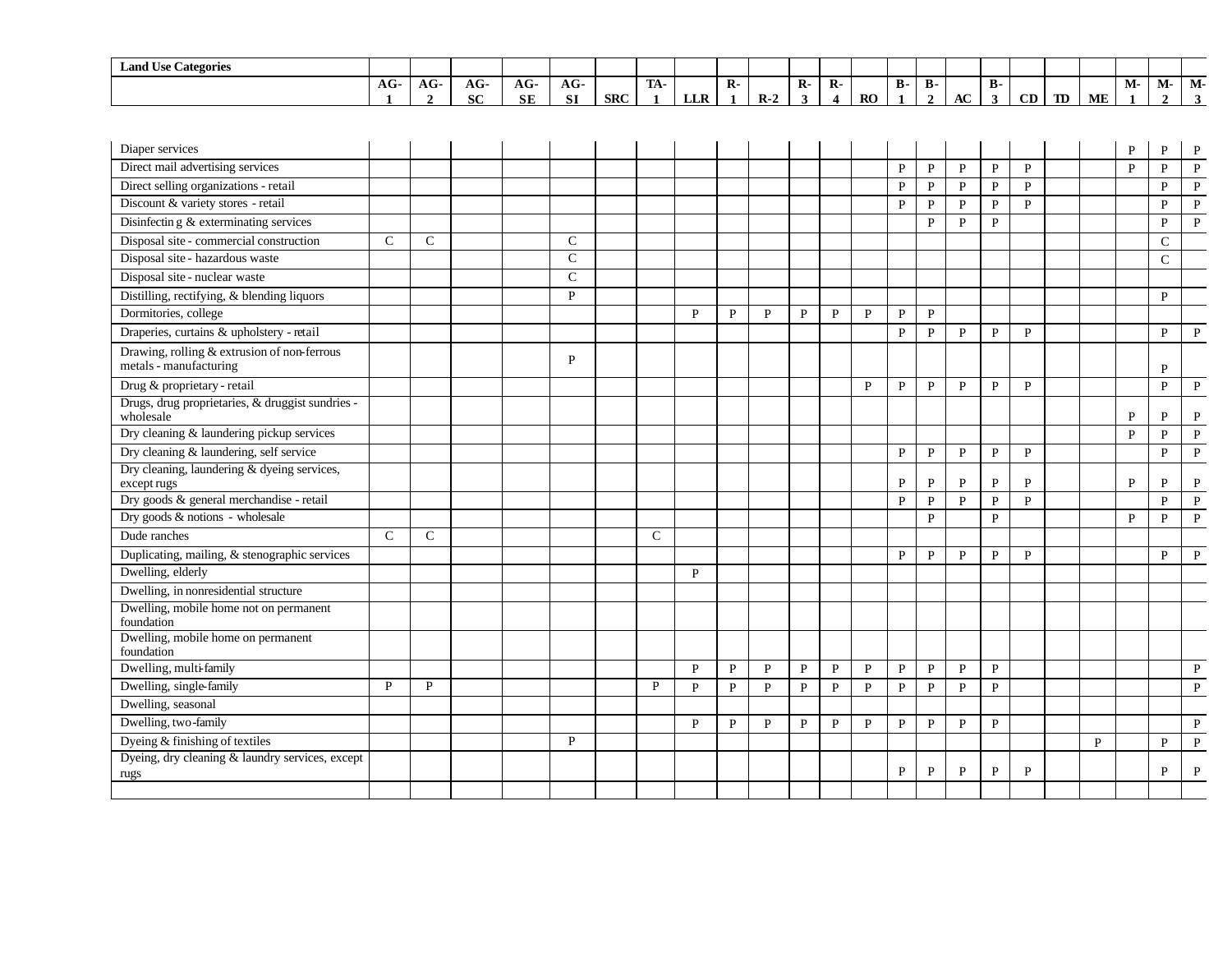| <b>Land Use Categories</b> |       |                   |               |           |                   |            |                    |                    |       |      |              |              |           |           |            |    |           |    |    |           |       |        |       |
|----------------------------|-------|-------------------|---------------|-----------|-------------------|------------|--------------------|--------------------|-------|------|--------------|--------------|-----------|-----------|------------|----|-----------|----|----|-----------|-------|--------|-------|
|                            | $AG-$ | $\sqrt{2}$<br>Au- | $\sim$<br>AG. | AG        | $\sqrt{2}$<br>AG- |            | <b>FIRA</b><br>ТW. |                    | $R -$ |      | $\mathbf{R}$ | $\mathbf{R}$ |           | <b>B-</b> | <b>B</b> - |    | <b>B-</b> |    |    |           | $M -$ | - IVI- | -IVI- |
|                            |       |                   | $\sim$<br>50. | <b>SE</b> | C1<br>Ю.          | <b>SRC</b> |                    | <b>TTD</b><br>LLIN |       | $R-$ |              |              | <b>RO</b> |           |            | AC |           | CD | TD | <b>ME</b> |       |        |       |

| E                                                                                                       |               |               |              |   |               |   |   |   |              |              |              |              |              |              |              |              |              |              |              |              |              |               |              |
|---------------------------------------------------------------------------------------------------------|---------------|---------------|--------------|---|---------------|---|---|---|--------------|--------------|--------------|--------------|--------------|--------------|--------------|--------------|--------------|--------------|--------------|--------------|--------------|---------------|--------------|
| Earthenware, table & kitchen articles -<br>manufacturing                                                |               |               |              |   | $\mathbf{P}$  |   |   |   |              |              |              |              |              |              |              |              |              |              |              | $\mathbf{p}$ |              | P             | P            |
| Educational & scientific research services                                                              |               |               |              |   | P             |   |   |   |              |              |              |              |              |              |              |              |              |              |              | $\mathbf{P}$ | $\mathbf{p}$ | $\mathbf{P}$  | $\mathbf{P}$ |
| Egg & poultry - retail                                                                                  |               |               |              |   |               |   |   |   |              |              |              |              |              |              | $\mathbf{P}$ |              |              |              |              |              |              | $\mathbf{P}$  |              |
| Electrical apparatus & equipment, wiring<br>supplies, & construction materials - wholesale              |               |               |              |   |               |   |   |   |              |              |              |              |              |              | $\mathbf{P}$ |              |              |              |              |              |              | P             | P            |
| Electrical contractor services                                                                          |               |               |              |   |               |   |   |   |              |              |              |              |              |              | $\mathbf{P}$ |              |              |              |              |              | $\mathbf{p}$ | $\mathbf{p}$  | $\mathbf{P}$ |
| Electrical appliances, phonographs, televisions,<br>tape players & radio sets - wholesale               |               |               |              |   |               |   |   |   |              |              |              |              |              |              | $\mathbf{P}$ |              |              |              |              |              |              | P             | P            |
| Electrical industrial apparatus - manufacturing                                                         |               |               |              |   | P             |   |   |   |              |              |              |              |              |              |              |              |              |              |              | $\mathbf{p}$ |              | $\mathbf{p}$  | P            |
| Electrical repair services, except radio &<br>television                                                |               |               |              |   |               |   |   |   |              |              |              |              |              | P            | $\mathbf{P}$ | P            | P            | P            |              |              |              | P             | P            |
| Electrical supplies - retail                                                                            |               |               |              |   |               |   |   |   |              |              |              |              |              |              | $\mathbf{P}$ |              | $\, {\bf P}$ |              |              |              |              | P             | $\mathbf{P}$ |
| Electrical transmission & distribution<br>equipment - manufacturing                                     |               |               |              |   | P             |   |   |   |              |              |              |              |              |              |              |              |              |              |              | P            |              | P             | P            |
| Electric generation plants                                                                              | $\mathcal{C}$ | C             | $\mathsf{C}$ | C | $\mathsf{C}$  |   |   |   |              |              |              |              |              |              |              |              |              |              |              |              |              | $\mathcal{C}$ |              |
| Electric utility maintenance yard                                                                       |               |               |              |   |               |   |   |   |              |              |              |              |              |              |              |              |              |              |              |              |              | P             | P            |
| Electricity regulating substations                                                                      | P             | P             | P            | P | P             | P | P | P | $\mathbf{P}$ | $\mathbf{P}$ | $\mathbf{P}$ | $\mathbf{P}$ | $\mathbf{p}$ | $\mathbf{P}$ | $\mathbf{P}$ | $\mathbf{P}$ | $\mathbf{P}$ | $\mathbf{P}$ | $\mathbf{p}$ | $\mathbf{P}$ | $\mathbf{P}$ | $\mathbf{P}$  | $\mathbf{P}$ |
| Electric lighting & wiring equipment-<br>manufacturing                                                  |               |               |              |   | P             |   |   |   |              |              |              |              |              |              |              |              |              |              |              | P            |              | P             | P            |
| Electrometallurgical products & processing -<br>manufacturing                                           |               |               |              |   | P             |   |   |   |              |              |              |              |              |              |              |              |              |              |              |              |              | P             |              |
| Electronic components & accessories -<br>manufacturing                                                  |               |               |              |   | P             |   |   |   |              |              |              |              |              |              |              |              |              |              |              | P            |              | P             | P            |
| Electronic parts & equipment-wholesale                                                                  |               |               |              |   | P             |   |   |   |              |              |              |              |              |              |              |              |              |              |              |              |              | $\mathbf{p}$  | $\mathbf{P}$ |
| Electrotyping and stereotyping                                                                          |               |               |              |   | P             |   |   |   |              |              |              |              |              |              |              |              |              |              |              |              |              | P             | $\mathbf{P}$ |
| Employment services                                                                                     |               |               |              |   |               |   |   |   |              |              |              |              | $\mathbf{p}$ | $\mathbf{P}$ | $\mathbf{P}$ | $\mathbf{P}$ | $\, {\bf P}$ | $\mathbf{P}$ |              |              |              | $\mathbf{P}$  | $\mathbf{P}$ |
| Engineering, planning architectural<br>professional services                                            |               |               |              |   |               |   |   |   |              |              |              |              | P            | $\mathbf{P}$ | $\mathbf{P}$ | P            | $\, {\bf P}$ | P            |              | P            | P            | P             | P            |
| Engineering, laboratory, & scientific & research<br>instruments & associated equipment-<br>manufactured |               |               |              |   | P             |   |   |   |              |              |              |              |              |              |              |              |              |              |              | P            |              | P             | P            |
| Engines & turbines - manufacturing                                                                      |               |               |              |   | P             |   |   |   |              |              |              |              |              |              |              |              |              |              |              | $\mathbf{P}$ |              | $\mathbf{P}$  |              |
| Envelope - manufacturing                                                                                |               |               |              |   | $\mathbf{P}$  |   |   |   |              |              |              |              |              |              |              |              |              |              |              | $\mathbf{P}$ |              | $\mathbf{P}$  | $\mathbf{P}$ |
| Equipment & supplies for service<br>establishments - wholesale                                          |               |               |              |   | P             |   |   |   |              |              |              |              |              |              | P            |              |              |              |              | P            | P            | P             | P            |
| Equipment rental & leasing services                                                                     |               |               |              |   |               |   |   |   |              |              |              |              |              |              | $\mathbf{P}$ |              |              |              |              | $\mathbf{P}$ |              | P             | $\mathbf{P}$ |
| Ethanol plants & mills                                                                                  | $\mathcal{C}$ | $\mathcal{C}$ |              |   | $\mathcal{C}$ |   |   |   |              |              |              |              |              |              |              |              |              |              |              |              |              | $\mathcal{C}$ |              |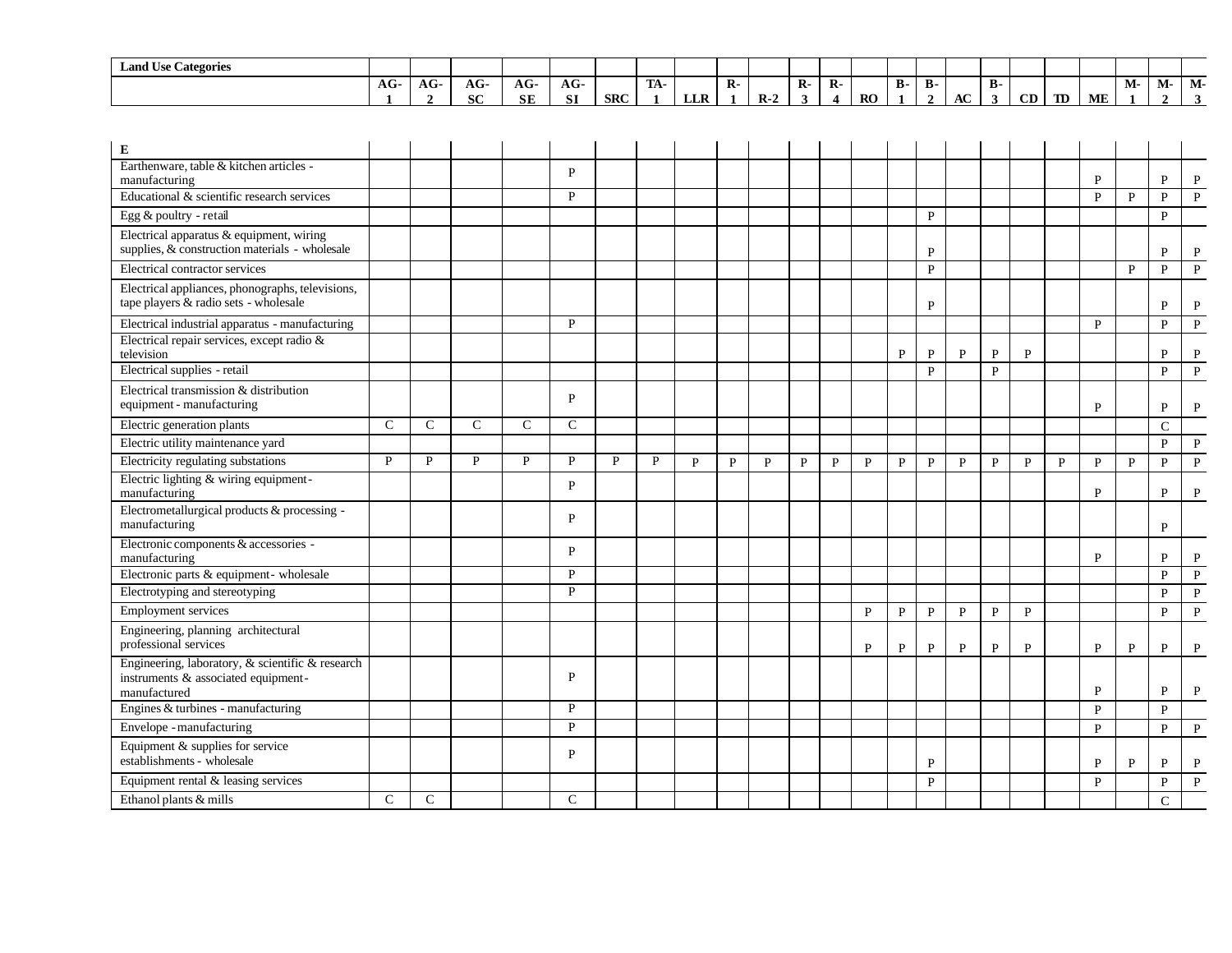| $\mathbf{r}$<br>$\sim$<br><b>Land Use Categories</b> |               |     |              |                   |            |            |                  |                          |              |               |    |                    |           |           |    |    |    |    |    |    |      |       |       |
|------------------------------------------------------|---------------|-----|--------------|-------------------|------------|------------|------------------|--------------------------|--------------|---------------|----|--------------------|-----------|-----------|----|----|----|----|----|----|------|-------|-------|
|                                                      | $\sim$<br>AG. | AG- | $\sim$<br>AG | $\sqrt{ }$<br>AG. | $AG-$      |            | <b>TRA</b><br>ЛA |                          | $\mathbf{R}$ |               | R- | $\mathbf{D}$<br>к- |           | Ð<br>- р- | D- |    | в. |    |    |    | IVI- | -IVI- | -IVI. |
|                                                      |               |     | <b>SC</b>    | <b>SE</b>         | C1<br>0. L | <b>SRC</b> |                  | <b>TTD</b><br><b>LLA</b> |              | D<br>- IX - 2 |    |                    | <b>RO</b> |           |    | AC |    | CD | TD | ME |      |       |       |

| <b>Exhibition halls</b>                                                    |               |              |              |               |               |              |               |              |              |              |              |              |              |              | P            | P            | $\mathbf{P}$ | P            |              |               |              | P              | P            |
|----------------------------------------------------------------------------|---------------|--------------|--------------|---------------|---------------|--------------|---------------|--------------|--------------|--------------|--------------|--------------|--------------|--------------|--------------|--------------|--------------|--------------|--------------|---------------|--------------|----------------|--------------|
| Explosives - manufacturing                                                 |               |              |              |               | $\mathcal{C}$ |              |               |              |              |              |              |              |              |              |              |              |              |              |              | $\mathcal{C}$ |              | $\overline{C}$ |              |
| Exterminating                                                              |               |              |              |               |               |              |               |              |              |              |              |              |              |              | P            | $\mathbf{P}$ |              |              |              |               | $\mathbf{p}$ | $\mathbf{p}$   | $\mathbf{P}$ |
| Extracts & flavoring syrups - manufacturing                                |               |              |              |               | P             |              |               |              |              |              |              |              |              |              |              |              |              |              |              | P             |              | P              | $\mathbf{P}$ |
| Extrusion, drawing, & rolling of non-ferrous<br>met als - manufacturing    |               |              |              |               | P             |              |               |              |              |              |              |              |              |              |              |              |              |              |              | P             |              | P              |              |
|                                                                            |               |              |              |               |               |              |               |              |              |              |              |              |              |              |              |              |              |              |              |               |              |                |              |
| F                                                                          |               |              |              |               |               |              |               |              |              |              |              |              |              |              |              |              |              |              |              |               |              |                |              |
| Fabricated structural metal products -<br>manufacturing                    |               |              |              |               | P             |              |               |              |              |              |              |              |              |              |              |              |              |              |              | $\mathbf{P}$  |              | P              |              |
| Fabricated wire products - manufacturing                                   |               |              |              |               | P             |              |               |              |              |              |              |              |              |              |              |              |              |              |              | $\mathbf{P}$  |              | P              |              |
| Fairgrounds                                                                | $\mathcal{C}$ | C            |              | P             |               |              |               |              |              |              |              |              |              |              | P            |              |              |              |              |               |              | P              |              |
| Farm machinery & equipment-retail                                          |               |              |              |               |               |              |               |              |              |              |              |              |              |              | P            |              |              |              |              | P             |              | P              |              |
| Farm machinery & equipment - manufacturing                                 |               |              |              |               | P             |              |               |              |              |              |              |              |              |              |              |              |              |              |              | P             |              | P              |              |
| Farm machinery & equipment- wholesale                                      |               |              |              |               |               |              |               |              |              |              |              |              |              |              |              |              |              |              |              | $\mathbf{P}$  | P            | $\mathbf{P}$   |              |
| Farm products warehousing & storage<br>excluding stockyards - nonhazardous |               |              |              |               |               |              |               |              |              |              |              |              |              |              | P            |              |              |              |              | P             | P            | P              | P            |
| Farm supplies - retail                                                     |               |              |              |               |               |              |               |              |              |              |              |              |              |              | P            |              |              |              |              |               |              | P              | $\mathbf{P}$ |
| Farms & ranches - livestock                                                | P             | D            | $\mathbf{p}$ | P             | P             |              | P             |              |              |              |              |              |              |              |              |              |              |              |              |               |              |                |              |
| Farms, commercial forestry                                                 | $\mathbf{P}$  | P            | P            | $\mathbf{P}$  | P             | P            | P             | P            | P            | P            | $\mathbf{P}$ | P            | P            | P            | $\mathbf{P}$ | $\mathbf{P}$ | $\mathbf{P}$ | P            | P            | P             | P            | P              | $\mathbf{P}$ |
|                                                                            |               |              |              |               |               |              |               |              |              |              |              |              |              |              |              |              |              |              |              |               |              |                |              |
| Farms, grain crops                                                         | P             | P            | P            | P             | P             | P            | P             | P            | P            | P            | $\mathbf{P}$ | P            | P            | $\mathbf{P}$ | $\mathbf{P}$ | P            | $\mathbf{P}$ | $\mathbf P$  | P            | P             | P            | P              | $\mathbf{P}$ |
| Farms, hay & alfalfa                                                       | $\mathbf{P}$  | P            | $\mathbf{P}$ | $\mathbf{P}$  | $\mathbf{P}$  | $\mathbf{P}$ | P             | $\mathbf{P}$ | $\mathbf{P}$ | $\mathbf{P}$ | $\mathbf{P}$ | $\mathbf{P}$ | $\mathbf{P}$ | $\mathbf{P}$ | $\, {\bf P}$ | $\mathbf{P}$ | ${\bf P}$    | ${\bf P}$    | $\mathbf{P}$ | $\mathbf{P}$  | $\mathbf{P}$ | P              | $\mathbf{P}$ |
| Farms, fiber crops                                                         | $\mathbf{P}$  | P            | $\mathbf{P}$ | $\mathbf{P}$  | $\mathbf{P}$  | $\mathbf{P}$ | P             | $\mathbf{P}$ | $\mathbf{P}$ | $\mathbf{P}$ | $\mathbf{P}$ | $\mathbf{P}$ | $\mathbf{P}$ | $\mathbf{P}$ | $\mathbf{P}$ | ${\bf P}$    | $\, {\bf P}$ | $\, {\bf P}$ | $\mathbf{P}$ | P             | P            | $\mathbf{P}$   | $\, {\bf P}$ |
| Farms, fruits, nuts or vegetables                                          | P             | P            | P            | $\mathbf{P}$  | P             | P            | P             | $\mathbf{P}$ | $\mathbf{P}$ | $\mathbf{P}$ | $\mathbf{P}$ | $\mathbf{P}$ | $\mathbf{P}$ | $\mathbf{P}$ | $\, {\bf P}$ | $\mathbf{P}$ | $\mathbf{P}$ | $\mathbf{P}$ | $\mathbf{P}$ | P             | $\mathbf{P}$ | $\mathbf{P}$   | $\mathbf{P}$ |
| Farms, nursery stock                                                       | $\mathbf{P}$  | P            | $\mathbf{P}$ | P             | $\mathbf{P}$  | $\mathbf{P}$ | P             | $\mathbf{p}$ | $\mathbf{P}$ | $\mathbf{P}$ | $\mathbf{P}$ | P            | P            | $\mathbf{P}$ | $\mathbf{P}$ | $\mathbf{P}$ | $\mathbf{P}$ | $\mathbf{P}$ | $\mathbf{p}$ | $\mathbf{P}$  | P            | P              | $\mathbf{P}$ |
| Feeding operation - confined                                               | $\mathcal{C}$ | $\mathsf{C}$ | $\mathbf C$  | $\mathcal{C}$ | $\mathcal{C}$ |              | $\mathcal{C}$ |              |              |              |              |              |              |              |              |              |              |              |              |               |              |                |              |
| Feed preparation for animals & fowls                                       |               |              |              |               | $\mathbf{P}$  |              |               |              |              |              |              |              |              |              |              |              |              |              |              |               |              | $\mathbf{P}$   |              |
| Feeds, grains & hay - retail                                               |               |              |              |               | P             |              |               |              |              |              |              |              |              |              | P            |              |              |              |              |               |              | P              |              |
| Felt goods - manufacturing                                                 |               |              |              |               | $\mathbf{P}$  |              |               |              |              |              |              |              |              |              |              |              |              |              |              |               |              | P              |              |
| Fertilizers, agricultural hazardous - retail                               |               |              |              |               |               |              |               |              |              |              |              |              |              |              |              |              |              |              |              |               |              | P              |              |
| Fertilizers, agricultural nonhazardous - retail                            |               |              |              |               |               |              |               |              |              |              |              |              |              |              | P            |              |              |              |              |               |              | $\mathbf{P}$   |              |
| Fertilizers & chemicals - mining                                           | $\mathbf C$   | $\mathsf C$  | ${\bf C}$    | $\mathcal{C}$ | $\mathbf C$   |              |               |              |              |              |              |              |              |              |              |              |              |              |              |               |              |                |              |
| Fieldhouses & arenas                                                       |               |              |              |               |               | P            |               |              |              |              |              |              |              |              | C            |              |              |              |              |               |              | $\mathsf{C}$   |              |
| Fire protection & related activities                                       |               |              |              |               |               |              |               |              |              |              |              |              |              |              | $\mathbf{P}$ |              |              |              |              |               | P            | $\mathbf{p}$   | P            |
| Fish & seafood's - retail                                                  |               |              |              |               |               |              |               |              |              |              |              |              |              | P            | $\mathbf P$  | $\mathbf P$  | $\mathbf P$  | P            |              |               |              | P              | P            |
| Fish & seafood's - wholesale                                               |               |              |              |               |               |              |               |              |              |              |              |              |              |              | $\mathbf{P}$ |              |              |              |              |               |              | P              | P            |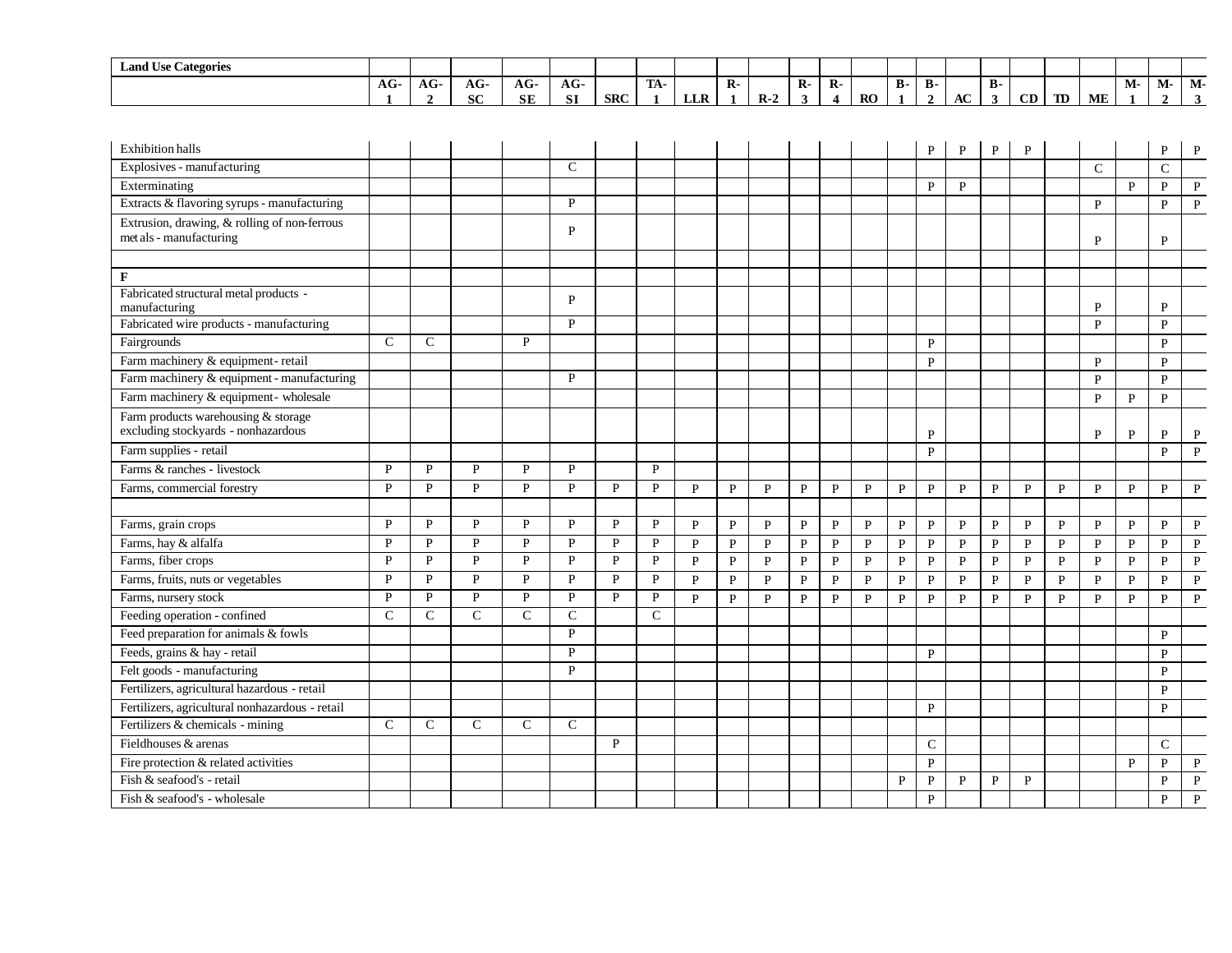| <b>Land Use Categories</b>                           | AG-          | $AG-$        | AG-          | AG-          | AG-          |              | TA-          |     | $\overline{R}$ |       | $\mathbf{R}$ - | $\overline{R}$          |              | <b>B-</b>    | <b>B-</b>         |              | <b>B-</b>         |                   |              |              |                    | М-           | M-                          |
|------------------------------------------------------|--------------|--------------|--------------|--------------|--------------|--------------|--------------|-----|----------------|-------|----------------|-------------------------|--------------|--------------|-------------------|--------------|-------------------|-------------------|--------------|--------------|--------------------|--------------|-----------------------------|
|                                                      |              | $\mathbf{2}$ | SC           | <b>SE</b>    | <b>SI</b>    | <b>SRC</b>   | $\mathbf{1}$ | LLR | $\mathbf{1}$   | $R-2$ | 3              | $\overline{\mathbf{4}}$ | RO           | $\mathbf{1}$ | $\overline{2}$    | AC           | $\mathbf{3}$      | CD                | <b>TD</b>    | ME           | M-<br>$\mathbf{1}$ | $\mathbf{2}$ | $\mathbf{3}$                |
|                                                      |              |              |              |              |              |              |              |     |                |       |                |                         |              |              |                   |              |                   |                   |              |              |                    |              |                             |
|                                                      |              | P            |              |              |              |              | P            |     |                |       |                |                         |              |              |                   |              |                   |                   |              |              |                    |              |                             |
| Fish farms                                           | P            |              | P            | P            |              |              |              |     |                |       |                |                         |              |              |                   |              |                   |                   |              |              |                    |              |                             |
| Fish hatcheries                                      | $\mathbf{P}$ | $\mathbf{P}$ | $\mathbf{P}$ | $\mathbf{P}$ |              |              | $\mathbf{P}$ |     |                |       |                |                         |              |              |                   |              |                   |                   |              |              |                    |              |                             |
| Fishing & hunting clubs                              | $\mathbf{P}$ | P            | $\mathbf{P}$ | $\mathbf{P}$ |              | $\mathbf{P}$ | P            |     |                |       |                |                         |              |              |                   |              |                   |                   |              |              |                    |              |                             |
| Flat glass - manufacturing                           |              |              |              |              | P            |              |              |     |                |       |                |                         |              |              |                   |              |                   |                   |              | P            |                    | P            |                             |
| Floor covering - retail                              |              |              |              |              |              |              |              |     |                |       |                |                         |              |              | $\, {\bf P}$      | $\, {\bf P}$ | $\mathbf{P}$      | $\mathbf{P}$      |              |              |                    | P            | $\, {\bf P}$                |
| Florists - retail                                    |              |              |              |              |              |              |              |     |                |       |                |                         |              | $\mathbf{P}$ | $\mathbf{P}$      | $\mathbf{P}$ | $\mathbf{P}$      | $\mathbf{P}$      |              |              |                    | $\mathbf{P}$ | $\mathbf{P}$                |
| Flour & other grain mill products -<br>manufacturing |              |              |              |              | P            |              |              |     |                |       |                |                         |              |              |                   |              |                   |                   |              | P            |                    | P            | $\mathbf P$                 |
| Flour blending & preparing - manufacturing           |              |              |              |              | P            |              |              |     |                |       |                |                         |              |              |                   |              |                   |                   |              | $\mathbf{P}$ |                    | P            | $\, {\bf P}$                |
| Food lockers & storage services                      |              |              |              |              |              |              |              |     |                |       |                |                         |              | ${\bf P}$    | $\mathbf{P}$      | $\mathbf{P}$ | $\mathbf{P}$      | $\mathbf{P}$      |              |              | $\mathbf{P}$       | $\mathbf{P}$ | $\mathbf{P}$                |
| Foundries, iron & steel - manufacturing              |              |              |              |              | P            |              |              |     |                |       |                |                         |              |              |                   |              |                   |                   |              |              |                    | P            |                             |
| Foundries, nonferrous metals - manufacturing         |              |              |              |              | $\mathbf{P}$ |              |              |     |                |       |                |                         |              |              |                   |              |                   |                   |              | $\mathbf{P}$ |                    | P            |                             |
| Fraternal, civic & social associations               |              |              |              |              |              |              |              |     |                |       |                |                         | $\mathsf{C}$ | P            | $\mathbf{P}$      | $\mathbf{P}$ | $\mathbf{P}$      | $\mathbf{P}$      |              |              |                    | P            | $\mathbf{P}$                |
| Fraternity & sorority houses                         |              |              |              |              |              |              |              |     |                |       |                |                         | $\mathbf{P}$ | $\, {\bf P}$ | $\mathbf{P}$      | $\mathbf{P}$ | $\mathbf{P}$      |                   |              |              |                    |              |                             |
| Freight forwarding services                          |              |              |              |              | P            |              |              |     |                |       |                |                         |              |              |                   |              |                   |                   |              |              | P                  | P            | $\mathbf{P}$                |
| Frozen desserts $\&$ ice cream - manufacturing       |              |              |              |              | $\mathbf{P}$ |              |              |     |                |       |                |                         |              |              |                   |              |                   |                   |              |              |                    | $\mathbf{P}$ | $\mathbf{P}$                |
| Fruits & vegetables (fresh) - wholesale              |              |              |              |              | $\mathbf{P}$ |              |              |     |                |       |                |                         |              |              | $\mathbf{P}$      |              |                   |                   |              |              | $\mathbf{P}$       | $\mathbf{P}$ | $\, {\bf P}$                |
| Fruits & vegetables - retail                         |              |              |              |              |              |              |              |     |                |       |                |                         |              | P            | $\mathbf{P}$      | P            | $\mathbf{P}$      | $\mathbf{P}$      |              |              |                    | P            | $\, {\bf P}$                |
| Fuel, except fuel oil & bottled gas - retail         |              |              |              |              |              |              |              |     |                |       |                |                         |              | $\mathbf{P}$ | $\mathbf{P}$      | ${\bf P}$    | $\mathbf{P}$      | $\mathbf{P}$      | $\mathbf{P}$ |              |                    | $\mathbf{p}$ | $\, {\bf P}$                |
| Fuel oil - retail                                    |              |              |              |              |              |              |              |     |                |       |                |                         |              |              | P                 |              |                   |                   |              |              | P                  | P            |                             |
| Funeral, mortuary & crematory services               |              |              |              |              |              |              |              |     |                |       |                |                         | $\mathbf{P}$ | $\, {\bf P}$ | $\mathbf{P}$      | $\, {\bf P}$ | $\mathbf{P}$      | $\mathbf{P}$      |              |              |                    | P            |                             |
| Fur dressing & dyeing - manufacturing                |              |              |              |              | P            |              |              |     |                |       |                |                         |              |              |                   |              |                   |                   |              | $\mathbf{P}$ |                    | $\mathbf{P}$ | $\, {\bf P}$                |
| Fur goods - manufacturing                            |              |              |              |              | P            |              |              |     |                |       |                |                         |              |              |                   |              |                   |                   |              | $\mathbf{P}$ |                    | $\mathbf{P}$ | $\mathbf{P}$                |
| Fur repair & storage services                        |              |              |              |              |              |              |              |     |                |       |                |                         |              |              |                   | $\mathbf{P}$ | $\mathbf{P}$      | $\mathbf{P}$      |              |              | $\mathbf{P}$       | $\mathbf{P}$ |                             |
| Furniture & home furnishings - wholesale             |              |              |              |              |              |              |              |     |                |       |                |                         |              |              | P<br>P            |              |                   |                   |              | P            | P                  | P            | $\, {\bf P}$                |
| Furniture (household) - manufacturing                |              |              |              |              | P            |              |              |     |                |       |                |                         |              |              |                   |              |                   |                   |              | P            |                    | $\mathbf{P}$ | $\mathbf{P}$                |
|                                                      |              |              |              |              |              |              |              |     |                |       |                |                         |              |              |                   |              |                   |                   |              |              |                    | $\mathbf{P}$ | $\, {\bf P}$                |
| Furniture - retail                                   |              |              |              |              |              |              |              |     |                |       |                |                         |              |              | P                 | P            | P                 | $\mathbf{P}$      |              |              |                    |              | $\, {\bf P}$                |
| Furniture repair & reupholstery services             |              |              |              |              |              |              |              |     |                |       |                |                         |              | P            | $\mathbf{P}$      | $\mathbf{P}$ | $\mathbf{P}$      | $\mathbf{P}$      |              |              |                    | P            | $\mathbf{P}$                |
| Furies & fur apparel - retail                        |              |              |              |              |              |              |              |     |                |       |                |                         |              |              | $\mathbf{P}$      | $\mathbf{P}$ | $\mathbf{P}$      | $\mathbf{P}$      |              |              |                    | P            | $\, {\bf P}$                |
| Furs (raw), hides & skins - wholesale                |              |              |              |              | P            |              |              |     |                |       |                |                         |              |              |                   |              |                   |                   |              |              |                    | P            |                             |
| G                                                    |              |              |              |              |              |              |              |     |                |       |                |                         |              |              |                   |              |                   |                   |              |              |                    |              |                             |
| Garden supplies & landscape nursery - retail         |              |              |              |              |              |              |              |     |                |       |                |                         |              |              |                   |              |                   |                   |              |              |                    | P            |                             |
| Garment repair, alteration & pressing services       |              |              |              |              |              |              |              |     |                |       |                |                         |              |              | P<br>$\mathbf{P}$ | $\mathbf{P}$ | P<br>$\mathbf{P}$ | P<br>$\mathbf{P}$ |              |              |                    | $\mathbf{P}$ | $\mathbf P$<br>$\mathbf{P}$ |
|                                                      |              |              |              |              |              |              |              |     |                |       |                |                         |              | P            |                   | $\, {\bf P}$ |                   |                   |              |              |                    |              |                             |
| Gas & petroleum (crude) drilling                     | $\mathbf C$  | C            | $\mathbf C$  | $\mathsf{C}$ | $\mathbf C$  |              |              |     |                |       |                |                         |              |              |                   |              |                   |                   |              |              |                    |              |                             |
| Gas & petroleum (crude) field services               |              |              |              |              | $\mathbf{P}$ |              |              |     |                |       |                |                         |              |              |                   |              |                   |                   |              |              |                    | P            |                             |
| Gasoline service stations - retail                   |              |              |              |              |              |              |              |     |                |       |                |                         |              | $\mathbf{P}$ | P                 | $\mathbf{P}$ | $\mathbf{P}$      | $\mathbf{P}$      |              |              |                    | P            | $\mathbf{P}$                |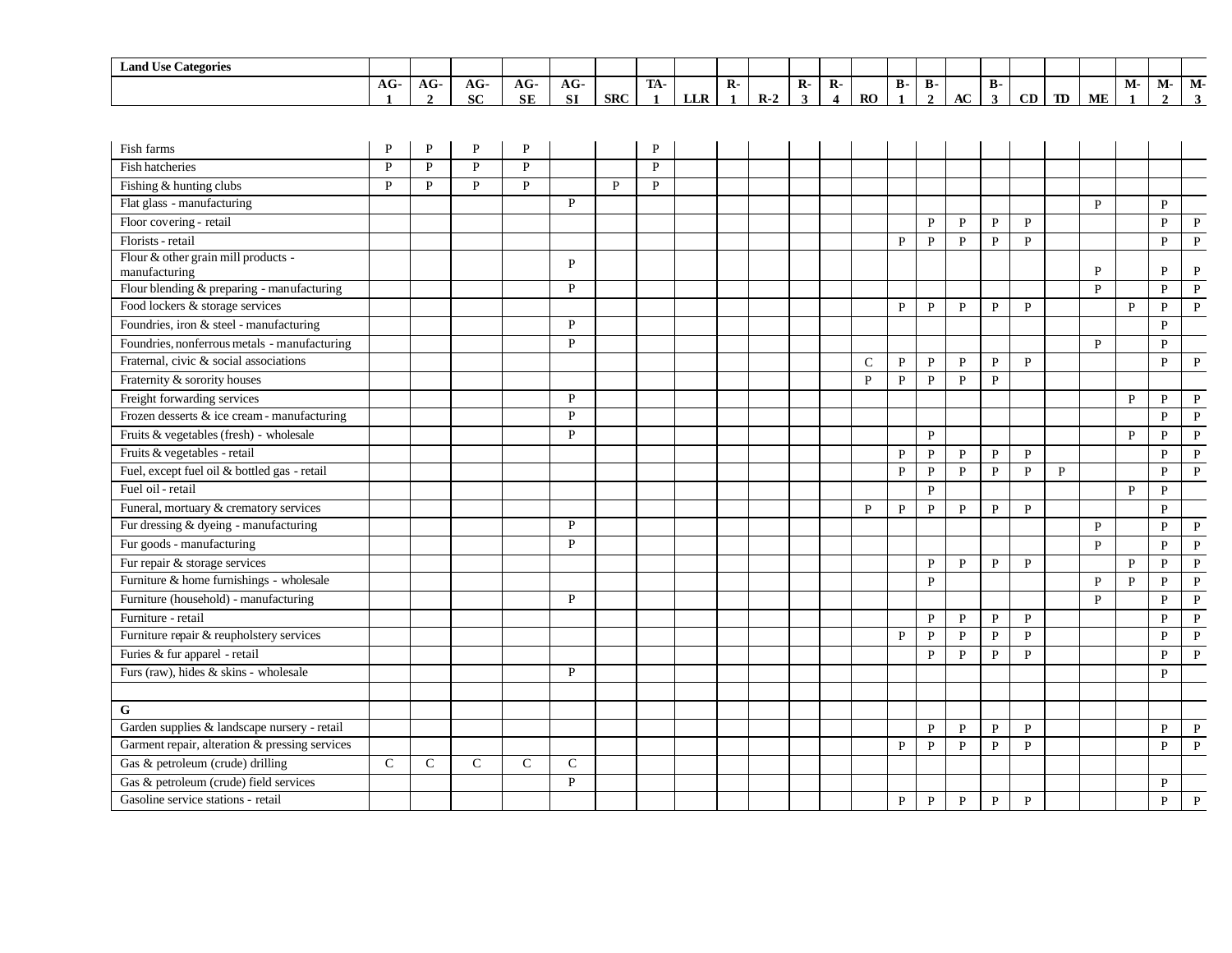| $\mathbf{r}$<br>$\sim$<br><b>Land Use Categories</b> |     |                     |                         |                  |                   |            |                     |            |    |       |    |         |           |            |    |              |    |    |    |    |    |                      |    |
|------------------------------------------------------|-----|---------------------|-------------------------|------------------|-------------------|------------|---------------------|------------|----|-------|----|---------|-----------|------------|----|--------------|----|----|----|----|----|----------------------|----|
|                                                      | AG- | $\mathbf{A}$<br>AU- | $\sim$<br>AG-           | $\sqrt{2}$<br>АU | $\sqrt{2}$<br>AG- |            | <b>COLLA</b><br>TW. |            | K. |       | R. | D<br>K. |           | Ð<br>- D - | D- |              | в. |    |    |    | М- | $\mathbf{A}$<br>IVI- | M- |
|                                                      |     |                     | $\alpha$ $\alpha$<br>0U | <b>SE</b>        | <b>SI</b>         | <b>SRC</b> |                     | <b>LLR</b> |    | $R-2$ |    |         | <b>RO</b> |            |    | $\sim$<br>AC | .э | CD | TD | ME |    |                      |    |

| Gas pressure control stations                               |   |   |               |   |               |               |               |               |              |               |               |              |   |              |              |              |              |               |              |               |               |               |              |
|-------------------------------------------------------------|---|---|---------------|---|---------------|---------------|---------------|---------------|--------------|---------------|---------------|--------------|---|--------------|--------------|--------------|--------------|---------------|--------------|---------------|---------------|---------------|--------------|
| Gas & ethanol production plants                             |   |   |               |   | $\mathcal{C}$ |               |               |               |              |               |               |              |   |              |              |              |              |               |              |               |               |               |              |
| Gas storage & distribution points                           |   |   |               |   |               |               |               |               |              |               |               |              |   |              |              |              |              |               |              |               |               |               |              |
| Gas utility maintenance yard                                |   |   |               |   |               |               |               |               |              |               |               |              |   |              |              |              |              |               |              |               |               | P             |              |
| Gelatin & glue - manufacturing                              |   |   |               |   | $\mathsf{C}$  |               |               |               |              |               |               |              |   |              |              |              |              |               |              |               |               | $\mathcal{C}$ |              |
| General contracting & building construction                 |   |   |               |   | P             |               |               |               |              |               |               |              |   |              |              |              |              |               |              |               |               |               |              |
| services                                                    |   |   |               |   |               |               |               |               |              |               |               |              |   |              |              |              |              |               |              |               |               | P             | P            |
| General stores - retail                                     |   |   |               |   |               |               |               |               |              |               |               |              |   | P            | P            | $\mathbf{P}$ | $\mathbf{P}$ | $\mathbf{P}$  |              |               |               | $\mathbf{P}$  | $\, {\bf P}$ |
| Gifts, novelties & souvenirs - retail                       |   |   |               |   |               |               |               |               |              |               |               |              |   | $\mathbf{P}$ | $\mathbf{P}$ | $\mathbf{P}$ | $\mathbf{P}$ | $\mathbf{P}$  | $\mathbf{P}$ |               |               | $\mathbf{P}$  | $\mathbf{P}$ |
| Glass & glassware, pressed or blown -<br>manufacturing      |   |   |               |   | P             |               |               |               |              |               |               |              |   |              |              |              |              |               |              | P             |               | P             |              |
| Glass containers - manufacturing                            |   |   |               |   | P             |               |               |               |              |               |               |              |   |              |              |              |              |               |              | $\mathbf{P}$  |               | $\mathbf{P}$  |              |
| Glass, flat-manufacturing                                   |   |   |               |   | P             |               |               |               |              |               |               |              |   |              |              |              |              |               |              | $\mathbf{P}$  |               | $\mathbf{P}$  |              |
| Glass, paint & wallpaper - retail                           |   |   |               |   |               |               |               |               |              |               |               |              |   | P            | P            | P            | P            | P             |              |               |               | P             | P            |
| Glue & gelatin - manufacturing                              |   |   |               |   | $\mathcal{C}$ |               |               |               |              |               |               |              |   |              |              |              |              |               |              |               |               | $\mathsf{C}$  |              |
| Go-cart tracks                                              |   |   |               |   |               | $\mathcal{C}$ | $\mathcal{C}$ |               |              |               |               |              |   |              |              |              |              | $\mathcal{C}$ |              |               |               | $\mathsf{C}$  |              |
| Golf courses, public                                        |   |   |               |   |               |               | P             | $\mathbf{P}$  | $\mathbf{P}$ | P             | $\mathbf{P}$  | $\mathbf{P}$ | P |              |              |              |              |               |              |               |               |               |              |
| Golf driving ranges                                         |   |   |               |   |               |               |               |               |              |               |               |              |   |              |              | P            | P            |               |              |               |               | $\mathbf{P}$  |              |
| Gravel & sand quarrying                                     | C | C | $\mathcal{C}$ | C | C             | C             | C             | $\mathcal{C}$ |              |               |               |              |   |              |              |              |              |               |              | $\mathcal{C}$ | $\mathcal{C}$ | $\mathcal{C}$ |              |
| Grain - wholesale                                           |   |   |               |   | $\mathbf{P}$  |               |               |               |              |               |               |              |   |              |              |              |              |               |              | P             |               | $\mathbf{P}$  | P            |
| Grains, feeds & hay - retail                                |   |   |               |   |               |               |               |               |              |               |               |              |   |              | P            | P            | $\mathbf{P}$ | $\mathbf{P}$  |              |               |               | $\mathbf{P}$  |              |
| Grain mill products $\&$ flour - manufacturing              |   |   |               |   | P             |               |               |               |              |               |               |              |   |              |              |              |              |               |              |               |               | P             |              |
| Greases & lubricating oils - manufacturing                  |   |   |               |   | P             |               |               |               |              |               |               |              |   |              |              |              |              |               |              |               |               | $\mathbf{P}$  | $\mathbf{P}$ |
| Green houses                                                | P | P | P             | P | P             |               | P             | $\mathcal{C}$ |              |               |               |              |   |              | P            | P            |              | $\mathbf{P}$  |              |               |               | $\mathbf{P}$  | $\mathbf{P}$ |
| Greeting card - manufacturing                               |   |   |               |   | P             |               |               |               |              |               |               |              |   |              |              |              |              |               |              | P             |               | P             | $\mathbf{P}$ |
| Grist milling services                                      |   |   |               |   | $\mathbf{P}$  |               |               |               |              |               |               |              |   |              |              |              |              |               |              | $\mathbf{p}$  |               | $\mathbf{p}$  | $\mathbf{P}$ |
| Groceries - retail                                          |   |   |               |   |               |               |               |               |              |               |               |              |   | P            | $\mathbf{P}$ | P            | $\mathbf{P}$ | $\mathbf{P}$  |              |               |               |               | P            |
| Groceries - wholesale                                       |   |   |               |   | P             |               |               |               |              |               |               |              |   |              |              | $\mathbf{P}$ |              |               |              |               |               | $\mathbf{P}$  | $\mathbf{P}$ |
| Group care home                                             |   |   |               |   |               |               |               | $\mathcal{C}$ | $\mathsf{C}$ | $\mathcal{C}$ | $\mathcal{C}$ | P            | P |              | P            | P            | P            |               |              |               |               |               |              |
| Gum and wood chemicals - manufacturing                      |   |   |               |   | $\mathsf{C}$  |               |               |               |              |               |               |              |   |              |              |              |              |               |              |               |               | $\mathsf{C}$  |              |
| Guns, howitzers, mortars & re. equipment -<br>manufacturing |   |   |               |   | $\mathcal{C}$ |               |               |               |              |               |               |              |   |              |              |              |              |               |              |               |               | $\mathcal{C}$ |              |
| Gymnasiums & athletic clubs                                 |   |   |               |   |               |               |               |               |              |               |               |              |   |              | P            | P            |              | $\mathbf{P}$  |              |               |               |               | $\mathbf{P}$ |
| Gypsum products - manufacturing                             |   |   |               |   | P             |               |               |               |              |               |               |              |   |              |              |              |              |               |              | P             |               | P             |              |
|                                                             |   |   |               |   |               |               |               |               |              |               |               |              |   |              |              |              |              |               |              |               |               |               |              |
| $\mathbf H$                                                 |   |   |               |   |               |               |               |               |              |               |               |              |   |              |              |              |              |               |              |               |               |               |              |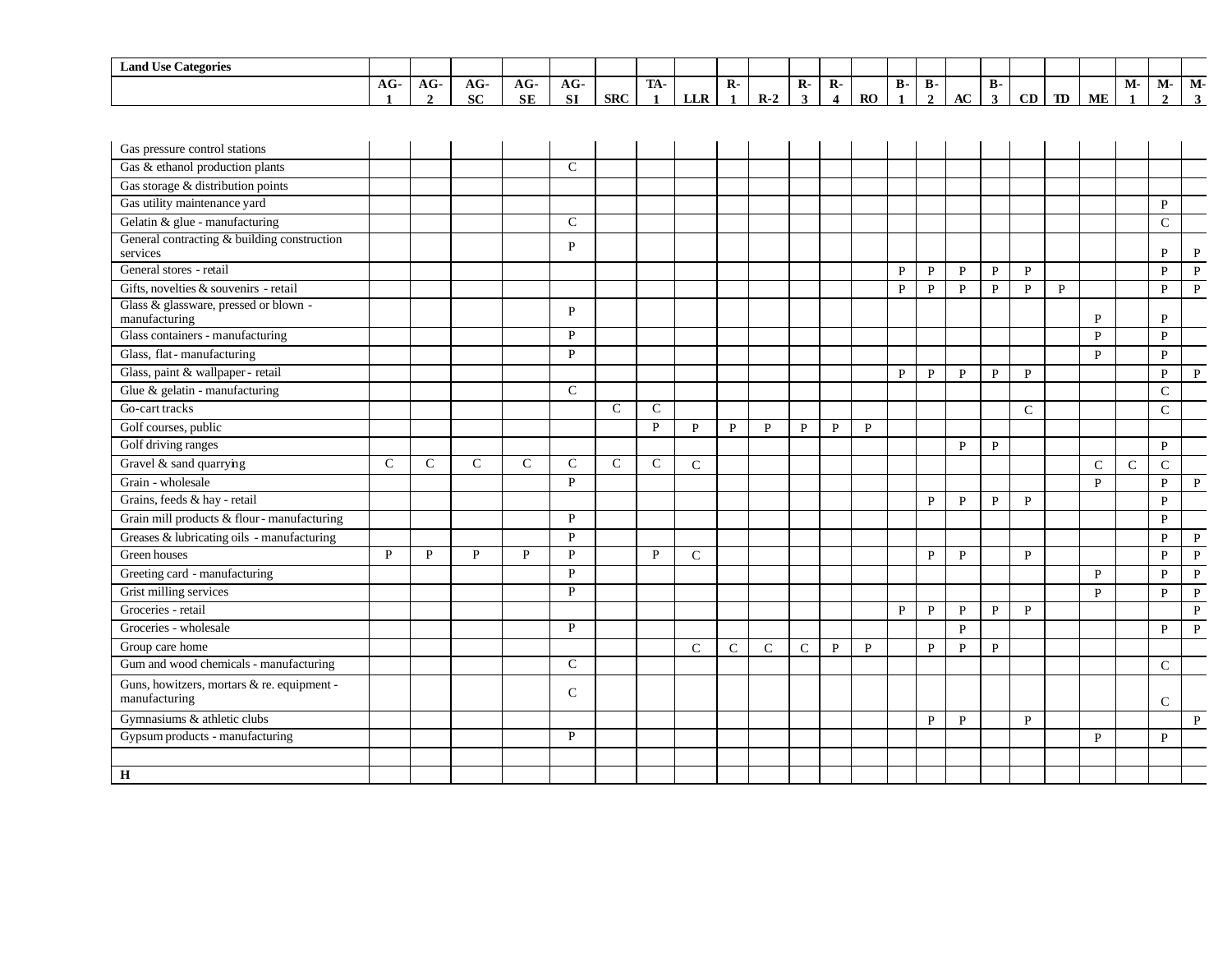| <b>Land Use Categories</b> |       |    |                   |               |                   |            |                    |     |    |       |    |    |           |    |    |    |           |    |    |    |    |      |    |
|----------------------------|-------|----|-------------------|---------------|-------------------|------------|--------------------|-----|----|-------|----|----|-----------|----|----|----|-----------|----|----|----|----|------|----|
|                            | $AG-$ | AG | $\sqrt{ }$<br>AG. | $\sim$<br>AG. | $\sqrt{ }$<br>AG- |            | <b>TELA</b><br>LA- |     | R- |       | R- | R- |           | в. | D- |    | <b>B-</b> |    |    |    | M- | IVI- | M- |
|                            |       |    | $_{\rm cr}$<br>0U | <b>SE</b>     | <b>SI</b>         | <b>SRC</b> |                    | LLR |    | $R-2$ |    |    | <b>RO</b> |    |    | AC |           | CD | TD | ME |    |      |    |

| Handbags & other personal leather goods -<br>manufacturing                             |   |   |   |   | P |              |   |  |  |               |              |              |              |              |              |              | P            |               | P              | P            |
|----------------------------------------------------------------------------------------|---|---|---|---|---|--------------|---|--|--|---------------|--------------|--------------|--------------|--------------|--------------|--------------|--------------|---------------|----------------|--------------|
| Hardware - retail                                                                      |   |   |   |   |   |              |   |  |  |               | $\mathbf{P}$ | $\, {\bf P}$ | $\, {\bf P}$ | $\, {\bf P}$ | $\mathbf{P}$ |              |              |               | $\mathbf{P}$   | $\mathbf{P}$ |
| Hardware - wholesale                                                                   |   |   |   |   | P |              |   |  |  |               |              | $\mathbf{P}$ |              |              |              |              |              |               | $\mathbf{P}$   | P            |
| Hardwood dimension & flooring -                                                        |   |   |   |   | P |              |   |  |  |               |              |              |              |              |              |              |              |               |                |              |
| manufacturing                                                                          |   |   |   |   |   |              |   |  |  |               |              |              |              |              |              |              | P            |               | P              | $\mathbf{P}$ |
| Harvesting services                                                                    | P | P | P | P |   |              | P |  |  |               |              |              |              |              |              |              |              |               |                |              |
| Hats, caps, & millinery - manufacturing                                                |   |   |   |   | P |              |   |  |  |               |              |              |              |              |              |              | P            |               | P              | $\mathbf{P}$ |
| Hay, grains & feeds - retail                                                           |   |   |   |   |   |              |   |  |  |               |              | $\mathbf{P}$ |              |              |              |              |              |               | $\mathbf{P}$   |              |
| Health resorts                                                                         |   |   |   |   |   |              |   |  |  | $\mathcal{C}$ |              | $\, {\bf P}$ | $\mathbf{P}$ | $\, {\bf P}$ |              | $\mathbf{P}$ |              | $\mathbf C$   | $\overline{C}$ | $\mathbf{P}$ |
| Health & exercise spas                                                                 |   |   |   |   |   |              |   |  |  |               | $\mathbf{P}$ | $\, {\bf P}$ | $\mathbf{P}$ | $\mathbf{P}$ | $\mathbf{P}$ | $\mathbf{P}$ |              |               | $\mathbf{P}$   | $\mathbf{P}$ |
| Hearing aids, optical goods, orthopedic<br>appliances & other similar devices - retail |   |   |   |   |   |              |   |  |  | P             | $\, {\bf P}$ | $\mathbf P$  | $\, {\bf P}$ | ${\bf P}$    | $\mathbf P$  |              |              |               | P              | P            |
| Heating, air conditioning & plumbing<br>contracting services                           |   |   |   |   |   |              |   |  |  |               |              | P            |              |              |              |              |              | P             | P              | P            |
| Heating & plumbing equipment & supplies -<br>retail                                    |   |   |   |   |   |              |   |  |  |               |              | $\mathbf{P}$ |              | $\, {\bf P}$ | $\mathbf P$  |              |              |               | P              | P            |
| Heating apparatus (except electrical) and<br>plumbing fixtures - manufacturing         |   |   |   |   | P |              |   |  |  |               |              |              |              |              |              |              | P            | P             | P              | P            |
| Heliport pads                                                                          |   |   |   |   |   |              |   |  |  |               |              |              |              |              |              |              |              |               | $\mathbf{P}$   |              |
| Hides, skins, & raw furs - wholesale                                                   |   |   |   |   | P |              |   |  |  |               |              |              |              |              |              |              |              |               | $\mathbf{P}$   |              |
| Hobby supplies - retail                                                                |   |   |   |   |   |              |   |  |  |               | $\mathbf{P}$ | $\mathbf{P}$ | $\mathbf{P}$ | $\mathbf{P}$ | P            |              |              |               | $\mathbf{P}$   | P            |
| Holding & investment services                                                          |   |   |   |   |   |              |   |  |  | $\mathbf{P}$  | $\mathbf{P}$ | $\, {\bf P}$ | $\mathbf{P}$ | $\, {\bf P}$ | $\, {\bf P}$ |              |              | $\mathbf{P}$  | $\mathbf{P}$   | $\mathbf{P}$ |
| Hospital services                                                                      |   |   |   |   |   |              |   |  |  | P             |              | $\mathbf{P}$ | P            | $\mathbf{P}$ | $\mathbf{P}$ |              |              |               |                |              |
| Hotels, tourist courts, & motels                                                       |   |   |   |   |   |              |   |  |  |               |              | $\mathbf{P}$ | $\mathbf{P}$ | $\mathbf{P}$ | $\mathbf{P}$ | $\mathbf{P}$ |              | $\mathcal{C}$ | $\mathsf{C}$   | P            |
| House Furnishings, textile (except curtains &<br>draperies) - manufacturing            |   |   |   |   | P |              |   |  |  |               |              |              |              |              |              |              | P            |               | P              | P            |
| Household appliances - retail                                                          |   |   |   |   |   |              |   |  |  |               |              | $\mathbf{P}$ | P            | P            | $\mathbf{P}$ |              |              |               | P              | P            |
| Hunting & fishing clubs                                                                |   |   |   |   |   | $\mathbf{P}$ |   |  |  |               |              |              |              |              |              |              |              |               |                |              |
|                                                                                        |   |   |   |   |   |              |   |  |  |               |              |              |              |              |              |              |              |               |                |              |
| $\bf{I}$                                                                               |   |   |   |   |   |              |   |  |  |               |              |              |              |              |              |              |              |               |                |              |
| Ice cream & frozen desserts - manufacturing                                            |   |   |   |   | P |              |   |  |  |               |              |              |              |              |              |              | $\mathbf{P}$ | $\mathbf{p}$  | $\mathbf{P}$   | $\mathbf{P}$ |
| Ice - manufacturing                                                                    |   |   |   |   | P |              |   |  |  |               |              |              |              |              |              |              | $\mathbf{P}$ | $\mathbf{P}$  | $\mathbf{P}$   | $\, {\bf P}$ |
| Ice - retail                                                                           |   |   |   |   |   |              |   |  |  |               | $\mathbf{P}$ | $\, {\bf P}$ | $\mathbf{P}$ | $\mathbf{P}$ | $\mathbf{P}$ | $\mathbf{P}$ | $\mathbf{P}$ | $\mathbf{P}$  | P              | $\, {\bf P}$ |
| Ice skating rinks, indoor                                                              |   |   |   |   |   | P            |   |  |  |               |              | $\mathbf{P}$ |              |              | $\mathbf{P}$ |              |              |               | $\mathbf{p}$   | $\mathbf{P}$ |
| Industrial laundry & lien supply services                                              |   |   |   |   | P |              |   |  |  |               |              |              |              |              |              |              |              | P             | P              | $\mathbf{P}$ |
| Industrial leather belting & packing -<br>manufacturing                                |   |   |   |   | P |              |   |  |  |               |              |              |              |              |              |              | P            |               | P              | P            |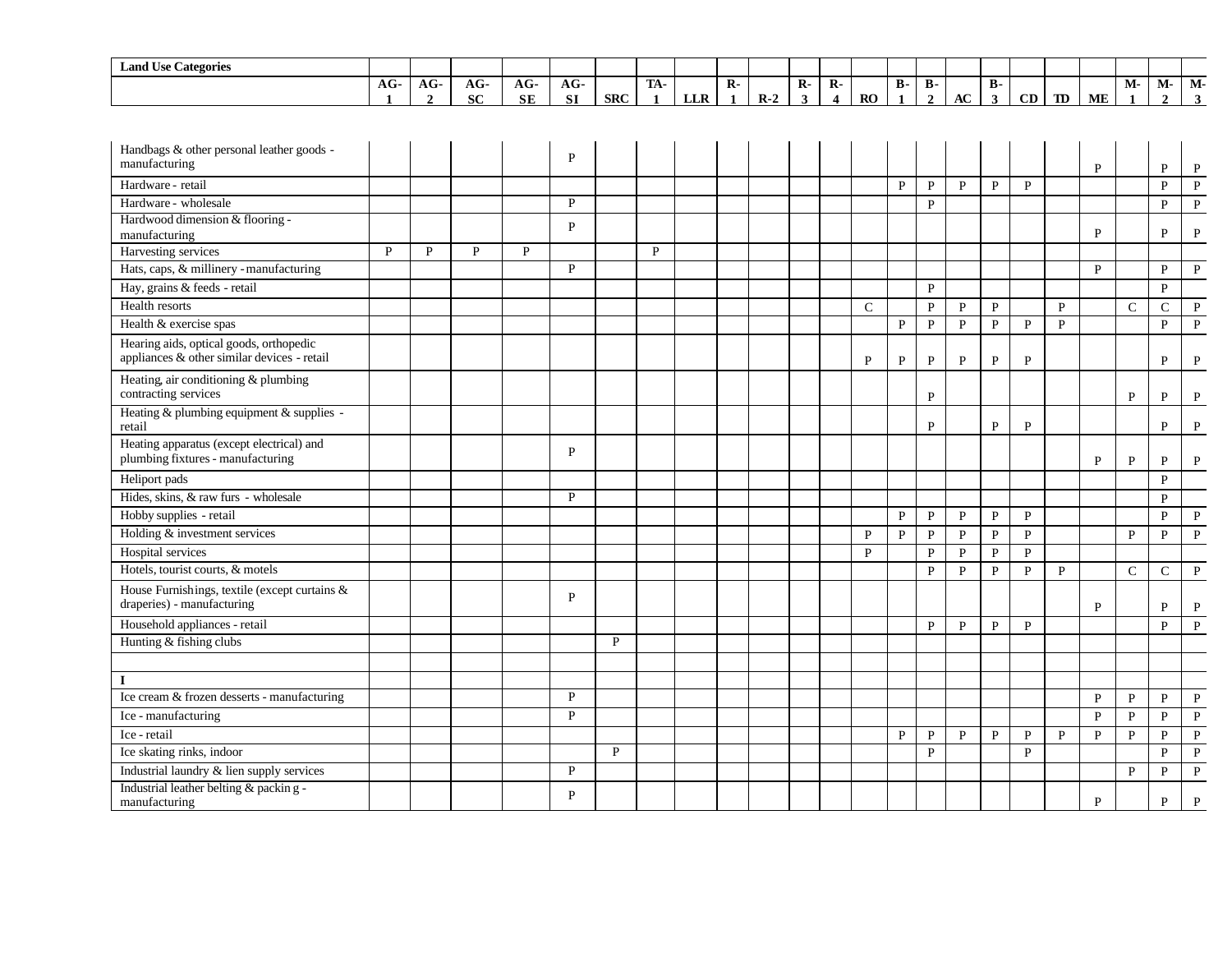| <b>Land Use Categories</b>                                                                                     |              |                |           |           |              |            |              |            |                |       |              |                         |              |              |                |              |                         |              |    |               |              |                |              |
|----------------------------------------------------------------------------------------------------------------|--------------|----------------|-----------|-----------|--------------|------------|--------------|------------|----------------|-------|--------------|-------------------------|--------------|--------------|----------------|--------------|-------------------------|--------------|----|---------------|--------------|----------------|--------------|
|                                                                                                                | $AG-$        | AG-            | $AG-$     | AG-       | AG-          |            | TA-          |            | $\mathbf{R}$ - |       | $\mathbf{R}$ | $\mathbf{R}$            |              | <b>B-</b>    | <b>B-</b>      |              | <b>B-</b>               |              |    |               | $M-$         | М-             | $M-$         |
|                                                                                                                | $\mathbf{1}$ | $\overline{2}$ | <b>SC</b> | <b>SE</b> | <b>SI</b>    | <b>SRC</b> | $\mathbf{1}$ | <b>LLR</b> | $\blacksquare$ | $R-2$ | $\mathbf{3}$ | $\overline{\mathbf{4}}$ | RO           | $\mathbf{1}$ | $\overline{2}$ | $\bf AC$     | $\overline{\mathbf{3}}$ | CD           | TD | $\mathbf{ME}$ | $\mathbf{1}$ | $\overline{2}$ | $\mathbf{3}$ |
|                                                                                                                |              |                |           |           |              |            |              |            |                |       |              |                         |              |              |                |              |                         |              |    |               |              |                |              |
| Industrial & commercial machinery, equipment                                                                   |              |                |           |           |              |            |              |            |                |       |              |                         |              |              |                |              |                         |              |    |               |              |                |              |
| & supplies - wholesale                                                                                         |              |                |           |           | ${\bf P}$    |            |              |            |                |       |              |                         |              |              |                |              |                         |              |    | P             | P            | P              | P            |
| Industrial machinery equipment -<br>manufacturing                                                              |              |                |           |           | $\mathbf{P}$ |            |              |            |                |       |              |                         |              |              |                |              |                         |              |    | $\mathbf{P}$  | $\mathbf{P}$ | $\, {\bf P}$   | $\, {\bf P}$ |
| Industrial waste disposal                                                                                      |              |                |           |           | $\mathsf{C}$ |            |              |            |                |       |              |                         |              |              |                |              |                         |              |    |               |              | $\overline{C}$ |              |
| Instruments for mechanical measuring &<br>controlling except automatic temperature<br>controls - manufacturing |              |                |           |           | P            |            |              |            |                |       |              |                         |              |              |                |              |                         |              |    | P             | $\mathbf{P}$ | $\mathbf P$    | $\mathbf{P}$ |
| Insurance agents & brokers services                                                                            |              |                |           |           |              |            |              |            |                |       |              |                         | P            | $\mathbf{P}$ | $\mathbf{P}$   | $\mathbf{P}$ | $\mathbf{P}$            | $\mathbf{P}$ |    |               |              | $\mathbf{P}$   | $\, {\bf P}$ |
| Insurance carriers                                                                                             |              |                |           |           |              |            |              |            |                |       |              |                         | $\mathbf{P}$ | $\, {\bf P}$ | $\, {\bf P}$   | $\mathbf{P}$ | $\mathbf{P}$            | $\mathbf{P}$ |    |               |              | P              | $\mathbf P$  |
| Internet service                                                                                               |              |                |           |           |              |            |              |            |                |       |              |                         | $\mathbf{P}$ | $\, {\bf P}$ | $\, {\bf P}$   | $\, {\bf P}$ | $\mathbf{P}$            | $\mathbf{P}$ |    | $\mathbf{P}$  | ${\bf P}$    | $\mathbf{P}$   | $\, {\bf P}$ |
| Investment & holding services                                                                                  |              |                |           |           |              |            |              |            |                |       |              |                         | $\mathbf{P}$ | $\mathbf{P}$ | $\mathbf{P}$   | $\mathbf{P}$ | $\mathbf{P}$            | $\mathbf{P}$ |    |               |              | $\mathbf{P}$   | $\, {\bf P}$ |
|                                                                                                                |              |                |           |           |              |            |              |            |                |       |              |                         |              |              |                |              |                         |              |    |               |              |                |              |
| $\mathbf{J}$                                                                                                   |              |                |           |           |              |            |              |            |                |       |              |                         |              |              |                |              |                         |              |    |               |              |                |              |
| Janitorial services                                                                                            |              |                |           |           |              |            |              |            |                |       |              |                         |              |              | $\mathbf{P}$   |              | $\mathbf{P}$            |              |    |               |              | P              | $\mathbf{P}$ |
| Jewelry & precious metals - manufacturing                                                                      |              |                |           |           | P            |            |              |            |                |       |              |                         |              |              |                |              |                         |              |    | $\mathbf{P}$  | ${\bf P}$    | $\mathbf{P}$   | $\, {\bf P}$ |
| Jewelry - retail                                                                                               |              |                |           |           |              |            |              |            |                |       |              |                         |              |              | P              | $\mathbf{P}$ | P                       | P            | P  |               |              | $\mathbf{P}$   | $\, {\bf P}$ |
| Jewelry, watch & clock repair services                                                                         |              |                |           |           |              |            |              |            |                |       |              |                         |              |              | $\mathbf{P}$   | $\mathbf{P}$ | P                       | $\mathbf{P}$ | P  |               |              | P              | $\mathbf{P}$ |
|                                                                                                                |              |                |           |           |              |            |              |            |                |       |              |                         |              |              |                |              |                         |              |    |               |              |                |              |
| K                                                                                                              |              |                |           |           |              |            |              |            |                |       |              |                         |              |              |                |              |                         |              |    |               |              |                |              |
| Kennels-commercial                                                                                             |              |                |           |           |              |            |              |            |                |       |              |                         |              |              |                |              |                         |              |    |               |              | $\mathbf{P}$   |              |
| Kennels-private                                                                                                |              |                |           |           |              |            |              |            |                |       |              |                         |              |              |                |              |                         |              |    |               |              | $\mathbf{P}$   |              |
| Knit goods - manufacturing                                                                                     |              |                |           |           | $\mathbf{P}$ |            |              |            |                |       |              |                         |              |              |                |              |                         |              |    | P             | $\mathbf{P}$ | $\mathbf{P}$   | $\, {\bf P}$ |
| Kennels-animal shelter non-commercial                                                                          |              |                |           |           |              |            |              |            |                |       |              |                         |              |              |                |              |                         |              |    |               | $\mathbf{P}$ | $\mathbf{P}$   |              |
|                                                                                                                |              |                |           |           |              |            |              |            |                |       |              |                         |              |              |                |              |                         |              |    |               |              |                |              |
| L                                                                                                              |              |                |           |           |              |            |              |            |                |       |              |                         |              |              |                |              |                         |              |    |               |              |                |              |
| Labor unions & similar labor organizations                                                                     |              |                |           |           |              |            |              |            |                |       |              |                         | $\mathbf{p}$ |              | $\mathbf{P}$   | $\, {\bf P}$ | $\mathbf{P}$            | $\mathbf{P}$ |    |               | $\mathbf{P}$ | $\mathbf{P}$   | $\, {\bf P}$ |
| Lace goods - manufacturing                                                                                     |              |                |           |           | P            |            |              |            |                |       |              |                         |              |              |                |              |                         |              |    | $\mathbf{P}$  | $\mathbf{P}$ | $\mathbf{P}$   | $\, {\bf P}$ |
| Lamp shades - manufacturing                                                                                    |              |                |           |           | $\mathbf{P}$ |            |              |            |                |       |              |                         |              |              |                |              |                         |              |    | P             | P            | P              | $\mathbf{P}$ |
| Landscape contracting services                                                                                 |              |                |           |           | $\mathbf{P}$ |            |              |            |                |       |              |                         |              |              | $\mathbf{P}$   |              |                         | $\mathbf{P}$ |    |               |              | $\mathbf{P}$   |              |
| Landscape nursery & garden supplies - retail                                                                   |              |                |           |           |              |            |              |            |                |       |              |                         |              | $\, {\bf P}$ | $\mathbf{P}$   | $\mathbf{P}$ | $\mathbf{P}$            | $\mathbf{P}$ |    |               |              | $\mathbf{P}$   |              |
| Lapidary work                                                                                                  |              |                |           |           |              |            |              |            |                |       |              |                         |              | ${\bf P}$    | $\, {\bf P}$   | $\, {\bf P}$ | $\mathbf{P}$            | ${\bf P}$    |    |               |              | $\mathbf{P}$   | ${\bf P}$    |
| Laundering & dry cleaning pickup service                                                                       |              |                |           |           |              |            |              |            |                |       |              |                         |              |              |                |              |                         |              |    |               | $\mathbf{P}$ | $\mathbf{P}$   | $\, {\bf P}$ |
| Laundering & dry cleaning, self-service                                                                        |              |                |           |           |              |            |              |            |                |       |              |                         |              | $\mathbf{P}$ | $\mathbf{P}$   | P            | P                       | P            |    |               |              | P              | $\mathbf{P}$ |
| Laundering, dry cleaning & dyeing services,<br>except rugs                                                     |              |                |           |           |              |            |              |            |                |       |              |                         |              | P            | $\mathbf{P}$   | P            | $\mathbf{P}$            | P            |    |               |              | P              | P            |
| Lawn care - services                                                                                           |              |                |           |           |              |            |              |            |                |       |              |                         |              |              | $\mathbf{P}$   | $\mathbf{P}$ |                         |              |    |               | P            | $\mathbf{P}$   | $\, {\bf P}$ |
| Leather & fleece lined clothing - manufacturing                                                                |              |                |           |           | $\mathbf{P}$ |            |              |            |                |       |              |                         |              |              |                |              |                         |              |    | $\mathbf{P}$  | ${\bf P}$    | $\mathbf{P}$   | $\mathbf{P}$ |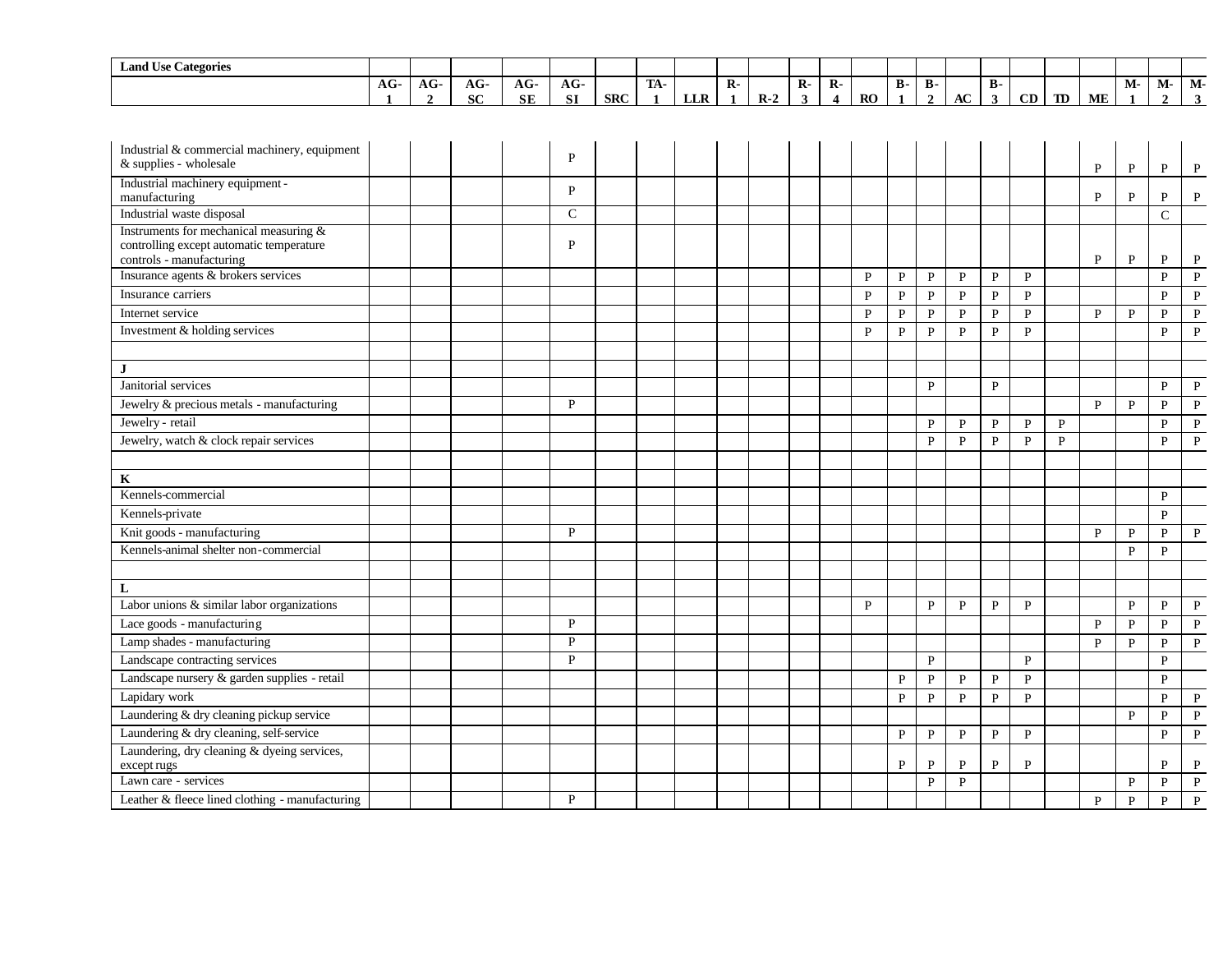| <b>Land Use Categories</b>                                                         |             |                     |                    |                  |                  |            |                     |              |              |              |                   |                                  |              |              |                              |              |                           |              |                      |           |              |                        |                      |
|------------------------------------------------------------------------------------|-------------|---------------------|--------------------|------------------|------------------|------------|---------------------|--------------|--------------|--------------|-------------------|----------------------------------|--------------|--------------|------------------------------|--------------|---------------------------|--------------|----------------------|-----------|--------------|------------------------|----------------------|
|                                                                                    | $AG-$       | AG-<br>$\mathbf{2}$ | $AG-$<br><b>SC</b> | AG-<br><b>SE</b> | AG-<br><b>SI</b> | <b>SRC</b> | TA-<br>$\mathbf{1}$ | <b>LLR</b>   | $\mathbf{R}$ | $R-2$        | $\mathbf{R}$<br>3 | $R -$<br>$\overline{\mathbf{4}}$ | RO           | <b>B-</b>    | <b>B</b> -<br>$\overline{2}$ | $\bf AC$     | <b>B-</b><br>$\mathbf{3}$ | CD           | $\mathbf T\mathbf D$ | <b>ME</b> | M-           | $M-$<br>$\overline{2}$ | $M-$<br>$\mathbf{3}$ |
|                                                                                    |             |                     |                    |                  |                  |            |                     |              |              |              |                   |                                  |              |              |                              |              |                           |              |                      |           |              |                        |                      |
| Leather gloves & mittens - manufacturing                                           |             |                     |                    |                  | P                |            |                     |              |              |              |                   |                                  |              |              |                              |              |                           |              |                      | P         | P            | P                      | P                    |
| Leather tanning & finishing - manufacturing                                        |             |                     |                    |                  | $\mathcal{C}$    |            |                     |              |              |              |                   |                                  |              |              |                              |              |                           |              |                      |           |              | $\mathcal{C}$          |                      |
| Legal services                                                                     |             |                     |                    |                  |                  |            |                     |              |              |              |                   |                                  | P            | P            | P                            | P            | $\mathbf{P}$              | P            |                      |           |              | $\mathbf{P}$           | $\mathbf{P}$         |
| Libraries                                                                          |             |                     |                    |                  |                  |            |                     | $\mathbf{P}$ | $\mathbf{P}$ | $\mathbf{P}$ | $\mathbf{P}$      | $\mathbf{P}$                     | $\mathbf{P}$ | $\mathbf{P}$ | $\mathbf{P}$                 | $\mathbf{P}$ | $\mathbf{P}$              | $\mathbf{P}$ |                      |           |              |                        |                      |
| Lime products - manufacturing                                                      |             |                     |                    |                  | $\mathsf{C}$     |            |                     |              |              |              |                   |                                  |              |              |                              |              |                           |              |                      |           |              | $\mathcal{C}$          |                      |
| Linen supply & industrial laundry services                                         |             |                     |                    |                  | P                |            |                     |              |              |              |                   |                                  |              |              |                              |              |                           |              |                      |           | P            | $\mathbf{P}$           | $\mathbf{P}$         |
| Linoleum, asphalt-felt-base, and other hard<br>surface floor cover - manufacturing |             |                     |                    |                  | $\mathbf{P}$     |            |                     |              |              |              |                   |                                  |              |              |                              |              |                           |              |                      |           |              | P                      |                      |
| Liquid petroleum gas - wholesale                                                   |             |                     |                    |                  | $\, {\bf P}$     |            |                     |              |              |              |                   |                                  |              |              |                              |              |                           |              |                      |           |              | P                      |                      |
| Liquor - retail                                                                    |             |                     |                    |                  |                  |            |                     |              |              |              |                   |                                  |              | P            | $\mathbf{P}$                 | $\mathbf{P}$ | P                         | P            |                      |           |              | $\mathbf{P}$           | $\mathbf{P}$         |
| Livestock feeding operations                                                       | $\mathbf C$ | $\mathsf{C}$        | $\mathbf C$        | $\mathcal{C}$    | $\mathcal{C}$    |            | $\mathcal{C}$       |              |              |              |                   |                                  |              |              |                              |              |                           |              |                      |           |              |                        |                      |
| Livestock-wholesale                                                                |             |                     |                    |                  |                  |            |                     |              |              |              |                   |                                  |              |              |                              |              |                           |              |                      |           |              | $\mathcal{C}$          |                      |
| Locksmith services                                                                 |             |                     |                    |                  |                  |            |                     |              |              |              |                   |                                  |              | $\mathbf{P}$ | $\mathbf{P}$                 | $\mathbf{P}$ | $\mathbf{P}$              | $\mathbf{P}$ |                      |           |              | $\mathbf{P}$           | $\, {\bf P}$         |
| Lubricating oils & greases - manufacturing                                         |             |                     |                    |                  | P                |            |                     |              |              |              |                   |                                  |              |              |                              |              |                           |              |                      |           |              | $\mathbf C$            |                      |
| Luggage - manufacturing                                                            |             |                     |                    |                  | $\mathbf{P}$     |            |                     |              |              |              |                   |                                  |              |              |                              |              |                           |              |                      | P         | P            | P                      | P                    |
| Lumber & building materials - wholesale                                            |             |                     |                    |                  |                  |            |                     |              |              |              |                   |                                  |              |              | $\mathbf{P}$                 |              |                           |              |                      |           |              | $\mathbf{P}$           | $\mathbf{P}$         |
| Lumber yards - retail                                                              |             |                     |                    |                  |                  |            |                     |              |              |              |                   |                                  |              |              | $\mathbf{P}$                 | $\mathbf{P}$ | $\mathbf{P}$              | P            |                      |           |              | P                      | $\mathbf{P}$         |
|                                                                                    |             |                     |                    |                  |                  |            |                     |              |              |              |                   |                                  |              |              |                              |              |                           |              |                      |           |              |                        |                      |
| М                                                                                  |             |                     |                    |                  |                  |            |                     |              |              |              |                   |                                  |              |              |                              |              |                           |              |                      |           |              |                        |                      |
| Machine shop - manufacturing                                                       |             |                     |                    |                  | P                |            |                     |              |              |              |                   |                                  |              |              |                              |              |                           |              |                      | P         | $\mathbf{P}$ | P                      | $\mathbf{P}$         |
| Magazines & newspapers - retail                                                    |             |                     |                    |                  |                  |            |                     |              |              |              |                   |                                  |              | P            | $\mathbf{P}$                 | P            | P                         | $\mathbf{P}$ |                      | P         | $\mathbf{P}$ | P                      | P                    |
| Magazines, books, & newspapers distributing -<br>wholesale                         |             |                     |                    |                  |                  |            |                     |              |              |              |                   |                                  |              |              |                              | P            | $\mathbf{P}$              |              |                      | P         | $\mathbf{P}$ | P                      | $\mathbf{P}$         |
| Mail order houses - retail                                                         |             |                     |                    |                  |                  |            |                     |              |              |              |                   |                                  |              |              |                              |              |                           |              |                      |           |              | $\mathbf{P}$           | $\mathbf{P}$         |
| Mailing, duplicating, & stenographic services                                      |             |                     |                    |                  |                  |            |                     |              |              |              |                   |                                  |              |              | $\mathbf{P}$                 | P            | $\mathbf{P}$              | $\mathbf{P}$ |                      |           |              | $\mathbf{P}$           | $\mathbf{P}$         |
| Malt liquors - manufacturing                                                       |             |                     |                    |                  | P                |            |                     |              |              |              |                   |                                  |              |              |                              |              |                           |              |                      |           |              | P                      |                      |
| Management & business consulting services                                          |             |                     |                    |                  |                  |            |                     |              |              |              |                   |                                  | P            | P            | $\mathbf{P}$                 | $\mathbf{P}$ | $\mathbf{P}$              | $\, {\bf P}$ |                      |           |              | $\mathbf{P}$           | $\mathbf{P}$         |
| Masonry, stonework, tile setting & plastering                                      |             |                     |                    |                  |                  |            |                     |              |              |              |                   |                                  |              |              |                              |              |                           |              |                      |           |              |                        |                      |
| services                                                                           |             |                     |                    |                  |                  |            |                     |              |              |              |                   |                                  |              |              | P                            | P            | P                         | $\mathbf P$  |                      |           |              | P                      | $\, {\bf P}$         |
| Massage services                                                                   |             |                     |                    |                  | $\mathcal{C}$    |            |                     |              |              |              |                   |                                  |              |              | $\mathbf{P}$                 | $\mathbf{P}$ | $\mathbf{P}$              | $\mathbf P$  | $\mathbf{P}$         |           |              | $\, {\bf P}$           | $\, {\bf P}$         |
| Matches - manufacturing                                                            |             |                     |                    |                  |                  |            |                     |              |              |              |                   |                                  |              |              |                              |              |                           |              |                      |           |              | $\mathsf{C}$           |                      |
| Mausoleums                                                                         |             |                     |                    |                  |                  |            |                     |              |              |              |                   |                                  |              |              |                              |              |                           |              |                      |           |              |                        |                      |
| Meat & meat packing products - wholesale                                           |             |                     |                    |                  |                  |            |                     |              |              |              |                   |                                  |              |              | P                            |              | $\mathbf{P}$              |              |                      |           |              | $\mathbf{P}$           |                      |
| Meat packing - manufacturing                                                       |             |                     |                    |                  | $\mathcal{C}$    |            |                     |              |              |              |                   |                                  |              |              |                              |              |                           |              |                      |           |              | $\mathbf C$            |                      |
| Meats - retail                                                                     |             |                     |                    |                  |                  |            |                     |              |              |              |                   |                                  |              | $\mathbf{P}$ | ${\bf P}$                    | $\mathbf{P}$ | $\mathbf{P}$              | $\mathbf{P}$ |                      |           |              | P                      | $\mathbf{P}$         |
| Medical & surgical instruments & apparatus -<br>manufacturing                      |             |                     |                    |                  | P                |            |                     |              |              |              |                   |                                  |              |              |                              |              |                           |              |                      | P         | P            | P                      | P                    |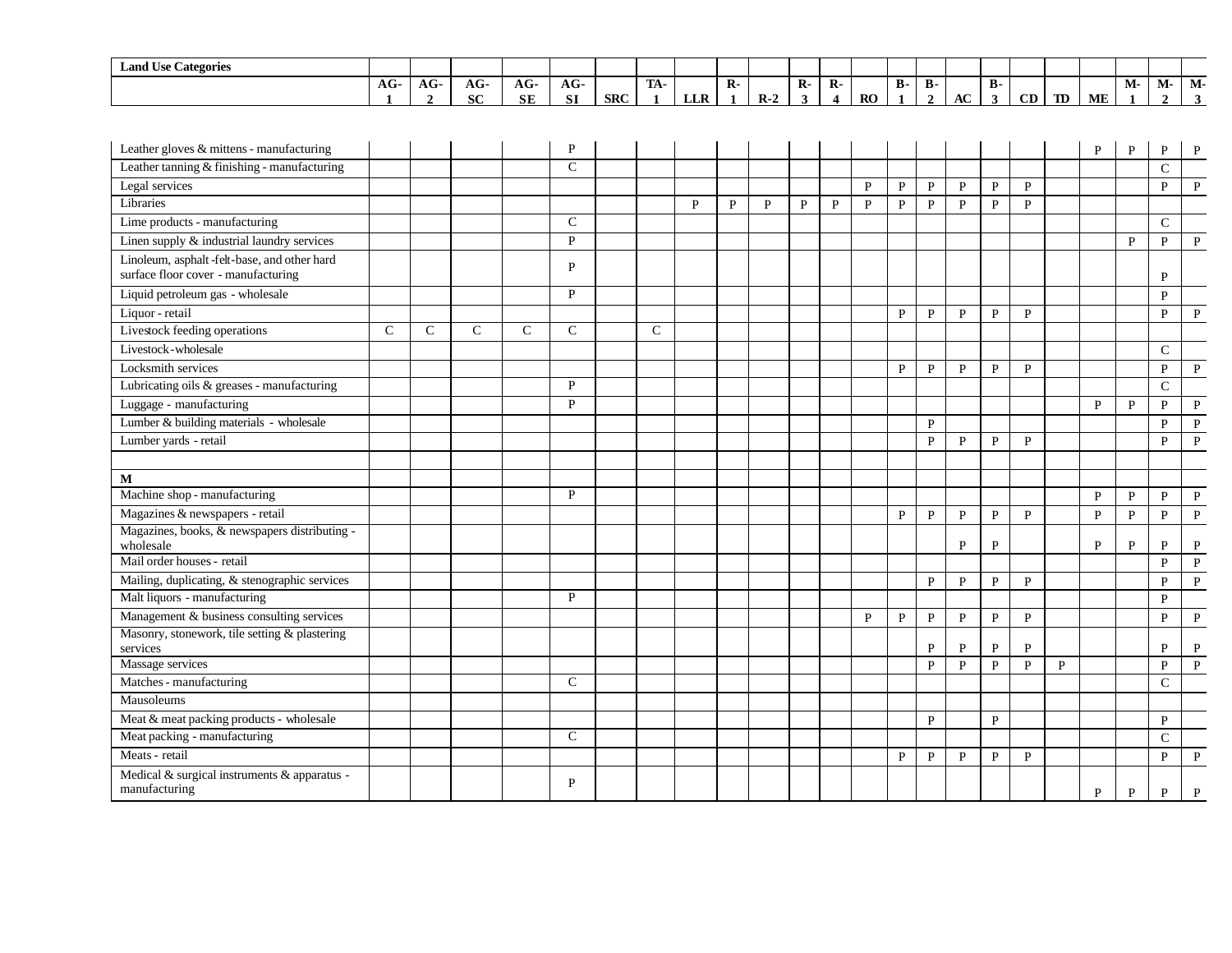| $\mathbf{r}$<br>$\sim$<br><b>Land Use Categories</b> |               |     |              |                  |           |            |                  |                          |             |    |       |          |           |         |         |                  |    |    |    |    |    |      |                        |
|------------------------------------------------------|---------------|-----|--------------|------------------|-----------|------------|------------------|--------------------------|-------------|----|-------|----------|-----------|---------|---------|------------------|----|----|----|----|----|------|------------------------|
|                                                      | $\sim$<br>AG- | AG- | $\sim$<br>АU | $\sqrt{ }$<br>AG | $AG-$     |            | <b>TRA</b><br>ПA |                          | $\mathbf R$ |    | $R -$ | D<br>- д |           | Ð<br>D- | m<br>D- |                  | В٠ |    |    |    | M- | IVI- | $\sim$ $\sim$<br>-IVI. |
|                                                      |               |     | <b>SC</b>    | <b>SE</b>        | <b>SI</b> | <b>SRC</b> |                  | <b>TTD</b><br><b>LLA</b> |             | R- |       |          | <b>RO</b> |         |         | $\sqrt{ }$<br>AC |    | CD | TD | ME |    |      |                        |

| Medical clinics, out -patient services                               |               |               |               |   |   |              |              |   |   |   |   | P            | P            | P            | P            | P            | P            |              |              |              | P             | P            |
|----------------------------------------------------------------------|---------------|---------------|---------------|---|---|--------------|--------------|---|---|---|---|--------------|--------------|--------------|--------------|--------------|--------------|--------------|--------------|--------------|---------------|--------------|
| Medical laboratory services                                          |               |               |               |   |   |              |              |   |   |   |   |              |              | P            |              |              |              |              | P            | $\mathbf{P}$ | P             | $\mathbf{P}$ |
| Medical chemicals - manufacturing                                    |               |               |               | C |   |              |              |   |   |   |   |              |              |              |              |              |              |              |              |              | $\mathcal{C}$ |              |
| Metal cans - manufacturing                                           |               |               |               | P |   |              |              |   |   |   |   |              |              |              |              |              |              |              | P            |              | P             |              |
| Metal coating, engraving, and allied services -<br>manufacturing     |               |               |               | P |   |              |              |   |   |   |   |              |              |              |              |              |              |              | P            |              | P             |              |
| Metal mining services                                                |               |               |               |   |   |              |              |   |   |   |   |              |              |              |              |              |              |              |              |              | $\mathbf{P}$  |              |
| Metal ore mining                                                     | $\mathcal{C}$ | $\mathsf{C}$  | $\mathcal{C}$ |   |   |              |              |   |   |   |   |              |              |              |              |              |              |              |              |              | $\mathsf{C}$  |              |
| Metal products, fabricated structural-<br>manufacturing              |               |               |               | P |   |              |              |   |   |   |   |              |              |              |              |              |              |              | P            | P            | P             |              |
| Metals & minerals, except petroleum products<br>& scrap - wholesale  |               |               |               | P |   |              |              |   |   |   |   |              |              |              |              |              |              |              | P            |              | P             |              |
| Metals, nonferrous, rolling, drawing, &<br>extrusion - manufacturing |               |               |               | P |   |              |              |   |   |   |   |              |              |              |              |              |              |              | P            |              | P             |              |
| Metal stamping - manufacturing                                       |               |               |               | P |   |              |              |   |   |   |   |              |              |              |              |              |              |              | $\mathbf{P}$ |              | $\mathbf{P}$  |              |
| Metal working machinery & equipment -<br>manufacturing               |               |               |               | P |   |              |              |   |   |   |   |              |              |              |              |              |              |              | P            |              | P             | P            |
| Millwork - manufacturing                                             |               |               |               | P |   |              |              |   |   |   |   |              |              |              |              |              |              |              | P            | P            | P             | P            |
| Milk processing, fluid only                                          |               |               |               |   |   |              |              |   |   |   |   |              |              |              |              |              |              |              |              |              | $\mathbf{P}$  |              |
| Miniature golf                                                       |               |               |               |   |   |              |              |   |   |   |   |              |              | P            | P            | $\mathbf{P}$ | $\mathbf{P}$ | P            |              |              | $\mathbf{P}$  |              |
| Mining                                                               | $\mathcal{C}$ | $\mathcal{C}$ | $\mathcal{C}$ |   |   | $\mathsf{C}$ | $\mathsf{C}$ |   |   |   |   |              |              |              |              |              |              |              |              | $\mathsf{C}$ | $\mathsf{C}$  |              |
| Mobile home parks                                                    |               |               |               |   |   |              |              |   |   |   |   |              |              |              |              |              |              |              |              |              |               |              |
| Mobile homes - manufacturing                                         |               |               |               | P |   |              |              |   |   |   |   |              |              |              |              |              |              |              | P            | $\mathbf{P}$ | P             |              |
| Mobile homes not on permanent foundation                             |               |               |               |   |   |              |              |   |   |   |   |              |              |              |              |              |              |              |              |              |               |              |
| Manufactured homes on permanent foundation                           | P             | P             |               |   |   | P            | P            | P | P | P | P | P            | P            | P            | P            | P            |              |              |              |              |               | P            |
| Mobile homes & accessories - retail                                  |               |               |               |   |   |              |              |   |   |   |   |              |              | P            |              |              |              |              |              |              | P             |              |
| Monasteries                                                          |               |               |               |   |   |              | P            | P | P | P | P | P            | P            | P            | P            |              |              |              |              |              |               |              |
| Monuments - retail                                                   |               |               |               |   |   |              |              |   |   |   |   |              | P            | P            |              |              |              |              |              |              | P             | $\mathbf{P}$ |
| Mortician's goods - manufacturing                                    |               |               |               | P |   |              |              |   |   |   |   |              |              |              |              |              |              |              | $\mathbf{P}$ | $\mathbf{P}$ | P             | $\mathbf{P}$ |
| Motels, hotels, & tourist courts                                     |               |               |               |   |   |              |              |   |   |   |   |              |              | P            | $\mathbf{P}$ | P            | $\mathbf{P}$ | P            |              | $\mathsf{C}$ | $\mathsf{C}$  | $\mathbf{P}$ |
| Motion picture distribution services                                 |               |               |               | P |   |              |              |   |   |   |   |              |              |              | $\mathbf{P}$ |              | P            |              | $\mathbf{P}$ | $\mathbf{P}$ | P             | $\mathbf{P}$ |
| Motion picture production studios                                    |               |               |               | P |   |              |              |   |   |   |   |              |              |              | P            |              |              |              | $\mathbf{P}$ | ${\bf P}$    | $\mathbf{P}$  | $\, {\bf P}$ |
| Motorcycle & bicycle sales, rental & service                         |               |               |               |   |   |              |              |   |   |   |   |              |              | P            | $\mathbf{P}$ | $\mathbf{P}$ | $\mathbf{P}$ | $\mathbf{P}$ |              |              | $\mathbf{P}$  | $\, {\bf P}$ |
| Motor freight garaging & equipment<br>maintenance                    |               |               |               | P |   |              |              |   |   |   |   |              |              |              |              |              |              |              |              |              | P             | $\mathbf{P}$ |
| Motor freight terminals                                              |               |               |               |   |   |              |              |   |   |   |   |              |              |              |              |              |              |              | P            |              | P             | $\mathbf{P}$ |
| Mortuary, funeral & crematory services                               |               |               |               |   |   |              |              |   |   |   |   | P            | $\mathbf{P}$ | P            | $\mathbf{P}$ | $\mathbf P$  | $\mathbf{P}$ |              |              |              | P             |              |
| Museums                                                              |               |               |               |   | P | $\mathsf{C}$ |              |   |   |   |   | $\mathbf{P}$ | $\mathbf{P}$ | $\mathbf{P}$ | $\mathbf{P}$ | $\mathbf{P}$ | $\mathbf{P}$ | $\mathbf{P}$ |              |              | $\mathbf{P}$  | $\mathbf{P}$ |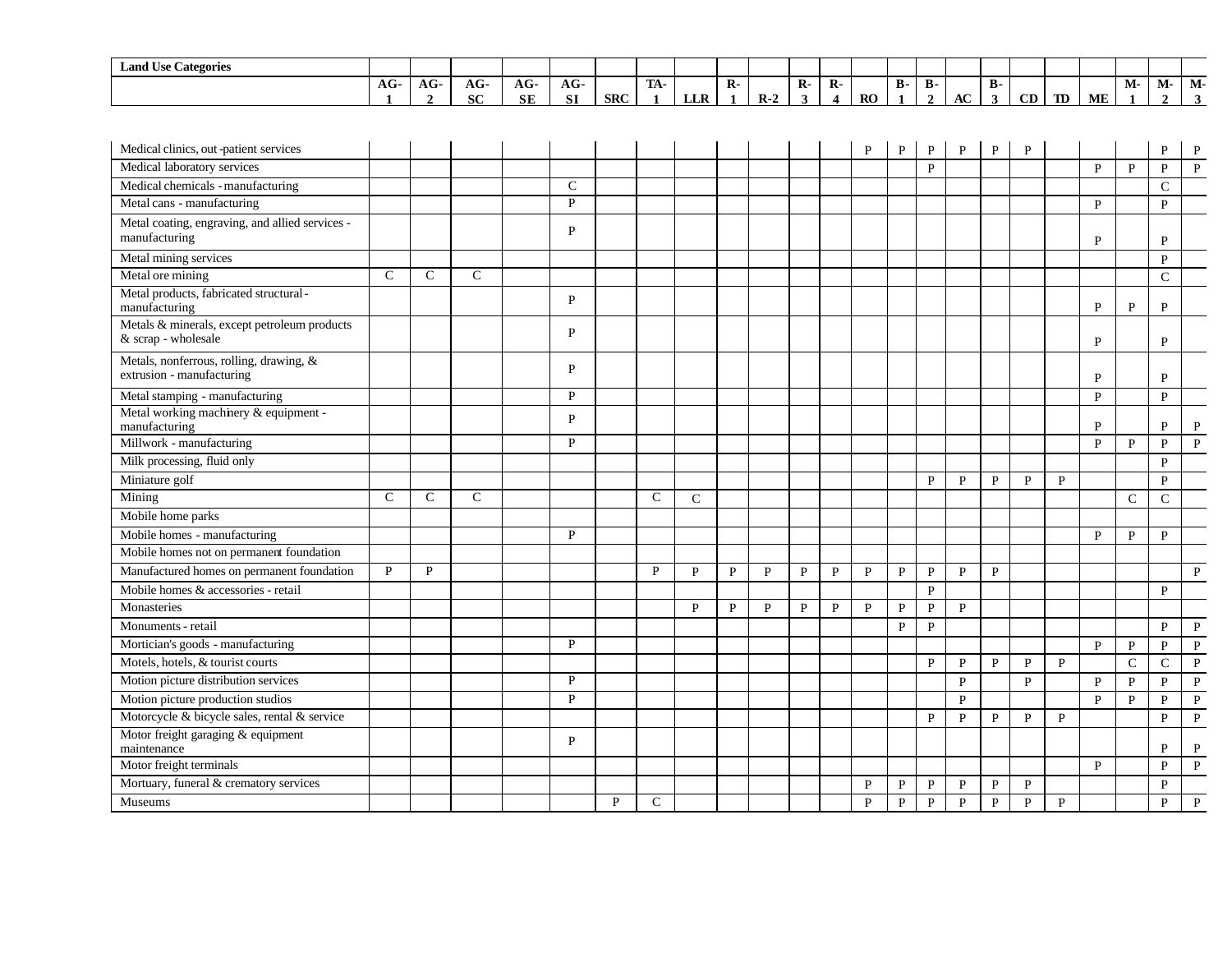| $\mathbf{r}$<br>$\sim$<br><b>Land Use Categories</b> |               |     |              |                   |            |            |                  |                          |              |               |    |                    |           |           |    |    |    |    |    |    |      |       |       |
|------------------------------------------------------|---------------|-----|--------------|-------------------|------------|------------|------------------|--------------------------|--------------|---------------|----|--------------------|-----------|-----------|----|----|----|----|----|----|------|-------|-------|
|                                                      | $\sim$<br>AG. | AG- | $\sim$<br>AG | $\sqrt{ }$<br>AG. | $AG-$      |            | <b>TRA</b><br>ЛA |                          | $\mathbf{R}$ |               | R- | $\mathbf{D}$<br>к- |           | Ð<br>- р- | D- |    | в. |    |    |    | IVI- | -IVI- | -IVI. |
|                                                      |               |     | <b>SC</b>    | <b>SE</b>         | C1<br>0. L | <b>SRC</b> |                  | <b>TTD</b><br><b>LLA</b> |              | D<br>- IX - 2 |    |                    | <b>RO</b> |           |    | AC |    | CD | TD | ME |      |       |       |

| Musical instruments & supplies - retail                                                |   |   |              |   |               |   |              |              |              |               |               |              | $\mathbf P$  | P            | P            | P              | P            |              |              |              | P            |                |
|----------------------------------------------------------------------------------------|---|---|--------------|---|---------------|---|--------------|--------------|--------------|---------------|---------------|--------------|--------------|--------------|--------------|----------------|--------------|--------------|--------------|--------------|--------------|----------------|
| Musical instruments & parts - manufacturing                                            |   |   |              |   |               |   |              |              |              |               |               |              |              |              |              |                |              |              | P            | $\mathbf{P}$ | P            | $\mathbf{P}$   |
|                                                                                        |   |   |              |   |               |   |              |              |              |               |               |              |              |              |              |                |              |              |              |              |              |                |
| N                                                                                      |   |   |              |   |               |   |              |              |              |               |               |              |              |              |              |                |              |              |              |              |              |                |
| Newspaper & magazines - retail                                                         |   |   |              |   |               |   |              |              |              |               |               |              | $\mathbf{P}$ | $\, {\bf P}$ | $\, {\bf P}$ | $\, {\bf P}$   | $\mathbf{P}$ |              |              |              | $\mathbf{P}$ | $\mathbf P$    |
| Newspapers, books & magazines distribution -<br>wholesale                              |   |   |              |   |               |   |              |              |              |               |               |              |              | P            |              | $\mathbf{P}$   |              |              | P            | P            | P            | P              |
| Newspapers publishing & printing                                                       |   |   |              |   |               |   |              |              |              |               |               |              |              | $\, {\bf P}$ |              | ${\bf P}$      |              |              | $\mathbf{P}$ | $\mathbf{P}$ | $\mathbf{P}$ | $\mathbf{P}$   |
| News syndicate services                                                                |   |   |              |   |               |   |              |              |              |               |               | P            |              | P            | P            | P              | P            |              | P            | P            | P            | P              |
| Nonmetallic mining, except fuel - services                                             |   |   |              |   | P             |   |              |              |              |               |               |              |              |              |              |                |              |              |              |              | $\mathbf{P}$ |                |
| Noodles, macaroni, spaghetti & vermicelli -<br>manufacturing                           |   |   |              |   | P             |   |              |              |              |               |               |              |              |              |              |                |              |              | P            | P            | P            | P              |
| Notions, dry goods - wholesale                                                         |   |   |              |   | P             |   |              |              |              |               |               |              |              | $\mathbf{P}$ |              |                |              |              | $\mathbf{P}$ | $\mathbf{P}$ | $\mathbf{P}$ | $\mathbf{P}$   |
| Novelties, gifts & souvenirs - reail                                                   |   |   |              |   |               |   |              |              |              |               |               |              | $\mathbf{P}$ | $\mathbf{P}$ | $\mathbf{P}$ | $\, {\bf P}$   | $\mathbf{P}$ | $\mathbf{P}$ |              |              | $\mathbf{P}$ | ${\bf P}$      |
| Nursery stock farms                                                                    | P | P | $\mathbf{P}$ | P | P             | P | $\mathbf{p}$ | $\mathbf{P}$ | $\mathbf{P}$ | $\mathbf{P}$  | $\mathbf{P}$  | $\mathbf{P}$ | $\, {\bf P}$ | $\, {\bf P}$ | $\mathbf{P}$ | $\mathbf{P}$   | $\mathbf{P}$ | $\mathbf{P}$ | $\mathbf{P}$ | $\mathbf{P}$ | P            | $\mathbf{P}$   |
| Nursing, convalescent & rest home services                                             |   |   |              |   |               |   |              |              |              | $\mathsf{C}$  | $\mathcal{C}$ | $\mathbf{P}$ | $\mathbf{P}$ | $\mathbf{P}$ | $\mathbf{P}$ | $\overline{P}$ | $\mathbf C$  |              |              |              |              |                |
| Nuts, bolts, screws, rivets, & washers, & screw<br>machine products - manufacturing    |   |   |              |   | P             |   |              |              |              |               |               |              |              |              |              |                |              |              | P            | P            | P            | P              |
|                                                                                        |   |   |              |   |               |   |              |              |              |               |               |              |              |              |              |                |              |              |              |              |              |                |
| $\mathbf{o}$                                                                           |   |   |              |   |               |   |              |              |              |               |               |              |              |              |              |                |              |              |              |              |              |                |
| Office & store fixtures, partitions, shelving, &<br>lockers - manufacturing            |   |   |              |   | P             |   |              |              |              |               |               |              |              |              |              |                |              |              | P            | P            | P            | $\mathbf{P}$   |
| Office, computing & accounting machines -<br>manufacturing                             |   |   |              |   | P             |   |              |              |              |               |               |              |              |              |              |                |              |              | $\mathbf{P}$ | P            | P            | P              |
| Office furniture - manufacturing                                                       |   |   |              |   | P             |   |              |              |              |               |               |              |              |              |              |                |              |              | $\mathbf{P}$ | $\mathbf{P}$ | $\mathbf{p}$ | P              |
| Oilcloth, plastic fabric & vinyl products -<br>manufacturing                           |   |   |              |   | $\mathcal{C}$ |   |              |              |              |               |               |              |              |              |              |                |              |              |              |              | $\mathsf{C}$ |                |
| Ophthalmic goods - manufacturing                                                       |   |   |              |   | P             |   |              |              |              |               |               |              |              |              |              |                |              |              | $\mathbf{P}$ | $\mathbf{P}$ | $\mathbf{P}$ | $\mathbf{P}$   |
| Optical goods, hearing aids, orthopedic<br>appliances & other similar devices - retail |   |   |              |   |               |   |              |              |              |               |               | P            | $\, {\bf P}$ | $\mathbf{P}$ | $\, {\bf P}$ | $\, {\bf P}$   | $\mathbf{P}$ |              |              |              | P            | $\mathbf P$    |
| Optical instruments & lenses - manufacturing                                           |   |   |              |   | $\mathbf{P}$  |   |              |              |              |               |               |              |              |              |              |                |              |              | $\mathbf{P}$ | $\mathbf{P}$ | $\mathbf{p}$ | $\overline{P}$ |
| Optometrists, chiropractors & other similar<br>health services                         |   |   |              |   |               |   |              |              |              |               |               | P            | $\mathbf{P}$ | $\mathbf{P}$ | P            | $\mathbf{P}$   | P            |              |              |              | P            | P              |
| Ornamental iron works - manufacturing                                                  |   |   |              |   | P             |   |              |              |              |               |               |              |              |              |              |                |              |              | P            | P            | P            | $\mathbf{P}$   |
| Orphanages                                                                             |   |   |              |   |               |   |              |              | C            | $\mathcal{C}$ | P             | P            | $\mathbf{P}$ | P            |              | $\, {\bf P}$   |              |              |              |              |              |                |
| Orthopedic, prosthetic & surgical appliances &<br>supplies - manufacturing             |   |   |              |   | P             |   |              |              |              |               |               |              |              |              |              |                |              |              | P            | P            | P            | P              |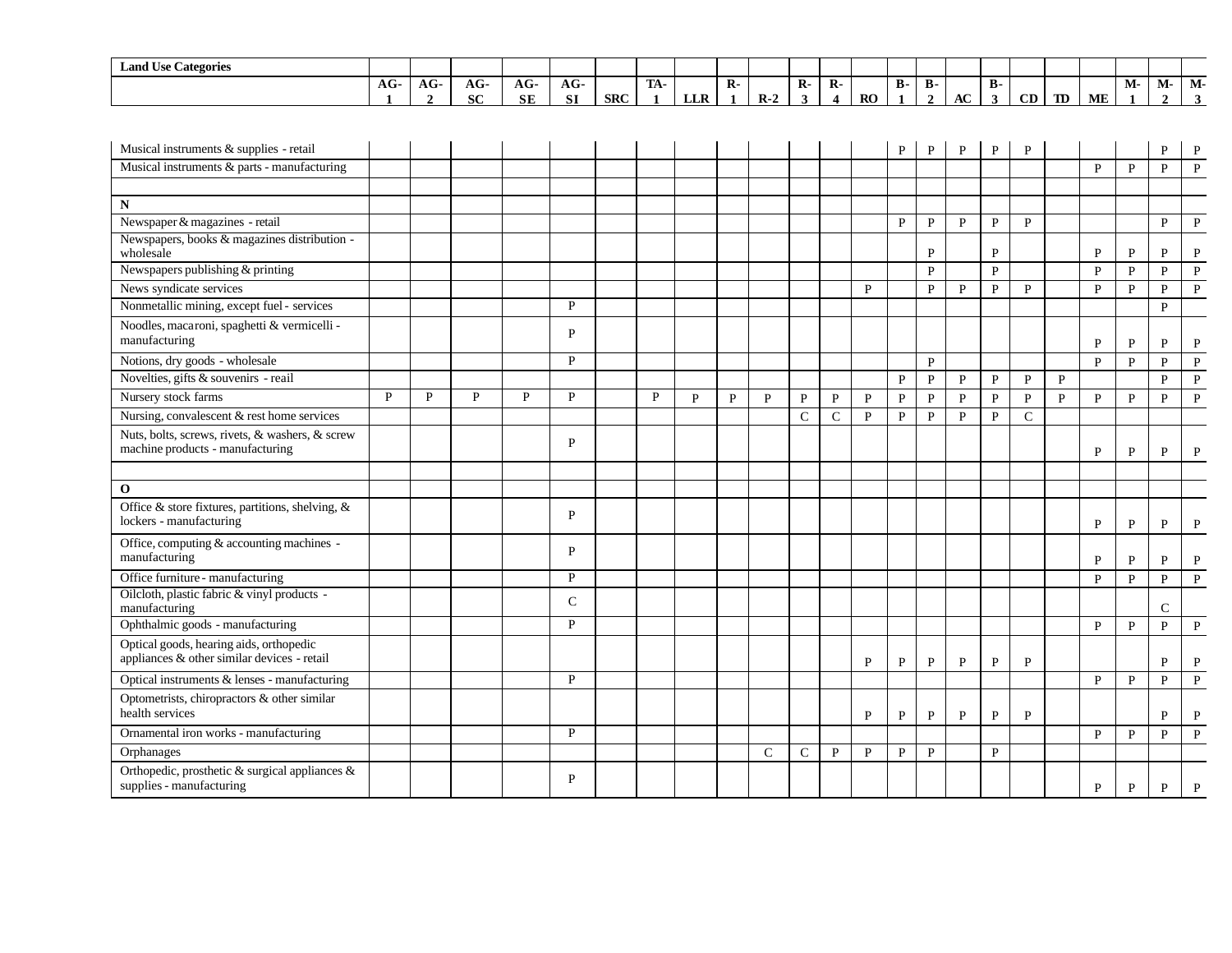| $\mathbf{r}$<br>$\sim$<br><b>Land Use Categories</b> |               |     |              |                   |            |            |                  |                          |              |               |    |                    |           |           |    |    |    |    |    |    |      |       |       |
|------------------------------------------------------|---------------|-----|--------------|-------------------|------------|------------|------------------|--------------------------|--------------|---------------|----|--------------------|-----------|-----------|----|----|----|----|----|----|------|-------|-------|
|                                                      | $\sim$<br>AG. | AG- | $\sim$<br>AG | $\sqrt{ }$<br>AG. | $AG-$      |            | <b>TRA</b><br>ЛA |                          | $\mathbf{R}$ |               | R- | $\mathbf{D}$<br>к- |           | Ð<br>- р- | D- |    | в. |    |    |    | IVI- | -IVI- | -IVI. |
|                                                      |               |     | <b>SC</b>    | <b>SE</b>         | C1<br>0. L | <b>SRC</b> |                  | <b>TTD</b><br><b>LLA</b> |              | D<br>- IX - 2 |    |                    | <b>RO</b> |           |    | AC |    | CD | TD | ME |      |       |       |

| Outdoor advertising services                                                |               |               |               |              |               |   |              |              |              |              |              |              |              | P            |              |              |              |              | P            |              |              | $\mathbf{P}$  | $\mathbf{P}$ |
|-----------------------------------------------------------------------------|---------------|---------------|---------------|--------------|---------------|---|--------------|--------------|--------------|--------------|--------------|--------------|--------------|--------------|--------------|--------------|--------------|--------------|--------------|--------------|--------------|---------------|--------------|
|                                                                             |               |               |               |              |               |   |              |              |              |              |              |              |              |              |              |              |              |              |              |              |              |               |              |
| P                                                                           |               |               |               |              |               |   |              |              |              |              |              |              |              |              |              |              |              |              |              |              |              |               |              |
| Packing & crating services                                                  |               |               |               |              | P             |   |              |              |              |              |              |              |              |              |              |              |              |              |              | $\mathbf{P}$ |              | $\mathbf{P}$  | $\mathbf P$  |
| Padding & upholstery filling - manufacturing                                |               |               |               |              | P             |   |              |              |              |              |              |              |              |              |              |              |              |              |              | P            | P            | P             |              |
| Paint, glass, & wallpaper - retail                                          |               |               |               |              |               |   |              |              |              |              |              |              |              | P            | P            | P            | $\mathbf{P}$ | $\mathbf{P}$ |              |              |              | $\mathbf{P}$  | $\mathbf{P}$ |
| Painting & paper hanging services                                           |               |               |               |              |               |   |              |              |              |              |              |              |              |              | $\mathbf{P}$ | $\mathbf{P}$ | $\mathbf{P}$ |              |              |              |              | $\mathbf{P}$  | $\mathbf{P}$ |
| Paints, varnishes, lacquers, enamels, and allied<br>products - manufactured |               |               |               |              | $\mathcal{C}$ |   |              |              |              |              |              |              |              |              |              |              |              |              |              |              |              | $\mathsf{C}$  |              |
| Paper & paper products - wholesale                                          |               |               |               |              | P             |   |              |              |              |              |              |              |              |              | P            |              |              |              |              | P            | P            | P             | P            |
| Paperbound containers & boxes -<br>manufacturing                            |               |               |               |              | P             |   |              |              |              |              |              |              |              |              |              |              |              |              |              | P            | P            | P             |              |
| Paperboard - manufacturing                                                  |               |               |               |              | P             |   |              |              |              |              |              |              |              |              |              |              |              |              |              | P            | $\mathbf{P}$ | P             |              |
| Paper coating & glazing - manufacturing                                     |               |               |               |              | P             |   |              |              |              |              |              |              |              |              |              |              |              |              |              | P            | P            | $\mathbf{P}$  |              |
| Paper, except building paper - manufacturing                                |               |               |               |              | $\mathbf{P}$  |   |              |              |              |              |              |              |              |              |              |              |              |              |              | $\mathbf{P}$ | $\mathbf{P}$ | $\mathbf{P}$  |              |
| Paper hanging & painting services                                           |               |               |               |              |               |   |              |              |              |              |              |              |              |              | P            | $\mathbf{P}$ | $\mathbf{P}$ |              |              |              |              | $\mathbf{P}$  | P            |
| Parasols, umbrellas & canes - manufacturing                                 |               |               |               |              | P             |   |              |              |              |              |              |              |              |              |              |              |              |              |              |              |              |               | ${\bf P}$    |
| Parks, public                                                               | P             | P             | $\mathbf{P}$  | P            | $\mathbf{P}$  | P | $\mathbf{P}$ | $\mathbf{p}$ | $\mathbf{P}$ | $\mathbf{P}$ | $\mathbf{p}$ | $\mathbf{P}$ | P            | P            | P            | $\mathbf{P}$ | $\mathbf{P}$ | $\mathbf{P}$ | $\mathbf{P}$ | $\mathbf{P}$ | $\mathbf{P}$ | P             | $\mathbf{P}$ |
| Partitions, shelving, lockers & office & store<br>fixtures - manufacturing  |               |               |               |              | P             |   |              |              |              |              |              |              |              |              |              |              |              |              |              | P            | P            | P             | P            |
| Paunch manure - application, incorporation,<br>stockpiling, disposal        | $\mathcal{C}$ |               | $\mathcal{C}$ | $\mathsf{C}$ | $\mathsf{C}$  |   |              |              |              |              |              |              |              |              |              |              |              |              |              |              |              |               |              |
| Periodicals, publishing & printing                                          |               |               |               |              | P             |   |              |              |              |              |              |              |              |              | P            |              | P            |              |              | $\mathbf{P}$ | $\mathbf{P}$ | $\mathbf{P}$  | $\mathbf{P}$ |
| Petroleum bulk stations & terminal - wholesale                              |               |               |               |              | $\mathcal{C}$ |   |              |              |              |              |              |              |              |              |              |              |              |              |              |              |              | $\mathcal{C}$ |              |
| Petroleum pipeline R/W                                                      | P             | P             | P             | P            | P             | P | P            | P            | P            | P            | P            | P            | $\mathbf{P}$ | $\mathbf{P}$ | $\mathbf{P}$ | ${\bf P}$    | $\mathbf{P}$ | P            | P            | P            | $\mathbf{P}$ | P             | $\mathbf P$  |
| Petroleum pressure control stations                                         |               |               |               |              |               |   |              |              |              |              |              |              |              |              |              |              |              |              |              |              |              |               |              |
| Petroleum (crude) & gas field services                                      |               |               |               |              | P             |   |              |              |              |              |              |              |              |              |              |              |              |              |              |              |              | P             |              |
| Petroleum (crude) & natural gas drilling                                    | $\mathsf{C}$  | $\mathcal{C}$ | $\mathsf{C}$  |              | $\mathbf C$   |   |              |              |              |              |              |              |              |              |              |              |              |              |              |              |              | $\mathbf C$   |              |
| Petroleum refining                                                          |               |               |               |              | $\mathcal{C}$ |   |              |              |              |              |              |              |              |              |              |              |              |              |              |              |              | $\mathsf{C}$  |              |
| Pets & pet grooming - retail                                                |               |               |               |              |               |   |              |              |              |              |              |              |              | P            | P            | $\mathbf{P}$ | $\mathbf{P}$ | $\mathbf{P}$ |              |              |              | $\mathbf{P}$  | $\mathbf{P}$ |
| Pharmaceutical preparations - manufacturing                                 |               |               |               |              | P             |   |              |              |              |              |              |              |              |              |              |              |              |              |              |              |              | $\mathbf{P}$  | $\mathbf{P}$ |
| Photocopying & blue printing services                                       |               |               |               |              |               |   |              |              |              |              |              |              |              | P            | $\mathbf{P}$ | ${\bf P}$    | P            | P            |              |              |              | P             | $\mathbf{P}$ |
| Photoengraving                                                              |               |               |               |              |               |   |              |              |              |              |              |              |              |              | P            | P            | $\mathbf{P}$ |              |              |              |              | P             | $\mathbf{P}$ |
| Photofinishing services                                                     |               |               |               |              |               |   |              |              |              |              |              |              |              | P            | $\mathbf{P}$ | $\mathbf{P}$ | $\mathbf{P}$ | $\mathbf{P}$ |              |              |              | $\mathbf{P}$  | $\mathbf{P}$ |
| Photographic equipment & supplies -<br>manufacturing                        |               |               |               |              | P             |   |              |              |              |              |              |              |              |              |              |              |              |              |              | P            | P            | P             | $\mathbf{P}$ |
| Photographic studios & services                                             |               |               |               |              |               |   |              |              |              |              |              |              |              | P            | P            | $\mathbf{P}$ | P            | P            |              |              |              | $\mathbf{P}$  | $\mathbf{P}$ |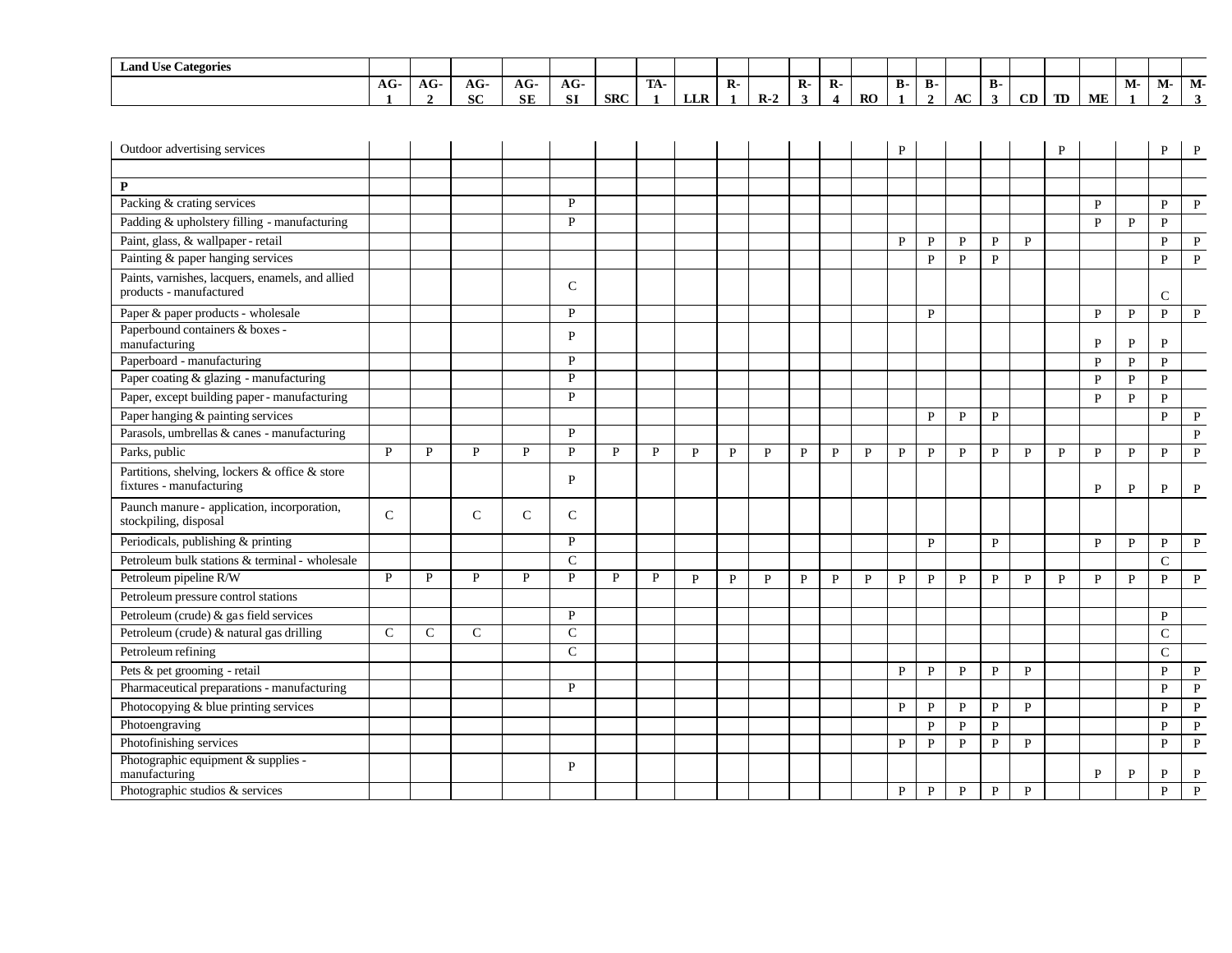| <b>Land Use Categories</b> |                  |                   |                     |           |                    |            |                   |            |              |                 |              |              |    |           |            |    |           |                |    |           |    |    |    |
|----------------------------|------------------|-------------------|---------------------|-----------|--------------------|------------|-------------------|------------|--------------|-----------------|--------------|--------------|----|-----------|------------|----|-----------|----------------|----|-----------|----|----|----|
|                            | $\sqrt{ }$<br>AG | $\sqrt{ }$<br>AG- | $\sim$<br>AG        | AG        | $AG-$<br>__        |            | <b>TRA</b><br>IA- |            | $\mathbf{R}$ |                 | $\mathbf{R}$ | $\mathbf{R}$ |    | <b>B-</b> | <b>B</b> - |    | <b>B-</b> |                |    |           | M- | М- | M- |
|                            |                  |                   | $\mathbf{C}$<br>ov. | <b>SE</b> | C1<br>$\mathbf{M}$ | <b>SRC</b> |                   | <b>LLR</b> |              | $\mathbf{R}$ -2 |              |              | RO |           |            | AC |           | $\alpha$<br>Uν | TD | <b>ME</b> |    |    |    |

| Photographic supplies & cameras - retail                                                                         |              |               |               |              |              |              |              |              |              |              |              |              |              | P            | P            | P            | $\mathbf{P}$ | $\mathbf{P}$ | P            |               |                | P             | P            |
|------------------------------------------------------------------------------------------------------------------|--------------|---------------|---------------|--------------|--------------|--------------|--------------|--------------|--------------|--------------|--------------|--------------|--------------|--------------|--------------|--------------|--------------|--------------|--------------|---------------|----------------|---------------|--------------|
| Physicians' services                                                                                             |              |               |               |              |              |              |              |              |              |              |              |              | P            | $\mathbf{P}$ | $\mathbf{P}$ | $\mathbf{P}$ | $\mathbf{P}$ | $\mathbf{P}$ |              |               |                | $\mathbf{P}$  | $\mathbf P$  |
| Planetarium                                                                                                      |              |               |               |              |              |              |              |              |              |              |              |              |              |              | $\mathbf{P}$ | P            |              | $\mathbf{P}$ | $\mathbf{P}$ | P             |                | $\mathbf{P}$  | ${\bf P}$    |
| Planing mills, general - manufacturing                                                                           |              |               |               |              | $\mathbf{P}$ |              |              |              |              |              |              |              |              |              |              |              |              |              |              | $\mathbf{p}$  | $\mathbf{P}$   | $\mathbf{P}$  | ${\bf P}$    |
| Planning, architectural & engineering<br>professional services                                                   |              |               |               |              |              |              |              |              |              |              |              |              | $\mathbf{P}$ | P            | P            | $\mathbf{P}$ | $\mathbf{P}$ | P            |              |               | P              | P             | P            |
| Plastering, masonry, stone work & tile setting<br>services                                                       |              |               |               |              |              |              |              |              |              |              |              |              |              |              | P            | P            | $\mathbf{P}$ | P            |              |               |                | P             | P            |
| Plastic fabric, vinyl products & oilcloth-<br>manufacturing                                                      |              |               |               |              | P            |              |              |              |              |              |              |              |              |              |              |              |              |              |              | P             | $\mathbf{P}$   | P             |              |
| Plastic materials & synthetic resins, synthetic<br>rubber, synthetic & other manmad materials -<br>manufacturing |              |               |               |              | $\mathbf C$  |              |              |              |              |              |              |              |              |              |              |              |              |              |              |               |                | $\mathcal{C}$ |              |
| Plastic products - manufacturing                                                                                 |              |               |               |              | P            |              |              |              |              |              |              |              |              |              |              |              |              |              |              |               |                | $\mathbf{P}$  |              |
| Playfields & athletic fields                                                                                     | $\mathsf{C}$ | $\mathcal{C}$ | $\mathcal{C}$ | $\mathsf{C}$ | $\mathsf{C}$ | P            | P            | $\mathbf{P}$ | $\mathbf{P}$ | $\mathbf{P}$ | $\mathbf{P}$ | $\mathbf{P}$ | $\mathbf{P}$ | $\mathbf{P}$ | P            | $\mathbf{P}$ | $\mathbf{P}$ | $\mathbf{P}$ | $\mathbf{P}$ | $\mathcal{C}$ | $\overline{P}$ | $\mathbf{P}$  | $\, {\bf P}$ |
| Playgrounds                                                                                                      |              |               |               |              |              | $\mathbf{P}$ | $\mathbf{P}$ | $\mathbf{P}$ | P            | $\mathbf{P}$ | $\mathbf{P}$ | ${\bf P}$    | $\, {\bf P}$ | $\mathbf{P}$ | $\, {\bf P}$ | $\, {\bf P}$ | $\mathbf{P}$ | $\mathbf{P}$ | $\mathbf{P}$ |               |                |               | $\, {\bf P}$ |
| Play lot or tot lot                                                                                              |              |               |               |              |              | P            | P            | P            | $\mathbf{P}$ | P            | P            | P            | P            | P            | P            | $\mathbf{P}$ | P            | $\mathbf{P}$ | $\mathbf{P}$ |               |                |               | $\mathbf{P}$ |
| Pleating, decorative & novelty stitching &<br>tucking for the trade - manufacturing                              |              |               |               |              | P            |              |              |              |              |              |              |              |              |              |              |              |              |              |              | $\mathbf{P}$  | P              | P             | $\mathbf{P}$ |
| Plumbing & heating equipment & supplies -<br>retail                                                              |              |               |               |              |              |              |              |              |              |              |              |              |              |              | $\mathbf{P}$ |              | $\mathbf{P}$ | $\mathbf{P}$ |              |               |                | P             | P            |
| Plumbing fixtures & heating apparatus (except<br>electrical) - manufacturing                                     |              |               |               |              | P            |              |              |              |              |              |              |              |              |              |              |              |              |              |              | P             | P              | P             | P            |
| Plumbing, heating, & air conditioning<br>contracting services                                                    |              |               |               |              |              |              |              |              |              |              |              |              |              |              | P            |              |              |              |              |               | P              | P             | P            |
| Plywood & veneer - manufacturing                                                                                 |              |               |               |              | P            |              |              |              |              |              |              |              |              |              |              |              |              |              |              | $\mathbf{P}$  | $\mathbf{P}$   | $\mathbf{P}$  |              |
| Porcelain electrical supplies - manufacturing                                                                    |              |               |               |              | P            |              |              |              |              |              |              |              |              |              |              |              |              |              |              | P             | P              | P             | P            |
| Pottery - manufacturing                                                                                          |              |               |               |              | P            |              |              |              |              |              |              |              |              |              |              |              |              |              |              | $\mathbf{p}$  | P              | $\mathbf{P}$  | $\mathbf{P}$ |
| Poultry & eggs - retail                                                                                          |              |               |               |              |              |              |              |              |              |              |              |              |              |              |              | $\mathbf{P}$ |              | P            |              |               |                | P             |              |
| Poultry & poultry products - wholesale                                                                           |              |               |               |              |              |              |              |              |              |              |              |              |              |              |              | P            |              |              |              |               | P              | P             |              |
| Poultry & small game dressing & packing                                                                          |              |               |               |              | P            |              |              |              |              |              |              |              |              |              | $\mathbf C$  |              |              |              |              |               |                | $\mathbf{P}$  |              |
| Poultry hatchery services                                                                                        |              |               |               | $\mathbf{P}$ | $\mathbf{P}$ |              |              |              |              |              |              |              |              |              |              |              |              |              |              |               |                | $\mathbf{P}$  |              |
| Prefabricating wooden buildings & structural<br>members - manufacturing                                          |              |               |               |              |              |              |              |              |              |              |              |              |              |              |              |              |              |              |              | P             | P              | P             | $\mathbf P$  |
| Preserving & canning of fruits, vegetables &<br>seafood's - manufacturing                                        |              |               |               |              | P            |              |              |              |              |              |              |              |              |              |              |              |              |              |              | P             | P              | P             |              |
| Pressed & molded pulp goods - manufacturing                                                                      |              |               |               |              | P            |              |              |              |              |              |              |              |              |              |              |              |              |              |              | $\mathbf{P}$  | $\mathbf{P}$   | $\mathbf{p}$  |              |
| Pressing, alteration & garment repair services                                                                   |              |               |               |              |              |              |              |              |              |              |              |              |              | P            | P            | $\mathbf{P}$ | $\mathbf{P}$ | P            |              |               |                | P             | $\mathbf{P}$ |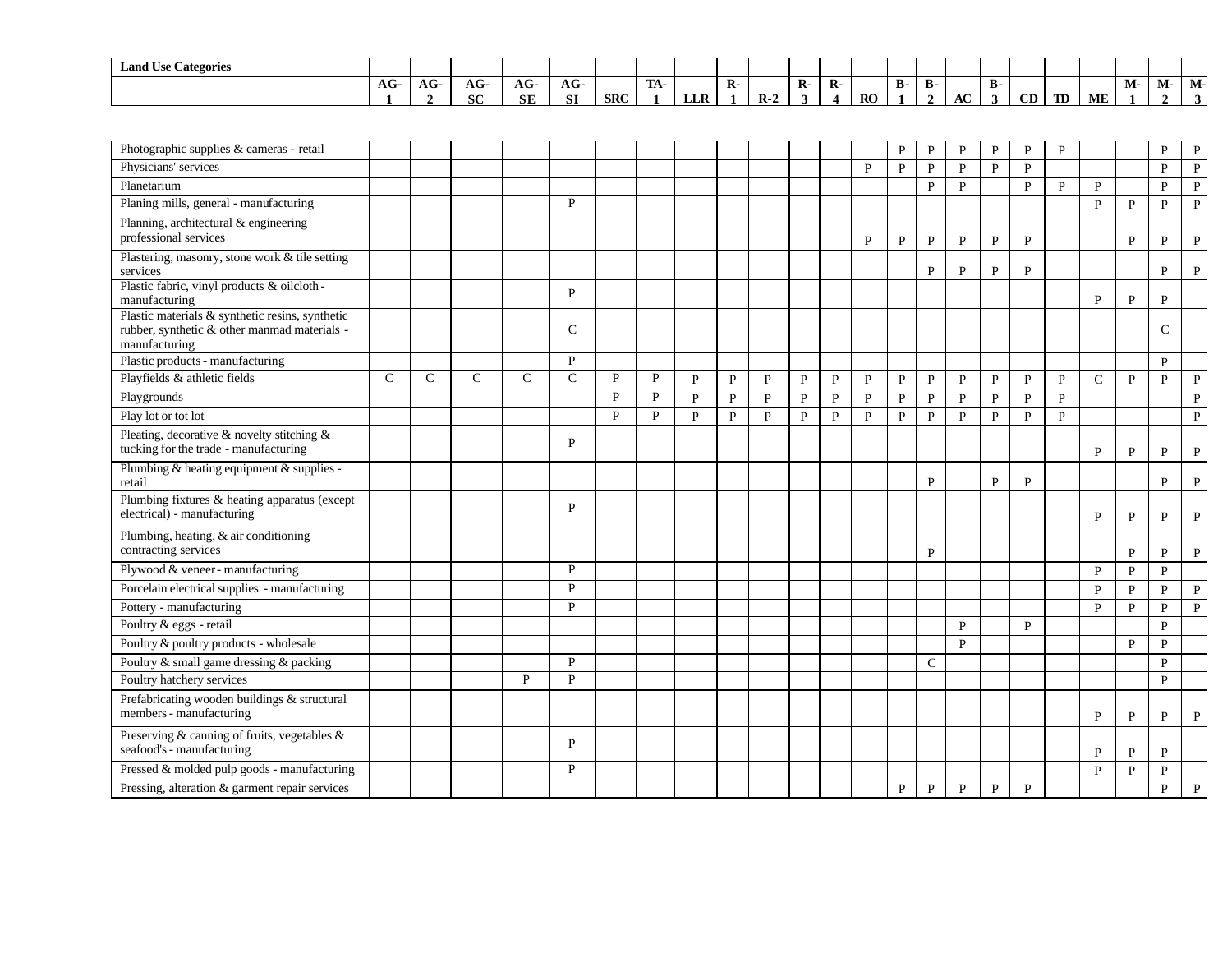| <b>Land Use Categories</b>                                                     |               |                     |              |                    |                    |               |                     |               |                |               |                   |                                           |               |                                |                                  |               |                           |              |              |               |                    |                    |                                |
|--------------------------------------------------------------------------------|---------------|---------------------|--------------|--------------------|--------------------|---------------|---------------------|---------------|----------------|---------------|-------------------|-------------------------------------------|---------------|--------------------------------|----------------------------------|---------------|---------------------------|--------------|--------------|---------------|--------------------|--------------------|--------------------------------|
|                                                                                | $AG-$         | AG-<br>$\mathbf{2}$ | $AG-$<br>SC  | $AG-$<br><b>SE</b> | $AG-$<br><b>SI</b> | <b>SRC</b>    | TA-<br>$\mathbf{1}$ | LLR           | $\overline{R}$ | $R-2$         | $\mathbf{R}$<br>3 | $\overline{R}$<br>$\overline{\mathbf{4}}$ | RO            | $\overline{B}$<br>$\mathbf{1}$ | $\overline{B}$<br>$\overline{2}$ | AC            | <b>B-</b><br>$\mathbf{3}$ | CD           | TD           | ME            | M-<br>$\mathbf{1}$ | M-<br>$\mathbf{2}$ | $\overline{M}$<br>$\mathbf{3}$ |
|                                                                                |               |                     |              |                    |                    |               |                     |               |                |               |                   |                                           |               |                                |                                  |               |                           |              |              |               |                    |                    |                                |
| Primary smelting & refining of nonferrous<br>metals - manufacturing            |               |                     |              |                    | $\mathcal{C}$      |               |                     |               |                |               |                   |                                           |               |                                |                                  |               |                           |              |              |               |                    | $\mathsf{C}$       |                                |
| Printing ink - manufacturing                                                   |               |                     |              |                    | $\mathbf{P}$       |               |                     |               |                |               |                   |                                           |               |                                |                                  |               |                           |              |              |               |                    | $\mathbf{P}$       | $\mathbf{P}$                   |
| Printing, commercial                                                           |               |                     |              |                    |                    |               |                     |               |                |               |                   |                                           |               |                                | $\mathbf{P}$                     | P             | P                         | $\mathbf{P}$ |              | P             | P                  | P                  | $\mathbf{P}$                   |
| Printing & publishing of books                                                 |               |                     |              |                    | $\mathbf{P}$       |               |                     |               |                |               |                   |                                           |               |                                |                                  |               |                           |              |              | $\mathbf{P}$  | P                  | $\mathbf{P}$       | $\mathbf{P}$                   |
| Printing & publishing of newspapers                                            |               |                     |              |                    | P                  |               |                     |               |                |               |                   |                                           |               |                                | $\mathbf{P}$                     |               | $\mathbf{P}$              |              |              | P             | $\mathbf{P}$       | $\mathbf{P}$       | $\mathbf{P}$                   |
| Printing & publishing of periodicals                                           |               |                     |              |                    | $\mathbf{P}$       |               |                     |               |                |               |                   |                                           |               |                                | $\, {\bf P}$                     |               | $\, {\bf P}$              |              |              | $\mathbf{P}$  | ${\bf P}$          | $\mathbf{P}$       | ${\bf P}$                      |
| <b>Private Prisons</b>                                                         |               |                     |              |                    | $\mathsf{C}$       |               |                     |               |                |               |                   |                                           |               |                                |                                  |               |                           |              |              |               |                    | $\mathbf C$        |                                |
| Private clubs                                                                  |               |                     |              |                    |                    |               | $\mathcal{C}$       | $\mathcal{C}$ |                |               |                   |                                           |               | P                              | $\mathbf{P}$                     | P             | P                         | $\mathbf{P}$ |              |               |                    | P                  | $\mathbf{P}$                   |
| Processing waste & recovering fibers & flock-<br>manufacturing                 |               |                     |              |                    | $\mathsf{C}$       |               |                     |               |                |               |                   |                                           |               |                                |                                  |               |                           |              |              |               |                    | $\mathsf{C}$       |                                |
| Professional equipment & supplies - wholesale                                  |               |                     |              |                    |                    |               |                     |               |                |               |                   |                                           |               |                                | $\mathbf P$                      | P             | P                         | $\mathbf{P}$ |              | P             | $\mathbf{P}$       | P                  | P                              |
| Professional membership organizations                                          |               |                     |              |                    |                    |               |                     |               |                |               |                   |                                           | P             | $\mathbf{P}$                   | $\, {\bf P}$                     | $\, {\bf P}$  | P                         | $\mathbf{P}$ |              |               | $\mathbf{P}$       | $\mathbf{P}$       | $\, {\bf P}$                   |
| Professional offices not elsewhere listed                                      |               |                     |              |                    |                    |               |                     |               |                |               |                   |                                           | P             | P                              | $\mathbf{P}$                     | $\mathbf{P}$  | P                         | $\mathbf{P}$ |              |               | P                  | P                  | $\mathbf{P}$                   |
| Pulp - manufacturing                                                           |               |                     |              |                    | $\mathbf{P}$       |               |                     |               |                |               |                   |                                           |               |                                |                                  |               |                           |              |              | $\mathbf{P}$  | $\mathbf{P}$       | $\mathbf{P}$       |                                |
|                                                                                |               |                     |              |                    |                    |               |                     |               |                |               |                   |                                           |               |                                |                                  |               |                           |              |              |               |                    |                    |                                |
| Q                                                                              |               |                     |              |                    |                    |               |                     |               |                |               |                   |                                           |               |                                |                                  |               |                           |              |              |               |                    |                    |                                |
| Quarrying, gravel, sand & dirt                                                 | $\mathsf{C}$  | $\mathsf{C}$        | $\mathsf{C}$ | $\mathsf{C}$       | $\mathsf{C}$       | $\mathsf{C}$  | $\mathcal{C}$       | $\mathbf C$   |                |               |                   |                                           |               | $\mathbf C$                    | $\mathsf{C}$                     | $\mathsf{C}$  | $\mathbf C$               | $\mathbf C$  | $\mathbf C$  | $\mathsf{C}$  | $\mathsf{C}$       | $\mathsf{C}$       |                                |
| Quarrying, stone                                                               | $\mathcal{C}$ | $\mathsf{C}$        | $\mathbf C$  | $\mathbf C$        | $\mathbf C$        | $\mathsf{C}$  | $\mathcal{C}$       | $\mathbf C$   | $\mathcal{C}$  | $\mathcal{C}$ | $\mathsf{C}$      | $\mathcal{C}$                             | $\mathcal{C}$ | $\mathsf{C}$                   | $\mathsf{C}$                     | $\mathbf C$   | $\mathbf C$               | $\mathbf C$  | $\mathbf C$  | $\mathcal{C}$ | $\mathcal{C}$      | $\mathbf C$        |                                |
|                                                                                |               |                     |              |                    |                    |               |                     |               |                |               |                   |                                           |               |                                |                                  |               |                           |              |              |               |                    |                    |                                |
| R                                                                              |               |                     |              |                    |                    |               |                     |               |                |               |                   |                                           |               |                                |                                  |               |                           |              |              |               |                    |                    |                                |
| Race tracks & courses - animals                                                |               |                     |              |                    |                    |               |                     |               |                |               |                   |                                           |               |                                | $\mathbf{P}$                     |               |                           |              |              |               |                    | $\mathbf{P}$       |                                |
| Race tracks & courses - vehicle                                                | $\mathcal{C}$ |                     |              | $\mathsf{C}$       |                    | $\mathcal{C}$ |                     |               |                |               |                   |                                           |               |                                |                                  |               |                           |              |              |               |                    | $\mathcal{C}$      |                                |
| Radioactive materials processing & storage -<br>manufacturing                  |               |                     |              |                    | $\mathcal{C}$      |               |                     |               |                |               |                   |                                           |               |                                |                                  |               |                           |              |              |               |                    | $\mathsf{C}$       |                                |
| Radioactive waste materials disposal                                           |               |                     |              |                    | $\mathcal{C}$      |               |                     |               |                |               |                   |                                           |               |                                |                                  |               |                           |              |              |               |                    |                    |                                |
| Radio broadcasting studios                                                     |               |                     |              |                    |                    |               |                     |               |                |               |                   |                                           | $\mathbf{P}$  | $\mathbf{P}$                   | $\mathbf{P}$                     | $\, {\bf P}$  | $\mathbf{P}$              | ${\bf P}$    |              |               | ${\bf P}$          | $\mathbf{P}$       | $\, {\bf P}$                   |
| Radios, television, phonographs, recorders &<br>tape players - manufacturing   |               |                     |              |                    | P                  |               |                     |               |                |               |                   |                                           |               |                                |                                  |               |                           |              |              | $\mathbf{P}$  | $\mathbf{P}$       | P                  | P                              |
| Radios, televisions, phonographs, recorders, &<br>tape players repair services |               |                     |              |                    |                    |               |                     |               |                |               |                   |                                           |               | P                              | P                                | $\mathbf{P}$  | P                         | P            |              |               |                    | P                  | P                              |
| Radios, televisions, phonographs, recorders &<br>tape players - retail         |               |                     |              |                    |                    |               |                     |               |                |               |                   |                                           |               | $\, {\bf P}$                   | $\mathbf{P}$                     | $\, {\bf P}$  | $\mathbf{P}$              | $\, {\bf P}$ |              |               |                    |                    | $\, {\bf P}$                   |
| Radio transmitting stations & towers                                           | $\mathsf{C}$  | $\mathbf C$         | $\mathbf C$  | $\mathbf C$        | $\mathsf{C}$       | $\mathsf{C}$  | $\mathcal{C}$       | $\mathcal{C}$ | $\mathcal{C}$  | $\mathbf{C}$  | $\mathsf{C}$      | $\mathcal{C}$                             | $\mathcal{C}$ | $\mathcal{C}$                  | $\mathcal{C}$                    | $\mathcal{C}$ | $\mathbf C$               | $\mathbf C$  | $\mathsf{C}$ | $\mathcal{C}$ | $\mathsf{C}$       | $\mathsf{C}$       | ${\bf C}$                      |
| Railroad equipment & maintenance yard                                          |               |                     |              |                    | P                  |               |                     |               |                |               |                   |                                           |               |                                |                                  |               |                           |              |              |               |                    | $\, {\bf P}$       |                                |
| Railroad - equipment - manufacturing                                           |               |                     |              |                    | P                  |               |                     |               |                |               |                   |                                           |               |                                |                                  |               |                           |              |              |               |                    | P                  |                                |
| Railroad freight terminals                                                     |               |                     |              |                    | P                  |               |                     |               |                |               |                   |                                           |               |                                |                                  |               | $\mathbf{P}$              |              |              |               |                    | $\mathbf{P}$       | $\mathbf{P}$                   |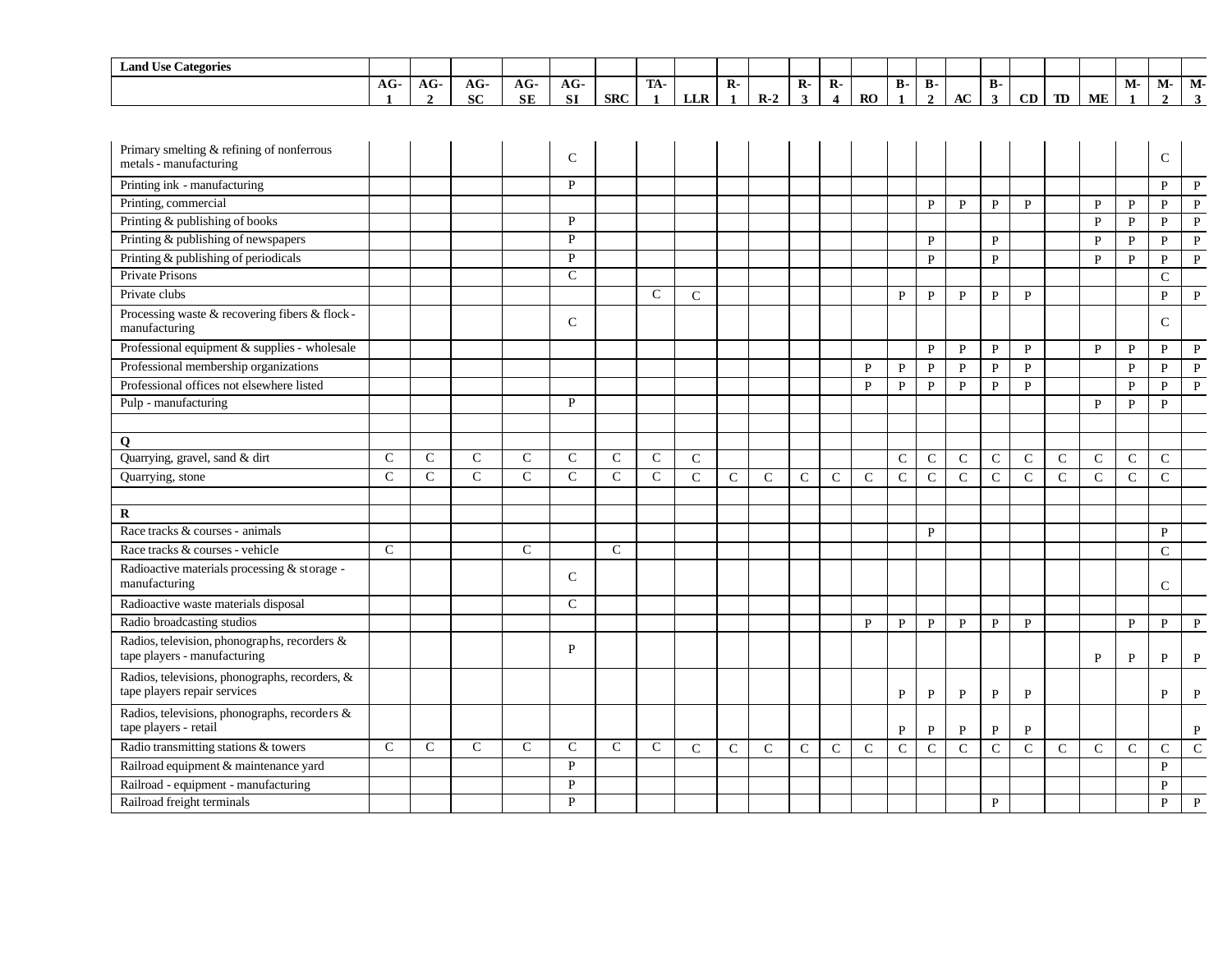| $\mathbf{r}$<br>$\sim$<br><b>Land Use Categories</b> |                  |    |                                   |                     |                   |            |                    |            |   |       |    |           |            |    |                   |     |                |    |    |    |      |    |
|------------------------------------------------------|------------------|----|-----------------------------------|---------------------|-------------------|------------|--------------------|------------|---|-------|----|-----------|------------|----|-------------------|-----|----------------|----|----|----|------|----|
|                                                      | $\sqrt{ }$<br>AU | AG | $\sim$<br>AG-                     | АU                  | $\sqrt{2}$<br>AG- |            | <b>COLLA</b><br>ıА |            | - |       | R. |           | Ð<br>- D - | D- |                   | в.  |                |    |    | М- | IVI- | M- |
|                                                      |                  |    | $\alpha$ $\alpha$<br>$\mathbf{u}$ | $C\mathbb{T}$<br>ЭĽ | CT.<br>ЭI.        | <b>SRC</b> |                    | <b>LLR</b> |   | $R-2$ |    | <b>RO</b> |            |    | . .<br>${\bf AC}$ | - 1 | $\alpha$<br>◡╜ | TD | ME |    |      |    |

| Railroad passenger terminals                                               |               |               |              |   | D            |               |               |               |              |              |               |               |              |              |              |              | P            |              |              |               |              | P             |              |
|----------------------------------------------------------------------------|---------------|---------------|--------------|---|--------------|---------------|---------------|---------------|--------------|--------------|---------------|---------------|--------------|--------------|--------------|--------------|--------------|--------------|--------------|---------------|--------------|---------------|--------------|
| Railroad right-of-way                                                      | P             | P             | $\mathbf{P}$ | P | P            | $\mathbf{p}$  | $\mathbf{P}$  | $\mathbf{P}$  | $\mathbf{P}$ | $\mathbf{P}$ | $\mathbf{P}$  | $\mathbf{P}$  | $\mathbf{P}$ | P            | P            | $\mathbf{P}$ | $\mathbf{P}$ | $\mathbf{P}$ | $\mathbf{P}$ | $\mathbf{P}$  | $\mathbf{P}$ | $\mathbf{P}$  | $\mathbf{P}$ |
| Railroad switching yards                                                   |               |               |              |   | P            |               |               |               |              |              |               |               |              |              |              |              |              |              |              |               |              | $\mathbf{P}$  | $\, {\bf P}$ |
| Raincoats & other waterproof outer garments -<br>manufacturing             |               |               |              |   | P            |               |               |               |              |              |               |               |              |              |              |              |              |              |              | P             | $\mathbf{P}$ | P             | P            |
| Real estate agents, brokers & management<br>services                       |               |               |              |   |              |               |               |               |              |              |               |               | P            | P            | P            | P            | $\mathbf{P}$ | P            |              |               |              | P             | P            |
| Reclaiming rubber                                                          |               |               |              |   | $\mathbf C$  |               |               |               |              |              |               |               |              |              |              |              |              |              |              |               |              | $\mathsf{C}$  |              |
| Recreational vehicles & equipment-<br>manufacturing                        |               |               |              |   | $\mathbf{p}$ |               |               |               |              |              |               |               |              |              |              |              |              |              |              | $\mathbf{P}$  | P            | P             | P            |
| Recreational vehicles & equipment-retail                                   |               |               |              |   | P            |               |               |               |              |              |               |               |              |              | P            |              |              | $\mathbf{P}$ |              |               |              | $\mathbf{P}$  |              |
| Recreation centers                                                         |               |               |              |   |              | P             |               |               |              |              |               |               | P            | P            | $\mathbf{P}$ | $\mathbf{P}$ | $\mathbf{P}$ | $\mathbf{P}$ |              |               |              | $\mathbf{P}$  | $\mathbf{P}$ |
| Rectories                                                                  |               |               |              |   |              |               |               | $\mathbf{P}$  | $\mathbf{P}$ | $\mathbf{P}$ | $\mathbf{P}$  | P             | $\mathbf{P}$ | $\mathbf{P}$ | $\mathbf{P}$ | $\mathbf{P}$ |              |              |              |               |              |               |              |
| Recycling center                                                           |               |               |              |   | $\mathbf C$  |               |               |               |              |              |               |               |              |              |              |              |              |              |              |               |              | $\mathsf{C}$  | $\mathsf{C}$ |
| Refining & smelting (primary) of nonferrous<br>metals                      |               |               |              |   | $\mathbf C$  |               |               |               |              |              |               |               |              |              |              |              |              |              |              |               |              | $\mathcal{C}$ |              |
| Refining of petroleum                                                      |               |               |              |   |              |               |               |               |              |              |               |               |              |              |              |              |              |              |              |               |              | $\mathbf C$   |              |
| Refrigerated warehousing (except food lockers)                             |               |               |              |   | P            |               |               |               |              |              |               |               |              |              | P            |              | P            |              |              | P             | $\mathbf{P}$ | $\mathbf{P}$  | $\mathbf{P}$ |
| Refuse incineration                                                        |               |               |              |   | $\mathbf C$  |               |               |               |              |              |               |               |              |              |              |              |              |              |              |               |              | $\mathsf{C}$  |              |
| Religious camps & retreats                                                 | $\mathcal{C}$ | $\mathcal{C}$ |              |   |              | $\mathcal{C}$ | $\mathcal{C}$ | $\mathcal{C}$ |              |              |               |               |              |              |              |              |              |              |              |               |              |               |              |
| Research, development & testing services                                   |               |               |              |   | P            |               |               |               |              |              |               |               |              |              |              |              |              |              |              | $\mathbf{P}$  | $\mathbf{P}$ | $\mathbf{P}$  | $\mathbf{P}$ |
| Resorts (general)                                                          | $\mathsf{C}$  | $\mathcal{C}$ |              |   |              |               | $\mathsf{C}$  | $\mathcal{C}$ |              |              |               |               |              |              | P            | P            | P            |              |              |               |              | $\mathcal{C}$ |              |
| Rest, nursing, & convalescent home services                                |               |               |              |   |              |               |               |               |              |              | $\mathcal{C}$ | ${\bf C}$     | $\mathbf{P}$ | P            | P            | $\mathbf{P}$ | $\mathbf{P}$ | $\mathbf C$  |              |               |              |               |              |
| Restaurants                                                                |               |               |              |   |              |               |               |               |              |              |               |               |              | P            | P            | P            | $\mathbf{P}$ | P            | P            |               |              | P             | P            |
| Restaurants, drive-in                                                      |               |               |              |   |              |               |               |               |              |              |               |               |              | P            | P            | P            | P            | $\mathbf{P}$ | $\mathbf{P}$ |               |              | P             | $\mathbf{P}$ |
| Retirement homes                                                           |               |               |              |   |              |               |               |               |              |              | $\mathcal{C}$ | $\mathsf{C}$  | P            | P            | P            | P            | $\mathbf{P}$ | $\mathsf{C}$ |              |               |              |               |              |
| Reupholstery & furniture repair services                                   |               |               |              |   | P            |               |               |               |              |              |               |               |              |              | P            | $\mathbf{P}$ | $\mathbf{P}$ | $\mathbf{P}$ |              |               | P            | $\mathbf{P}$  |              |
| Rice milling                                                               |               |               |              |   | P            |               |               |               |              |              |               |               |              |              |              |              |              |              |              |               |              | $\mathbf{P}$  |              |
| Riding stables & acadamies                                                 | $\mathcal{C}$ | $\mathcal{C}$ |              |   |              | $\mathcal{C}$ | $\mathcal{C}$ | $\mathsf{C}$  |              |              |               |               |              |              |              |              |              |              | $\mathbf C$  |               |              | $\mathsf{C}$  |              |
| Roadside stands offering agricultural products<br>for sale on the premises | P             | P             | P            | P | P            | P             | P             | P             |              |              |               |               |              |              |              |              |              |              |              |               |              |               |              |
| Roller skating rinks - indoor                                              |               |               |              |   |              |               |               |               |              |              |               |               |              | $\mathbf{P}$ | $\mathbf{P}$ | $\mathbf{P}$ | $\mathbf{P}$ | $\mathbf{P}$ |              |               |              | $\mathbf{P}$  | $\mathbf{P}$ |
| Rolling, drawing, & extrusion of nonferrous<br>metals - manufacturing      |               |               |              |   | P            |               |               |               |              |              |               |               |              |              |              |              |              |              |              | P             | $\mathbf{P}$ | P             |              |
| Rolling of ferrous metals, blast furnaces & steel<br>works                 |               |               |              |   | $\mathbf C$  |               |               |               |              |              |               |               |              |              |              |              |              |              |              | $\mathcal{C}$ | C            | C             |              |
| Roofing & sheet metal contracting services                                 |               |               |              |   | P            |               |               |               |              |              |               |               |              |              | P            |              |              |              |              |               | $\mathbf{P}$ | $\mathbf{P}$  | $\mathbf{P}$ |
| Rooming & boarding houses                                                  |               |               |              |   |              |               |               |               |              |              |               | $\mathcal{C}$ | $\mathbf P$  | P            | P            | $\mathbf{P}$ | P            |              |              |               |              |               | P            |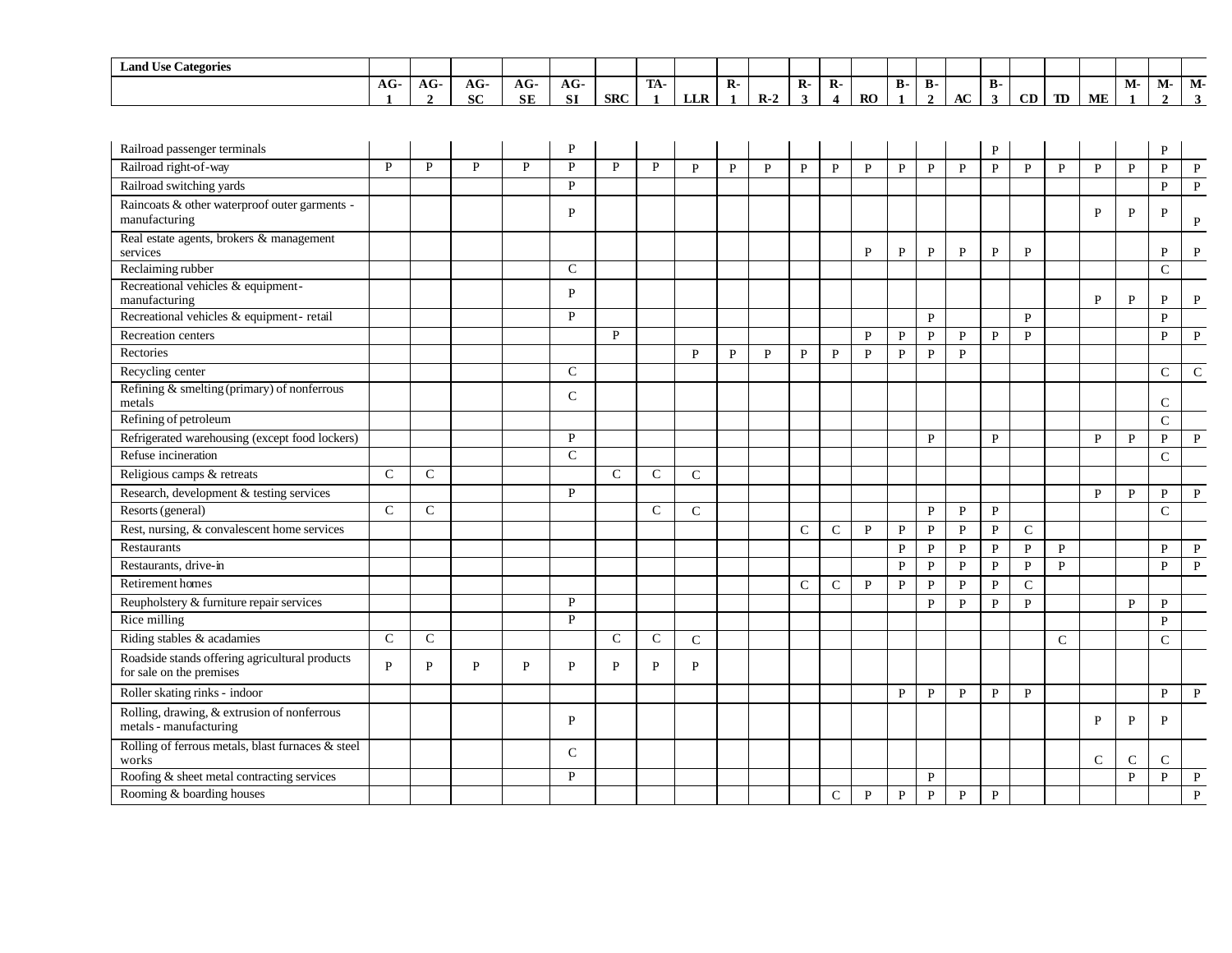| <b>Land Use Categories</b> |       |                   |                          |                   |                   |            |                   |            |              |       |              |    |           |                      |           |    |    |    |    |    |           |    |
|----------------------------|-------|-------------------|--------------------------|-------------------|-------------------|------------|-------------------|------------|--------------|-------|--------------|----|-----------|----------------------|-----------|----|----|----|----|----|-----------|----|
|                            | $AG-$ | $\sqrt{ }$<br>AG- | $\sqrt{2}$<br>AG.<br>__  | $\sqrt{ }$<br>AG- | $\sqrt{ }$<br>AG- |            | <b>TRA</b><br>IA- |            | $\mathbf{R}$ |       | $\mathbf{R}$ | R- |           | $\mathbf{D}$<br>- 15 | <b>B-</b> |    |    |    |    | M- | <b>M-</b> | M- |
|                            |       |                   | $\alpha$<br>$\mathbf{M}$ | <b>SE</b>         | <b>SI</b>         | <b>SRC</b> |                   | <b>LLR</b> |              | $R-2$ |              |    | <b>RO</b> |                      |           | AC | CD | TD | ME |    |           |    |
|                            |       |                   |                          |                   |                   |            |                   |            |              |       |              |    |           |                      |           |    |    |    |    |    |           |    |

| Rubber footwear - manufacturing            |               |               |               |               | P             |               |               |              |               |              |               |              |                |              |              |              |              |              |   | P             | P            | P            |              |
|--------------------------------------------|---------------|---------------|---------------|---------------|---------------|---------------|---------------|--------------|---------------|--------------|---------------|--------------|----------------|--------------|--------------|--------------|--------------|--------------|---|---------------|--------------|--------------|--------------|
| Rug & carpet cleaning & repair services    |               |               |               |               |               |               |               |              |               |              |               |              |                | P            | P            | P            | P            | P            |   |               |              | P            | P            |
| Rug & carpet - manufacturing               |               |               |               |               | P             |               |               |              |               |              |               |              |                |              |              |              |              |              |   | $\mathbf{P}$  | P            | $\mathbf{P}$ |              |
|                                            |               |               |               |               |               |               |               |              |               |              |               |              |                |              |              |              |              |              |   |               |              |              |              |
| S                                          |               |               |               |               |               |               |               |              |               |              |               |              |                |              |              |              |              |              |   |               |              |              |              |
| Salvage yard                               |               |               |               |               |               |               |               |              |               |              |               |              |                |              |              |              |              |              |   |               |              | $\mathbf C$  | $\mathbf C$  |
| Sand & gravel quarrying                    | $\mathcal{C}$ | $\mathcal{C}$ | $\mathcal{C}$ | $\mathcal{C}$ | $\mathcal{C}$ | $\mathcal{C}$ | $\mathsf{C}$  | $\mathbf C$  |               |              |               |              |                |              |              |              |              |              |   | $\mathcal{C}$ | $\mathsf{C}$ | $\mathbf C$  |              |
| Sanitary landfill                          |               |               |               |               | $\mathcal{C}$ |               |               |              |               |              |               |              |                |              |              |              |              |              |   |               |              | $\mathbf C$  |              |
| Sanitary paper products - manufacturing    |               |               |               |               | P             |               |               |              |               |              |               |              |                |              |              |              |              |              |   |               |              | $\mathbf{P}$ |              |
| Sausages & other prepared meat products -  |               |               |               |               |               |               |               |              |               |              |               |              |                |              |              |              |              |              |   |               |              |              |              |
| manufacturing                              |               |               |               |               |               |               |               |              |               |              |               |              |                |              | P            |              |              |              |   |               | $\mathbf{P}$ | $\mathbf{P}$ |              |
| Savings & loan associations                |               |               |               |               |               |               |               |              |               |              |               |              | P              | P            | P            | P            | $\mathbf{P}$ | P            | P |               |              | $\, {\bf P}$ | $\mathbf{P}$ |
| Sawmills, general - manufacturing          | $\mathsf{C}$  |               |               |               | P             |               |               |              |               |              |               |              |                |              |              |              |              |              |   |               |              | $\mathbf{P}$ |              |
| Schools, art                               |               |               |               |               |               |               |               |              |               |              |               |              | P              |              | P            | P            | $\mathbf{P}$ | $\mathbf{P}$ |   |               |              |              | $\mathbf{P}$ |
| Schools, barber                            |               |               |               |               |               |               |               |              |               |              |               |              | $\mathbf{P}$   |              | $\mathbf{P}$ | $\mathbf{P}$ | $\mathbf{P}$ | $\mathbf{P}$ |   |               |              |              | $\mathbf{P}$ |
| Schools, beauty                            |               |               |               |               |               |               |               |              |               |              |               |              | P              |              | P            | $\mathbf{P}$ | P            | $\mathbf{P}$ |   |               |              |              | $\mathbf{P}$ |
| Schools, business                          |               |               |               |               |               |               |               |              |               |              |               |              | P              |              | $\mathbf{P}$ | $\mathbf{P}$ | $\mathbf{P}$ | $\mathbf{P}$ |   |               |              |              | $\mathbf{P}$ |
| Schools, colleges                          |               |               |               |               |               |               |               |              |               |              |               |              | P              |              | $\mathbf{P}$ | ${\bf P}$    | $\mathbf{P}$ | $\mathbf{P}$ |   |               |              |              | $\, {\bf P}$ |
| Schools, computer                          |               |               |               |               |               |               |               |              |               |              |               |              | $\mathbf{P}$   |              | $\mathbf{P}$ | P            | $\mathbf{P}$ | $\mathbf{P}$ |   |               |              |              | $\, {\bf P}$ |
| Schools, correspondence                    |               |               |               |               |               |               |               |              |               |              |               |              | P              |              | P            | P            | P            | $\mathbf{P}$ |   |               |              |              | $\mathbf{P}$ |
| Schools, dancing                           |               |               |               |               |               |               |               |              |               |              |               |              | $\mathbf{P}$   |              | $\mathbf{P}$ | $\mathbf{P}$ | $\mathbf{P}$ | $\, {\bf P}$ |   |               |              |              | $\, {\bf P}$ |
| Schools, day care                          |               |               |               |               |               |               |               |              |               |              |               | P            | $\mathbf{P}$   |              | $\mathbf{P}$ | $\mathbf{P}$ | P            | $\mathbf{P}$ |   | $\mathcal{C}$ | $\mathsf{C}$ | $\mathbf C$  | $\mathbf{P}$ |
| Schools, driving                           |               |               |               |               |               |               |               |              |               |              |               |              | P              |              | $\mathbf{P}$ | $\mathbf{P}$ | P            | $\mathbf{P}$ |   |               |              |              | P            |
| Schools, junior college                    |               |               |               |               |               |               |               |              |               |              |               |              | P              |              | $\mathbf{P}$ | $\mathbf{P}$ | $\mathbf{P}$ | $\mathbf{P}$ |   |               |              |              | $\mathbf{P}$ |
| Schools, music                             |               |               |               |               |               |               |               |              |               |              |               |              | $\overline{P}$ |              | $\mathbf{P}$ | $\mathbf{P}$ | $\mathbf P$  | $\mathbf{P}$ |   |               |              |              | $\, {\bf P}$ |
| Schools, nursery                           |               |               |               |               |               |               |               |              |               |              |               | $\mathbf{P}$ | $\, {\bf P}$   |              | $\mathbf{P}$ | $\mathbf{P}$ | $\mathbf P$  | $\mathbf{P}$ |   |               |              |              | $\, {\bf P}$ |
| Schools, pre-primary                       | $\mathsf{C}$  | $\mathbf C$   |               |               |               |               | $\mathcal{C}$ | $\mathbf C$  | $\mathcal{C}$ | $\mathsf{C}$ | $\mathcal{C}$ | $\mathbf{P}$ | $\mathbf{P}$   | $\, {\bf P}$ | $\mathbf{P}$ | $\mathbf{P}$ | $\mathbf{P}$ | $\mathbf{P}$ |   |               |              |              | $\, {\bf P}$ |
| Schools, primary                           | P             | $\mathbf{p}$  |               |               |               |               | $\mathbf{P}$  | $\mathbf{p}$ | $\mathbf{P}$  | $\mathbf{P}$ | $\mathbf{P}$  | $\mathbf{P}$ | $\overline{P}$ | $\mathbf{P}$ | $\mathbf{P}$ | $\mathbf{P}$ | $\mathbf{P}$ | $\mathbf{P}$ |   |               |              |              | $\mathbf{P}$ |
| Schools, professional                      |               |               |               |               |               |               |               |              |               |              |               | $\mathbf{P}$ | $\mathbf{P}$   |              | $\mathbf{P}$ | $\mathbf{P}$ | $\mathbf{P}$ | $\mathbf{P}$ |   |               |              |              | $\, {\bf P}$ |
| Schools, secondary                         |               |               |               |               |               |               | P             | $\mathbf{P}$ | $\mathbf{P}$  | $\mathbf{P}$ | $\mathbf{P}$  | P            | $\mathbf{P}$   | $\mathbf{P}$ | P            | $\mathbf{P}$ | $\mathbf{P}$ | $\mathbf{P}$ |   |               |              |              | $\mathbf{P}$ |
| Schools, stenographic                      |               |               |               |               |               |               |               |              |               |              |               |              | $\mathbf{P}$   |              | $\mathbf{P}$ | $\mathbf{P}$ | $\mathbf{P}$ | $\mathbf{P}$ |   |               |              |              | $\mathbf{P}$ |
| Schools, technical                         |               |               |               |               |               |               |               |              |               |              |               |              | $\mathbf{P}$   |              | $\mathbf{P}$ | P            | $\mathbf{P}$ | $\mathbf{P}$ |   |               |              |              | $\, {\bf P}$ |
| Schools, trade                             |               |               |               |               |               |               |               |              |               |              |               |              |                |              | $\mathbf{P}$ | $\mathbf{P}$ | $\, {\bf P}$ | $\mathbf{P}$ |   |               |              | $\, {\bf P}$ | $\, {\bf P}$ |
| Schools, universities                      |               |               |               |               |               |               |               |              |               |              |               |              | $\mathbf{P}$   |              | $\mathbf{P}$ | $\mathbf{P}$ | $\mathbf{P}$ | $\mathbf{P}$ |   |               |              |              | $\mathbf{P}$ |
| Schools, vocational                        |               |               |               |               |               |               |               |              |               |              |               |              |                |              | $\mathbf{P}$ | $\mathbf{P}$ | P            | $\mathbf{P}$ |   |               |              | P            | $\, {\bf P}$ |
| Scientific & educational research services |               |               |               |               |               |               |               |              |               |              |               |              |                |              | P            | P            | P            | P            |   | P             | $\mathbf{P}$ | P            | P            |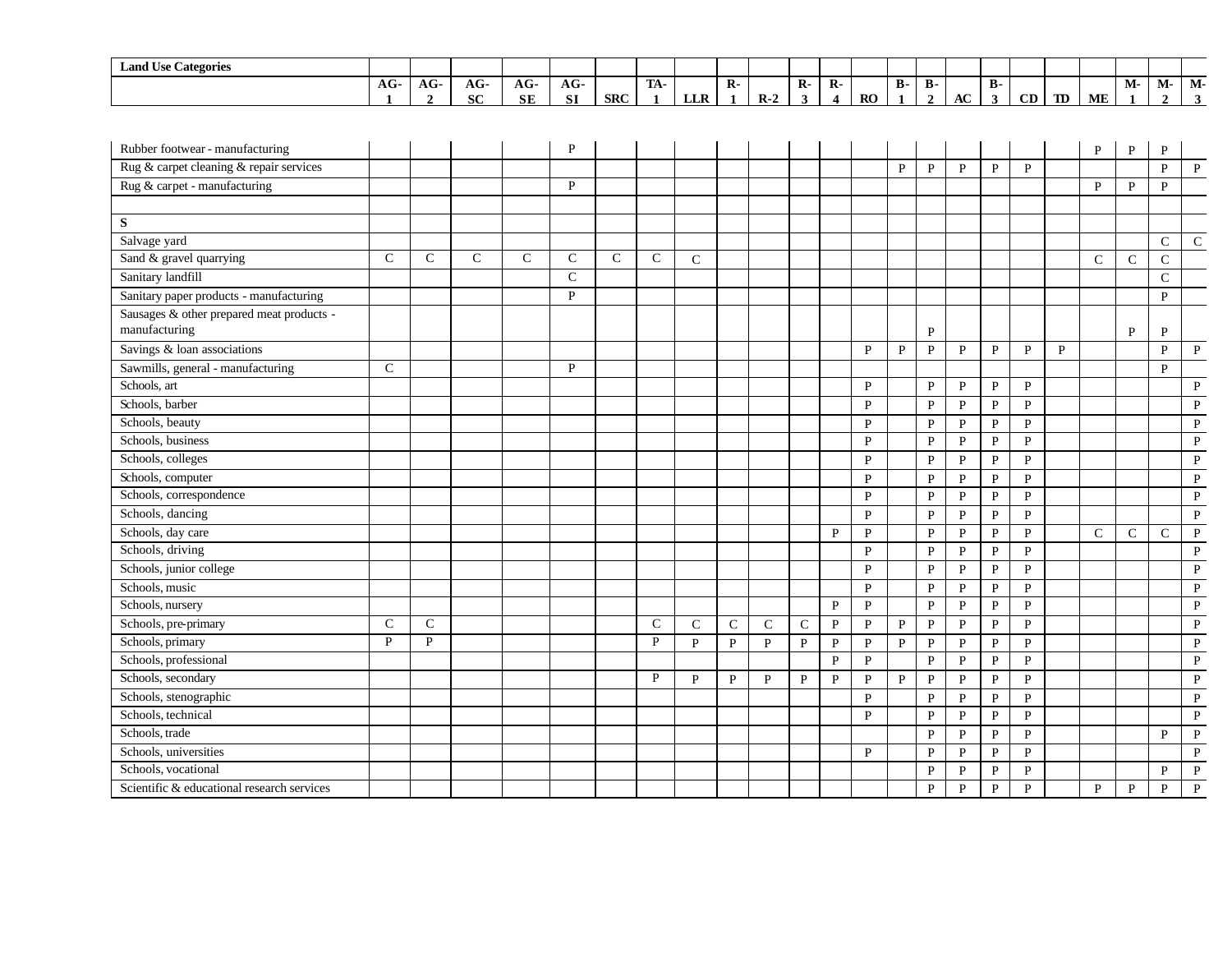| <b>Land Use Categories</b>                                                         |               |                                        |              |                  |                  |               |                     |              |              |       |                   |                                         |              |                           |                             |              |                           |              |              |               |              |                      |              |
|------------------------------------------------------------------------------------|---------------|----------------------------------------|--------------|------------------|------------------|---------------|---------------------|--------------|--------------|-------|-------------------|-----------------------------------------|--------------|---------------------------|-----------------------------|--------------|---------------------------|--------------|--------------|---------------|--------------|----------------------|--------------|
|                                                                                    | $AG-$<br>-1   | $\overline{\text{AG}}$<br>$\mathbf{2}$ | AG-<br>SC.   | AG-<br><b>SE</b> | AG-<br><b>SI</b> | <b>SRC</b>    | TA-<br>$\mathbf{1}$ | <b>LLR</b>   | $\mathbf{R}$ | $R-2$ | $\mathbf{R}$<br>3 | $\mathbf{R}$<br>$\overline{\mathbf{4}}$ | RO           | <b>B-</b><br>$\mathbf{1}$ | <b>B-</b><br>$\overline{2}$ | AC           | <b>B-</b><br>$\mathbf{3}$ | CD           | <b>TD</b>    | ME            | М-           | М-<br>$\overline{2}$ | M-<br>3      |
|                                                                                    |               |                                        |              |                  |                  |               |                     |              |              |       |                   |                                         |              |                           |                             |              |                           |              |              |               |              |                      |              |
| Scrap & waste materials, nonmetallic -<br>wholesale                                |               |                                        |              |                  | $\mathbf C$      |               |                     |              |              |       |                   |                                         |              |                           |                             |              |                           |              |              |               |              | $\mathsf{C}$         |              |
| Screw machine products & bolts, nuts, screws,<br>rivets, & washers - manufacturing |               |                                        |              |                  | P                |               |                     |              |              |       |                   |                                         |              |                           |                             |              |                           |              |              | $\mathbf{P}$  | $\mathbf{P}$ | P                    | $\mathbf P$  |
| Secondary smelting & refining of nonferrous<br>metals - manufacturing              |               |                                        |              |                  | $\mathcal{C}$    |               |                     |              |              |       |                   |                                         |              |                           |                             |              |                           |              |              |               |              | $\mathsf{C}$         |              |
| Second hand merchandise - retail                                                   |               |                                        |              |                  |                  |               |                     |              |              |       |                   |                                         |              | $\mathbf{P}$              | $\, {\bf P}$                | $\, {\bf P}$ | $\mathbf{P}$              | $\mathbf{P}$ |              |               |              | $\mathbf{P}$         | $\, {\bf P}$ |
| Seed treating                                                                      | P             |                                        |              |                  | P                |               |                     |              |              |       |                   |                                         |              |                           |                             |              |                           |              |              |               |              | $\mathbf{P}$         |              |
| Seed and feed sales                                                                |               |                                        |              |                  |                  |               |                     |              |              |       |                   |                                         |              |                           | P                           | P            | $\mathbf{P}$              | $\mathbf{P}$ |              |               |              | $\mathbf{P}$         |              |
| Sewage sludge drying beds                                                          |               |                                        |              |                  | $\mathcal{C}$    |               |                     |              |              |       |                   |                                         |              |                           |                             |              |                           |              |              |               |              | $\mathbf{P}$         |              |
| Sewage treatment facilities                                                        |               |                                        |              |                  |                  |               |                     |              |              |       |                   |                                         |              |                           |                             |              |                           |              |              | $\mathcal{C}$ | $\mathsf{C}$ | $\mathbf{P}$         |              |
| Shades & venetian blinds - manufacturing                                           |               |                                        |              |                  | P                |               |                     |              |              |       |                   |                                         |              |                           |                             |              |                           |              |              | $\mathbf{P}$  | $\mathbf{P}$ | $\mathbf{P}$         | $\mathbf{P}$ |
| Sheet metal & roofing contracting services                                         |               |                                        |              |                  |                  |               |                     |              |              |       |                   |                                         |              |                           | $\mathbf{P}$                |              |                           |              |              |               | $\mathbf{P}$ | $\mathbf{P}$         | $\mathbf{P}$ |
| Shelving, partitions, lockers, & office & store<br>fixture - manufacturing         |               |                                        |              |                  | P                |               |                     |              |              |       |                   |                                         |              |                           |                             |              |                           |              |              | P             | $\mathbf{P}$ | P                    | $\mathbf P$  |
| Shoe repair, shoe shining, & hat cleaning<br>services                              |               |                                        |              |                  |                  |               |                     |              |              |       |                   |                                         |              | $\mathbf{P}$              | $\, {\bf P}$                | $\mathbf{P}$ | $\mathbf{P}$              | $\mathbf{P}$ | $\mathbf{P}$ |               |              | P                    | $\mathbf{P}$ |
| Shoes - manufacturing                                                              |               |                                        |              |                  | P                |               |                     |              |              |       |                   |                                         |              |                           |                             |              |                           |              |              | $\mathbf{P}$  | $\mathbf{P}$ | $\mathbf{P}$         | $\, {\bf P}$ |
| Shoes - retail                                                                     |               |                                        |              |                  |                  |               |                     |              |              |       |                   |                                         |              | P                         | $\mathbf{P}$                | $\mathbf{P}$ | $\mathbf{P}$              | $\mathbf{P}$ |              |               |              |                      | $\, {\bf P}$ |
| Shoes - wholesale                                                                  |               |                                        |              |                  | $\mathbf{P}$     |               |                     |              |              |       |                   |                                         |              |                           | $\, {\bf P}$                | $\, {\bf P}$ | P                         |              |              | P             | P            | P                    | $\mathbf{P}$ |
| Shortening, table oils, margarine, & other edible<br>fats $&$ oils - manufacturing |               |                                        |              |                  | P                |               |                     |              |              |       |                   |                                         |              |                           |                             |              |                           |              |              | P             | P            | P                    |              |
| Signs & advertising displays - manufacturing                                       |               |                                        |              |                  | P                |               |                     |              |              |       |                   |                                         |              |                           |                             |              |                           |              |              |               | $\mathbf{P}$ | P                    | $\mathbf P$  |
| Silverware & plated ware - manufacturing                                           |               |                                        |              |                  | $\mathbf{P}$     |               |                     |              |              |       |                   |                                         |              |                           |                             |              |                           |              |              |               | $\mathbf{P}$ | $\mathbf{P}$         | $\, {\bf P}$ |
| Skeet & trap shooting ranges                                                       | $\mathsf{C}$  | $\mathsf{C}$                           |              |                  |                  | $\mathbf{P}$  | $\mathsf{C}$        |              |              |       |                   |                                         |              |                           |                             |              |                           |              |              |               |              | $\mathbf C$          |              |
| Sludge, municipal waste - application,<br>incorporation, stockpiling, disposal     | $\mathcal{C}$ | $\mathsf{C}$                           | $\mathsf{C}$ | $\mathsf{C}$     | $\mathsf{C}$     | $\mathcal{C}$ | $\mathcal{C}$       |              |              |       |                   |                                         |              |                           |                             |              |                           |              |              |               |              | $\mathsf{C}$         |              |
| Smelting & refining (primary) of nonferrous<br>metals                              |               |                                        |              |                  | $\mathsf{C}$     |               |                     |              |              |       |                   |                                         |              |                           |                             |              |                           |              |              |               |              | $\mathcal{C}$        |              |
| Smelting & refining (secondary) of nonferrous<br>metals                            |               |                                        |              |                  | $\mathbf C$      |               |                     |              |              |       |                   |                                         |              |                           |                             |              |                           |              |              |               |              | $\mathsf{C}$         |              |
| Soaps & detergents (except specialty cleaners) -<br>manufacturing                  |               |                                        |              |                  | P                |               |                     |              |              |       |                   |                                         |              |                           |                             |              |                           |              |              |               | P            | P                    |              |
| Social, civic & fraternal associations                                             |               |                                        |              |                  |                  |               |                     | $\mathsf{C}$ |              |       |                   |                                         | $\mathbf{P}$ | $\mathbf{P}$              | $\, {\bf P}$                | $\, {\bf P}$ | $\mathbf{P}$              | $\mathbf{P}$ | $\mathbf{P}$ |               | $\mathbf{P}$ | P                    | $\mathbf{P}$ |
| Social correctional, treatment & counseling<br>services                            |               |                                        |              |                  | $\mathbf{P}$     |               |                     |              |              |       |                   |                                         | P            |                           | $\mathbf{P}$                | $\mathbf{P}$ | P                         | $\mathbf{P}$ | P            |               |              | P                    | $\mathbf{P}$ |
| Solid waste transfer stations                                                      | $\mathsf{C}$  | $\mathsf{C}$                           |              |                  | $\mathsf{C}$     |               | $\mathcal{C}$       |              |              |       |                   |                                         |              |                           |                             |              |                           |              |              |               |              | $\mathsf{C}$         |              |
| Sorority & fraternity houses                                                       |               |                                        |              |                  |                  |               |                     |              |              |       |                   | $\mathbf{P}$                            | $\mathbf{p}$ | $\mathbf{P}$              | $\mathbf{P}$                | $\mathbf{P}$ | $\mathbf{P}$              |              |              |               |              |                      |              |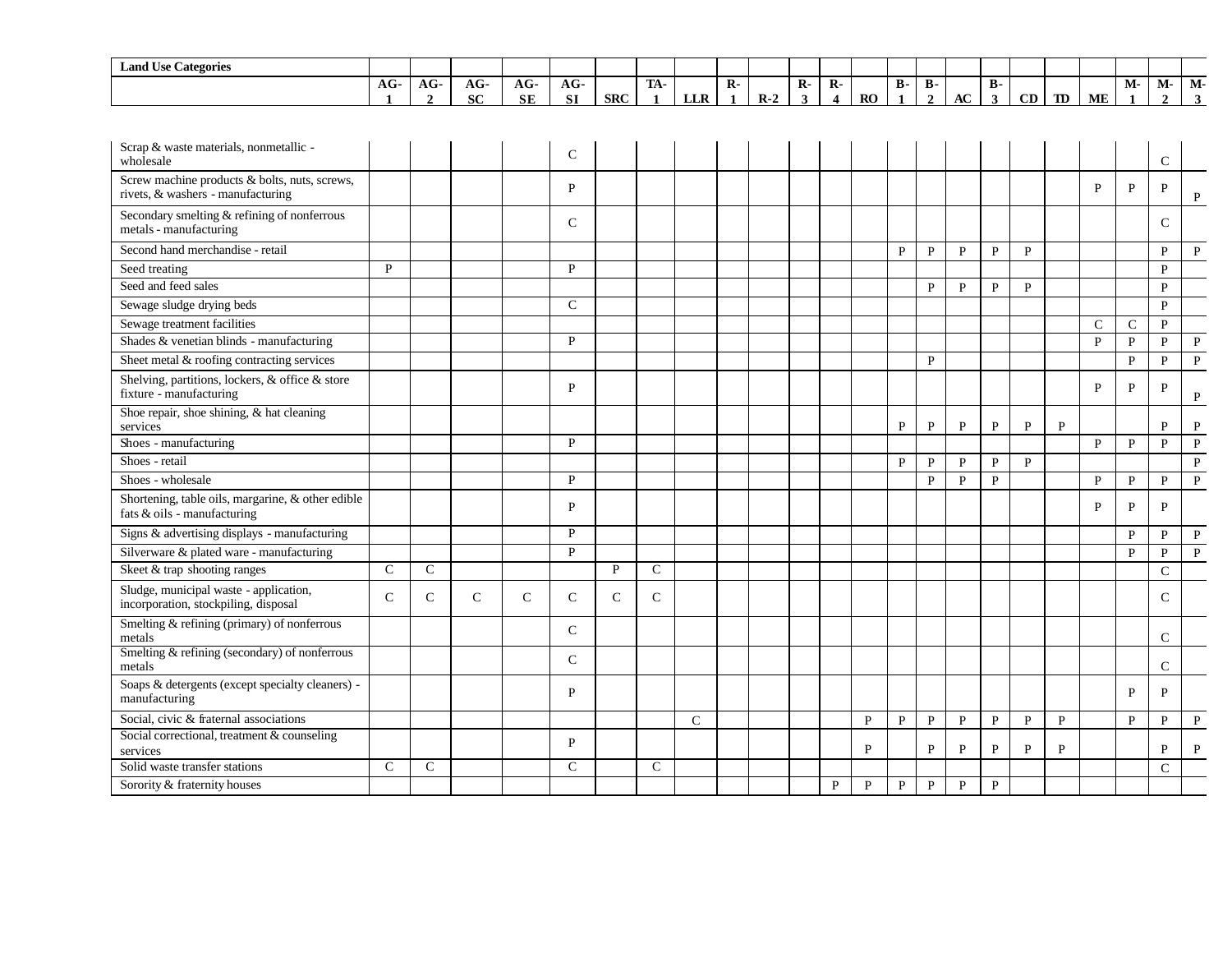| <b>Land Use Categories</b> |       |                   |               |                 |                        |            |     |            |              |          |              |         |           |           |         |              |    |    |              |    |    |        |      |
|----------------------------|-------|-------------------|---------------|-----------------|------------------------|------------|-----|------------|--------------|----------|--------------|---------|-----------|-----------|---------|--------------|----|----|--------------|----|----|--------|------|
|                            | $AG-$ | $\sqrt{2}$<br>AG- | $\sim$<br>AU  | AG <sub>c</sub> | $AG-$                  |            | TA- |            | $\mathbf{R}$ |          | $\mathbf{R}$ | n<br>л. |           | <b>B-</b> | D<br>D- |              | D. |    |              |    | M- | - IVI- | 1VI. |
|                            |       |                   | $\sim$<br>пv. | <b>SE</b>       | $\sim$<br>$\mathbf{5}$ | <b>SRC</b> |     | <b>LLR</b> |              | D<br>к., |              |         | <b>RO</b> |           |         | $\sim$<br>AC |    | CD | $\mathbf{T}$ | ME |    |        |      |

| Souvenirs, gifts, novelties - retail                                                                                          |               |               |               |               |               |               |              |   |   |   |   |   | P            | P            | P            | $\mathbf{P}$ | P             | P            |               |               | $\mathbf{P}$  | P            |
|-------------------------------------------------------------------------------------------------------------------------------|---------------|---------------|---------------|---------------|---------------|---------------|--------------|---|---|---|---|---|--------------|--------------|--------------|--------------|---------------|--------------|---------------|---------------|---------------|--------------|
| Soybean oil milling                                                                                                           |               |               |               |               | P             |               |              |   |   |   |   |   |              |              |              |              |               |              | $\mathbf{P}$  | $\, {\bf P}$  | $\mathbf{P}$  |              |
| Sporting, toys, amusement & athletic go ods -<br>manufacturing                                                                |               |               |               |               | P             |               |              |   |   |   |   |   |              |              |              |              |               |              | P             | P             | P             | $\mathbf P$  |
| Sporting goods - retail                                                                                                       |               |               |               |               |               |               |              |   |   |   |   |   | P            | P            | P            | P            | $\mathbf{P}$  |              |               |               |               | $\mathbf{P}$ |
| <b>Stadiums</b>                                                                                                               |               |               |               |               |               |               |              |   |   |   |   |   |              | ${\bf C}$    |              |              | $\mathcal{C}$ |              | $\mathsf{C}$  |               | $\mathbf{P}$  |              |
| Stationery - retail                                                                                                           |               |               |               |               |               |               |              |   |   |   |   |   | P            | $\mathbf{P}$ | $\mathbf{P}$ | $\mathbf{P}$ | $\mathbf{P}$  |              |               |               | $\mathbf{P}$  | $\, {\bf P}$ |
| Steel pipe & tubes - manufacturing                                                                                            |               |               |               |               | $\mathbf{P}$  |               |              |   |   |   |   |   |              |              |              |              |               |              | P             | P             | P             |              |
| Steel wire drawing, steel nails & spikes -<br>manufacturing                                                                   |               |               |               |               | P             |               |              |   |   |   |   |   |              |              |              |              |               |              | P             | P             | P             |              |
| Steel works, blast furnaces & the rolling of<br>ferrous metals                                                                |               |               |               |               | $\mathbf C$   |               |              |   |   |   |   |   |              |              |              |              |               |              |               |               | $\mathcal{C}$ |              |
| Stenographic, duplicating, & mailing services                                                                                 |               |               |               |               |               |               |              |   |   |   |   |   |              | P            | $\mathbf{P}$ | $\mathbf{P}$ | $\mathbf{P}$  |              |               |               | $\mathbf{P}$  | $\mathbf{P}$ |
| Stock yards                                                                                                                   | $\mathcal{C}$ | $\mathcal{C}$ | $\mathcal{C}$ | $\mathcal{C}$ | $\mathcal{C}$ | $\mathcal{C}$ |              |   |   |   |   |   |              |              |              |              |               |              |               |               | $\mathcal{C}$ |              |
| Stone products & cut stone - manufacturing                                                                                    |               |               |               |               | $\mathbf{P}$  |               |              |   |   |   |   |   |              |              |              |              |               |              | $\mathbf{P}$  | $\mathbf{P}$  | $\mathbf{P}$  |              |
| Stone - quarrying                                                                                                             | $\mathcal{C}$ | $\mathcal{C}$ | $\mathcal{C}$ | $\mathcal{C}$ | $\mathsf{C}$  | $\mathcal{C}$ |              |   |   |   |   |   |              |              |              |              |               |              | $\mathcal{C}$ | $\mathsf{C}$  | $\mathcal{C}$ |              |
| Stone work, masonry, title setting, & plastering<br>services                                                                  |               |               |               |               |               |               |              |   |   |   |   |   |              | P            | P            | $\mathbf{P}$ | P             |              |               |               | P             | P            |
| Storage - mini                                                                                                                |               |               |               |               |               |               |              |   |   |   |   |   |              | $\mathbf{P}$ | $\, {\bf P}$ | $\mathbf{P}$ | $\mathbf{P}$  |              |               | $\mathbf{P}$  | $\mathbf{P}$  | $\, {\bf P}$ |
| Storage & warehousing of nonhazardous<br>products                                                                             |               |               |               |               | P             |               |              |   |   |   |   |   |              | P            | ${\bf P}$    | $\mathbf{P}$ |               |              | P             | P             | P             | $\mathbf P$  |
| Storage & warehousing of hazardous products                                                                                   |               |               |               |               | $\mathcal{C}$ |               |              |   |   |   |   |   |              |              |              |              |               |              | $\mathcal{C}$ | $\mathcal{C}$ | $\mathcal{C}$ |              |
| Storage & warehousing of household goods                                                                                      |               |               |               |               | $\mathbf{P}$  |               |              |   |   |   |   |   |              | P            | $\mathbf{P}$ | $\mathbf{P}$ |               |              | $\mathbf{P}$  | P             | P             | $\mathbf{P}$ |
| Store & office fixtures, lockers, partitions &<br>shelving - manufacturing                                                    |               |               |               |               | P             |               |              |   |   |   |   |   |              |              |              |              |               |              | P             | P             | P             | $\mathbf P$  |
| Sugar refining - manufacturing                                                                                                |               |               |               |               | $\mathbf C$   |               |              |   |   |   |   |   |              |              |              |              |               |              |               |               | $\mathcal{C}$ |              |
| Surgical & medical instruments & apparatus -<br>manufacturing                                                                 |               |               |               |               | P             |               |              |   |   |   |   |   |              |              |              |              |               |              | P             | P             | P             | P            |
| Swimming clubs                                                                                                                |               |               |               |               |               |               |              |   |   |   |   |   |              | $\mathbf{P}$ | $\mathbf{P}$ | $\mathbf{P}$ | $\mathbf{P}$  |              |               |               | $\mathbf{P}$  |              |
| Synagogues, churches, & temples                                                                                               | $\mathsf{C}$  | $\mathsf{C}$  |               |               |               | $\mathsf{C}$  | $\mathbf{P}$ | P | P | P | P | P | P            | P            | $\mathbf{P}$ | P            | $\mathbf{P}$  |              |               |               |               | $\, {\bf P}$ |
| Synthetic, resins, synthetic rubber, plastic<br>materials, synthetic & other manmade fibers<br>(except glass) - manufacturing |               |               |               |               | $\mathbf C$   |               |              |   |   |   |   |   |              |              |              |              |               |              |               | C             | $\mathsf{C}$  |              |
|                                                                                                                               |               |               |               |               |               |               |              |   |   |   |   |   |              |              |              |              |               |              |               |               |               |              |
| T                                                                                                                             |               |               |               |               |               |               |              |   |   |   |   |   |              |              |              |              |               |              |               |               |               |              |
| Tailoring (custom)                                                                                                            |               |               |               |               |               |               |              |   |   |   |   |   | P            | P            | $\mathbf{P}$ | P            | $\mathbf{P}$  |              |               |               | $\mathbf{P}$  | P            |
| Taverns                                                                                                                       |               |               |               |               |               |               |              |   |   |   |   |   | $\mathbf{P}$ | $\mathbf{P}$ | ${\bf P}$    | P            | P             | $\mathbf{P}$ |               |               | $\mathbf{P}$  | $\mathbf{P}$ |
| Taxcicab dispatch                                                                                                             |               |               |               |               |               |               |              |   |   |   |   |   |              | $\mathbf{P}$ | $\mathbf{P}$ | $\mathbf{P}$ |               |              |               | P             | $\mathbf{p}$  | P            |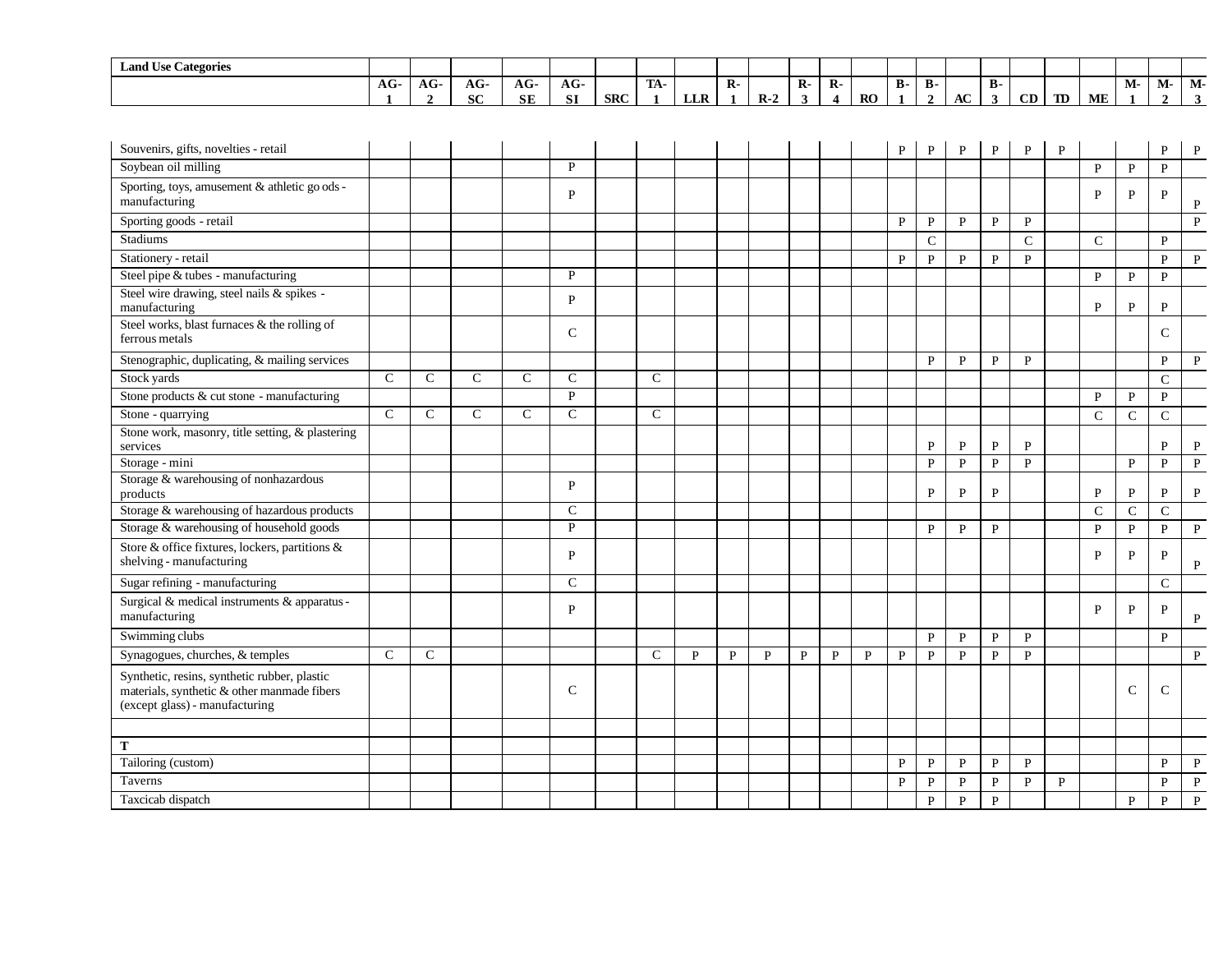| $\mathbf{r}$<br>$\sim$<br><b>Land Use Categories</b> |               |     |              |                            |                     |     |                  |            |   |      |    |        |           |         |         |    |              |    |    |    |    |      |       |
|------------------------------------------------------|---------------|-----|--------------|----------------------------|---------------------|-----|------------------|------------|---|------|----|--------|-----------|---------|---------|----|--------------|----|----|----|----|------|-------|
|                                                      | $\sim$<br>AG. | AG- | $\sim$<br>AG | $\sqrt{ }$<br>AG<br>$\sim$ | $AG-$               |     | <b>TRA</b><br>ПA |            | R |      | R- | D<br>K |           | Ð<br>D- | m<br>D- |    | $\mathbf{B}$ |    |    |    | M- | IVI- | -IVI. |
|                                                      |               |     | <b>SC</b>    | <b>SE</b>                  | C I<br>$\mathbf{A}$ | SRC |                  | <b>LLR</b> |   | $R-$ |    |        | <b>RO</b> |         |         | AC |              | CD | TD | ME |    |      |       |

| Taxicab garaging & maintenance                                               |               |               |               |               |               |               |               |              |              |              |             |               |               |              |              | P            | $\mathbf{P}$ |              |               |               |               | P             | P            |
|------------------------------------------------------------------------------|---------------|---------------|---------------|---------------|---------------|---------------|---------------|--------------|--------------|--------------|-------------|---------------|---------------|--------------|--------------|--------------|--------------|--------------|---------------|---------------|---------------|---------------|--------------|
| Telegraph communications                                                     |               |               |               |               |               |               |               |              |              |              |             |               | P             | $\mathbf{P}$ | $\mathbf{P}$ | $\mathbf{P}$ | ${\bf P}$    | $\mathbf{P}$ | $\mathbf{p}$  |               |               | $\mathbf{P}$  | $\mathbf{P}$ |
| Telephone business office                                                    |               |               |               |               |               |               |               |              |              |              |             |               | $\mathbf{P}$  | $\mathbf{P}$ | $\mathbf{P}$ | $\mathbf{p}$ | $\mathbf{P}$ | $\mathbf{P}$ | $\mathbf{p}$  |               |               | $\mathbf{P}$  | $\mathbf{P}$ |
| Telephone exchange stations                                                  |               |               |               |               |               |               |               |              |              |              |             |               |               |              | $\mathbf{P}$ |              | $\mathbf{P}$ |              |               |               | P             | P             | $\mathbf{P}$ |
| Telephone maintenance yard                                                   |               |               |               |               |               |               |               |              |              |              |             |               |               |              | $\mathbf{P}$ |              | $\mathbf{P}$ |              |               |               |               | $\mathbf{P}$  | $\mathbf{P}$ |
| Telephone relay towers (microwave)                                           | $\mathcal{C}$ | $\mathcal{C}$ | $\mathcal{C}$ | $\mathcal{C}$ | $\mathcal{C}$ | $\mathcal{C}$ | $\mathcal{C}$ | $\mathsf{C}$ | $\mathbf C$  | $\mathsf{C}$ | $\mathbf C$ | $\mathcal{C}$ | $\mathcal{C}$ | $\mathbf C$  | $\mathsf{C}$ | $\mathbf C$  | $\mathbf C$  | $\mathsf{C}$ | $\mathsf{C}$  | $\mathcal{C}$ | $\mathsf{C}$  | $\mathsf{C}$  | ${\bf C}$    |
| Television broadcasting studios                                              |               |               |               |               |               |               |               |              |              |              |             |               |               |              | $\mathbf{P}$ | $\mathbf{P}$ | $\, {\bf P}$ | $\, {\bf P}$ |               |               |               | P             | $\mathbf{P}$ |
| Television, radios, phonographs, recorders &<br>tape players - manufacturing |               |               |               |               | P             |               |               |              |              |              |             |               |               |              |              |              |              |              |               | P             | P             | P             | P            |
| Television, radios, phonographs, recorders &<br>tape players repair services |               |               |               |               |               |               |               |              |              |              |             |               |               | P            | P            | P            | $\mathbf{P}$ | P            |               |               |               | P             | P            |
| Television, radios, phonographs, recorders, &<br>tape players - retail       |               |               |               |               |               |               |               |              |              |              |             |               |               | P            | P            | P            | P            | P            |               |               |               | P             | P            |
| Television transmitting stations & relay towers                              | $\mathsf{C}$  | $\mathsf{C}$  | $\mathcal{C}$ | $\mathcal{C}$ | $\mathcal{C}$ | $\mathcal{C}$ | $\mathbf C$   | $\mathsf{C}$ | $\mathbf C$  | $\mathsf{C}$ | $\mathbf C$ | $\mathbf C$   | $\mathcal{C}$ | $\mathsf{C}$ | $\mathbf C$  | $\mathbf C$  | $\mathbf C$  | $\mathsf{C}$ | $\mathcal{C}$ | $\mathcal{C}$ | $\mathsf{C}$  | $\mathsf{C}$  | ${\bf C}$    |
| Temples, churches, & synagogues                                              | $\mathcal{C}$ | $\mathsf{C}$  |               |               |               |               | $\mathcal{C}$ | $\mathbf{P}$ | $\mathbf{P}$ | P            | P           | $\mathbf{P}$  | $\mathbf{P}$  | $\mathbf{P}$ | $\mathbf{P}$ | $\mathbf{P}$ | $\mathbf{P}$ | $\mathbf{P}$ |               |               |               |               | $\mathbf{P}$ |
| Tennis clubs                                                                 |               |               |               |               |               | P             |               |              |              |              |             |               |               |              | $\mathbf{P}$ | $\mathbf{P}$ |              |              |               |               |               | $\mathbf{P}$  |              |
| Textile bags - manufacturing                                                 |               |               |               |               | P             |               |               |              |              |              |             |               |               |              |              |              |              |              |               | $\mathbf{P}$  | P             | P             |              |
| Testing, research, & development services                                    |               |               |               |               | P             |               |               |              |              |              |             |               |               |              |              |              |              |              |               | $\mathbf{p}$  | $\mathbf{p}$  | $\mathbf{p}$  | $\mathbf{P}$ |
| Theaters, legitimate                                                         |               |               |               |               |               |               |               |              |              |              |             |               |               | $\mathbf{P}$ | $\mathbf{P}$ | P            | $\mathbf{P}$ | P            | $\mathbf{P}$  |               |               | $\mathbf{P}$  | $\mathbf{P}$ |
| Theaters, motion picture, indoor                                             |               |               |               |               |               |               |               |              |              |              |             |               |               | P            | P            | P            | P            | P            | P             |               |               | P             | P            |
| Theaters, motion picture, outdoor                                            |               |               |               |               |               |               | $\mathcal{C}$ |              |              |              |             |               |               | $\mathbf{P}$ |              |              |              |              |               |               |               | $\mathbf{P}$  | $\mathbf{P}$ |
| Threads & yarns - manufacturing                                              |               |               |               |               | P             |               |               |              |              |              |             |               |               |              |              |              |              |              |               | $\mathbf{P}$  | P             | $\mathbf{P}$  |              |
| Tile setting, masonry, plastering & stone work<br>services                   |               |               |               |               |               |               |               |              |              |              |             |               |               |              | P            | $\mathbf{P}$ | $\mathbf{P}$ | P            |               |               |               | P             | P            |
| Tire cord & fabric - manufacturing                                           |               |               |               |               | $\mathbf{P}$  |               |               |              |              |              |             |               |               |              |              |              |              |              |               | $\mathbf{P}$  | $\mathbf{P}$  | $\mathbf{P}$  |              |
| Tire $&$ inner tubes - manufacturing                                         |               |               |               |               | $\mathbf C$   |               |               |              |              |              |             |               |               |              |              |              |              |              |               | $\mathsf{C}$  | $\mathsf{C}$  | $\mathsf{C}$  |              |
| Tires & inner tubes - wholesale                                              |               |               |               |               | P             |               |               |              |              |              |             |               |               |              | P            | P            | $\mathbf{P}$ | P            |               | P             | P             | P             |              |
| Title abstracting services                                                   |               |               |               |               |               |               |               |              |              |              |             |               | P             | P            | $\mathbf{P}$ | $\mathbf{P}$ | ${\bf P}$    | $\mathbf{P}$ |               |               |               | $\mathbf{P}$  | $\mathbf{P}$ |
| Tobacco & tobacco products - wholesale                                       |               |               |               |               |               |               |               |              |              |              |             |               |               |              | $\mathbf{P}$ |              | $\mathbf{P}$ |              |               | $\mathbf{P}$  | P             | $\mathbf{P}$  | $\mathbf{P}$ |
| Tobacco & snuff - manufacturing                                              |               |               |               |               | P             |               |               |              |              |              |             |               |               |              |              |              |              |              |               | P             | P             | P             |              |
| Tobacco leaf - wholesale                                                     |               |               |               |               | P             |               |               |              |              |              |             |               |               |              |              |              |              |              |               |               | P             | P             |              |
| Tobacco stemming & redrying                                                  |               |               |               |               | $\mathcal{C}$ |               |               |              |              |              |             |               |               |              |              |              |              |              |               |               |               | $\mathbf C$   |              |
| Tot lot or play lot                                                          |               |               |               |               |               | P             | P             | P            | $\mathbf{P}$ | P            | P           | P             | P             | $\mathbf{P}$ | $\mathbf{P}$ | $\mathbf{P}$ | P            | $\mathbf{P}$ | P             |               |               |               | P            |
| Tourist courts, hotels, & motels                                             |               |               |               |               |               |               |               |              |              |              |             |               |               |              | P            | $\mathbf{P}$ | P            | $\mathbf{P}$ | P             |               | $\mathcal{C}$ | $\mathcal{C}$ | P            |
| Toys, amusement, sporting & athletic goods -<br>manufacturing                |               |               |               |               | P             |               |               |              |              |              |             |               |               |              |              |              |              |              |               | P             | P             | P             |              |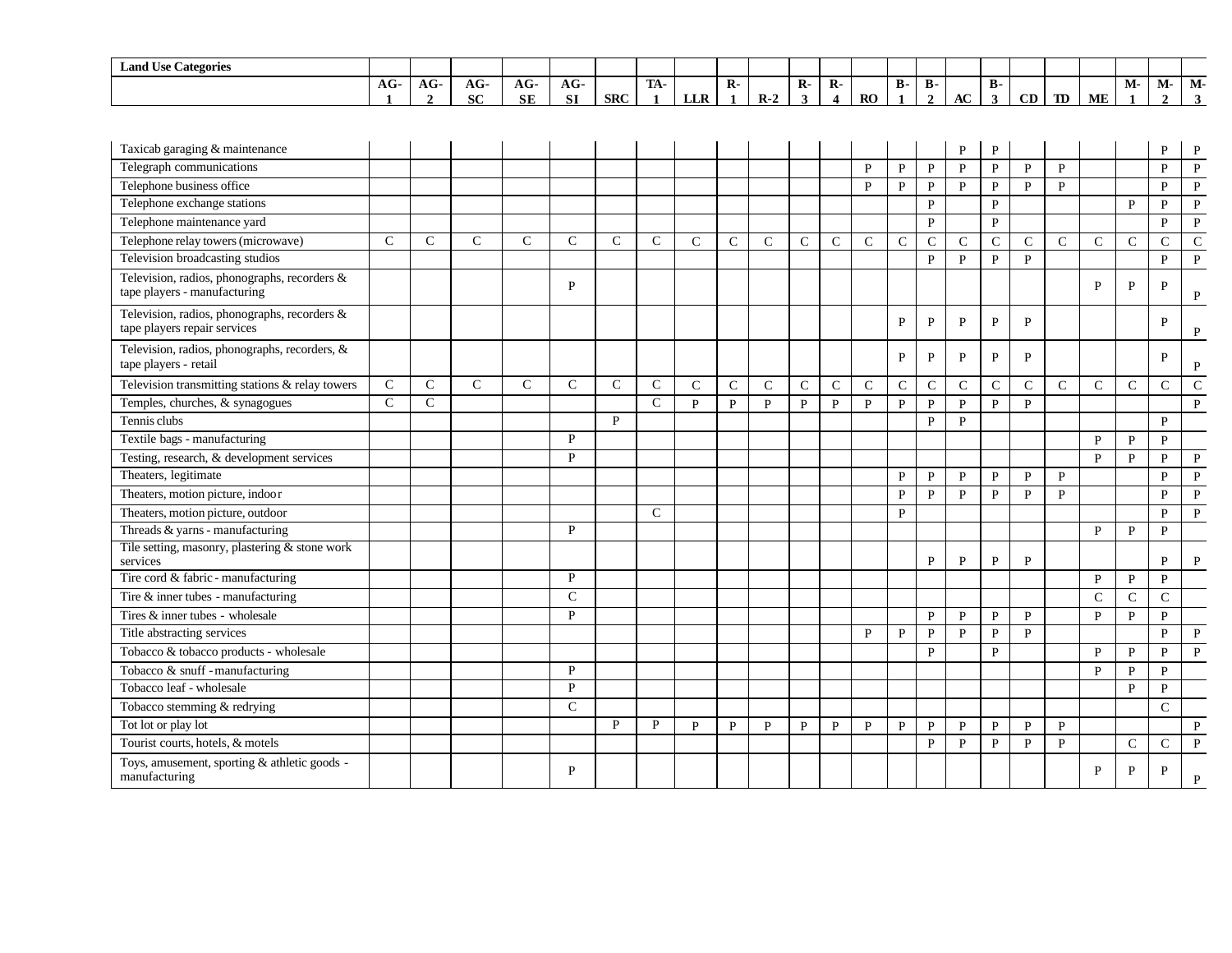| <b>Land Use Categories</b>                                                                               |                      |                     |                    |                  |                  |     |                     |            |                              |       |                   |                                         |              |              |                             |              |                           |              |              |               |              |                      |                      |
|----------------------------------------------------------------------------------------------------------|----------------------|---------------------|--------------------|------------------|------------------|-----|---------------------|------------|------------------------------|-------|-------------------|-----------------------------------------|--------------|--------------|-----------------------------|--------------|---------------------------|--------------|--------------|---------------|--------------|----------------------|----------------------|
|                                                                                                          | $AG-$<br>$\mathbf 1$ | AG-<br>$\mathbf{2}$ | $AG-$<br><b>SC</b> | AG-<br><b>SE</b> | AG-<br><b>SI</b> | SRC | TA-<br>$\mathbf{1}$ | <b>LLR</b> | $\mathbf{R}$<br>$\mathbf{1}$ | $R-2$ | $\mathbf{R}$<br>3 | $\mathbf{R}$<br>$\overline{\mathbf{4}}$ | RO           | <b>B-</b>    | <b>B-</b><br>$\overline{2}$ | AC           | <b>B-</b><br>$\mathbf{3}$ | CD           | $\mathbf{D}$ | <b>ME</b>     | М-           | М-<br>$\overline{2}$ | $M-$<br>$\mathbf{3}$ |
|                                                                                                          |                      |                     |                    |                  |                  |     |                     |            |                              |       |                   |                                         |              |              |                             |              |                           |              |              |               |              |                      |                      |
| Transportation equipment and supplies (except<br>motor vehicles)                                         |                      |                     |                    |                  |                  |     |                     |            |                              |       |                   |                                         |              |              |                             |              |                           |              |              |               |              |                      | $\mathbf{P}$         |
| Trap & skeet shooting ranges                                                                             | $\mathsf{C}$         | $\mathsf{C}$        |                    |                  |                  | P   | $\mathsf{C}$        |            |                              |       |                   |                                         |              |              |                             |              |                           |              |              |               |              | $\mathsf{C}$         |                      |
| Travel arranging services                                                                                |                      |                     |                    |                  |                  |     |                     |            |                              |       |                   |                                         | $\mathbf{p}$ | $\mathbf{P}$ | $\mathbf{P}$                | $\mathbf{P}$ | $\mathbf{P}$              | $\mathbf{P}$ | $\mathbf{P}$ |               |              | $\mathbf{p}$         | $\mathbf{P}$         |
| Truck & automobile rental services                                                                       |                      |                     |                    |                  |                  |     |                     |            |                              |       |                   |                                         |              |              | $\mathbf{P}$                | $\mathbf{P}$ | $\mathbf{P}$              | $\mathbf{P}$ | $\mathbf{P}$ |               |              | P                    | $\, {\bf P}$         |
| Truck wash services                                                                                      |                      |                     |                    |                  | P                |     |                     |            |                              |       |                   |                                         |              |              |                             |              |                           |              | $\mathbf{P}$ | P             | P            | P                    | $\, {\bf P}$         |
| Turbines & engines - manufacturing                                                                       |                      |                     |                    |                  | P                |     |                     |            |                              |       |                   |                                         |              |              |                             |              |                           |              |              | $\mathbf{p}$  | $\mathbf{P}$ | $\mathbf{p}$         | $\, {\bf P}$         |
| $\mathbf{U}$                                                                                             |                      |                     |                    |                  |                  |     |                     |            |                              |       |                   |                                         |              |              |                             |              |                           |              |              |               |              |                      |                      |
| Utility substations, pumping station, water<br>reservoir & telephone exchange                            | P                    | P                   | P                  | $\mathbf{P}$     | $\mathbf{P}$     | P   | $\mathbf{P}$        | P          | $\mathbf{P}$                 | P     | P                 | P                                       | P            | $\mathbf{P}$ | $\mathbf{P}$                | P            | $\mathbf P$               | P            | P            | P             | $\mathbf{P}$ | P                    | $\mathbf{P}$         |
| Upholstery, draperies, & curtains - retail                                                               |                      |                     |                    |                  |                  |     |                     |            |                              |       |                   |                                         |              |              | P                           | $\mathbf{P}$ | $\mathbf{P}$              | $\mathbf{P}$ |              |               |              | P                    | $\mathbf{P}$         |
| Upholstery filling & padding - manufacturing                                                             |                      |                     |                    |                  | P                |     |                     |            |                              |       |                   |                                         |              |              |                             |              |                           |              |              | $\mathbf{P}$  | $\mathbf{P}$ | P                    | ${\bf P}$            |
|                                                                                                          |                      |                     |                    |                  |                  |     |                     |            |                              |       |                   |                                         |              |              |                             |              |                           |              |              |               |              |                      |                      |
| $\mathbf{V}$                                                                                             |                      |                     |                    |                  |                  |     |                     |            |                              |       |                   |                                         |              |              |                             |              |                           |              |              |               |              |                      |                      |
| Variety & discount stores - retail                                                                       |                      |                     |                    |                  |                  |     |                     |            |                              |       |                   |                                         |              | P            | $\mathbf{P}$                | $\mathbf{P}$ | $\mathbf{P}$              | $\mathbf{P}$ |              |               |              | $\mathbf{P}$         | $\, {\bf P}$         |
| Vegetable oil milling (except cottonseed &<br>soybean)                                                   |                      |                     |                    |                  | $\mathbf{P}$     |     |                     |            |                              |       |                   |                                         |              |              |                             |              |                           |              |              | P             | $\mathbf{P}$ | P                    |                      |
| Veneer & plywood - manufacturing                                                                         |                      |                     |                    |                  | P                |     |                     |            |                              |       |                   |                                         |              |              |                             |              |                           |              |              | P             | P            | $\mathbf{P}$         |                      |
| Vending machine operations - retail                                                                      |                      |                     |                    |                  |                  |     |                     |            |                              |       |                   |                                         |              |              | $\mathbf{P}$                | $\mathbf{P}$ | $\mathbf{P}$              | $\mathbf{P}$ |              |               | $\mathbf{P}$ | P                    | $\mathbf{P}$         |
| Venetian blinds & shades - manufacturing                                                                 |                      |                     |                    |                  | P                |     |                     |            |                              |       |                   |                                         |              |              |                             |              |                           |              |              | $\mathbf{P}$  | $\mathbf{P}$ | $\mathbf{P}$         | $\mathbf{P}$         |
| Veterinarian services                                                                                    | $\mathsf{C}$         | $\mathsf{C}$        |                    |                  | $\mathsf{C}$     |     | $\mathsf{C}$        | ${\bf C}$  |                              |       |                   |                                         | P            | ${\bf P}$    | $\mathbf{P}$                | $\mathbf{P}$ | $\, {\bf P}$              | $\, {\bf P}$ |              |               |              | $\mathbf{P}$         | $\, {\bf P}$         |
| Vinyl products, plastic fabric & oilcloth -<br>manufacturing                                             |                      |                     |                    |                  | P                |     |                     |            |                              |       |                   |                                         |              |              |                             |              |                           |              |              | $\mathbf{P}$  | $\mathbf{P}$ | P                    |                      |
| Vitreous china plumbing fixtures, china,<br>earthward fillings & bathroom accessories -<br>manufacturing |                      |                     |                    |                  | $\mathbf{P}$     |     |                     |            |                              |       |                   |                                         |              |              |                             |              |                           |              |              | $\mathbf{P}$  | $\mathbf{P}$ | $\mathbf{P}$         | P                    |
| Vitreous china, table & kitchen articles -<br>manufacturing                                              |                      |                     |                    |                  | P                |     |                     |            |                              |       |                   |                                         |              |              |                             |              |                           |              |              | $\mathbf{P}$  | P            | P                    | $\mathbf{P}$         |
|                                                                                                          |                      |                     |                    |                  |                  |     |                     |            |                              |       |                   |                                         |              |              |                             |              |                           |              |              |               |              |                      |                      |
| W                                                                                                        |                      |                     |                    |                  |                  |     |                     |            |                              |       |                   |                                         |              |              |                             |              |                           |              |              |               |              |                      |                      |
| Wallpaper - manufacturing                                                                                |                      |                     |                    |                  | P                |     |                     |            |                              |       |                   |                                         |              |              |                             |              |                           |              |              | P             | P            | $\mathbf{P}$         | P                    |
| Wallpaper, paint & glass - retail                                                                        |                      |                     |                    |                  |                  |     |                     |            |                              |       |                   |                                         |              | ${\bf P}$    | $\mathbf{P}$                | $\mathbf{P}$ | $\mathbf{P}$              | $\mathbf{P}$ |              |               |              | $\mathbf{P}$         | $\, {\bf P}$         |
| Warehousing & storage of hazardous products                                                              |                      |                     |                    |                  | $\mathsf{C}$     |     |                     |            |                              |       |                   |                                         |              |              |                             |              |                           |              |              | $\mathcal{C}$ | $\mathbf C$  | $\mathcal{C}$        |                      |
| Warehousing & storage of nonhazardous<br>products                                                        |                      |                     |                    |                  | P                |     |                     |            |                              |       |                   |                                         |              |              |                             |              |                           |              |              | P             | P            | P                    | $\mathbf{P}$         |
| Warehousing & storage of household goods                                                                 |                      |                     |                    |                  | P                |     |                     |            |                              |       |                   |                                         |              |              | $\mathbf{P}$                |              | $\mathbf P$               | P            |              | P             | P            | P                    | $\mathbf{P}$         |
| Watch, clock, & jewelry repair services                                                                  |                      |                     |                    |                  |                  |     |                     |            |                              |       |                   |                                         |              | $\mathbf{P}$ | $\mathbf{P}$                | $\mathbf{p}$ | $\mathbf{P}$              | $\mathbf{p}$ |              |               |              | $\mathbf{P}$         | $\mathbf{P}$         |